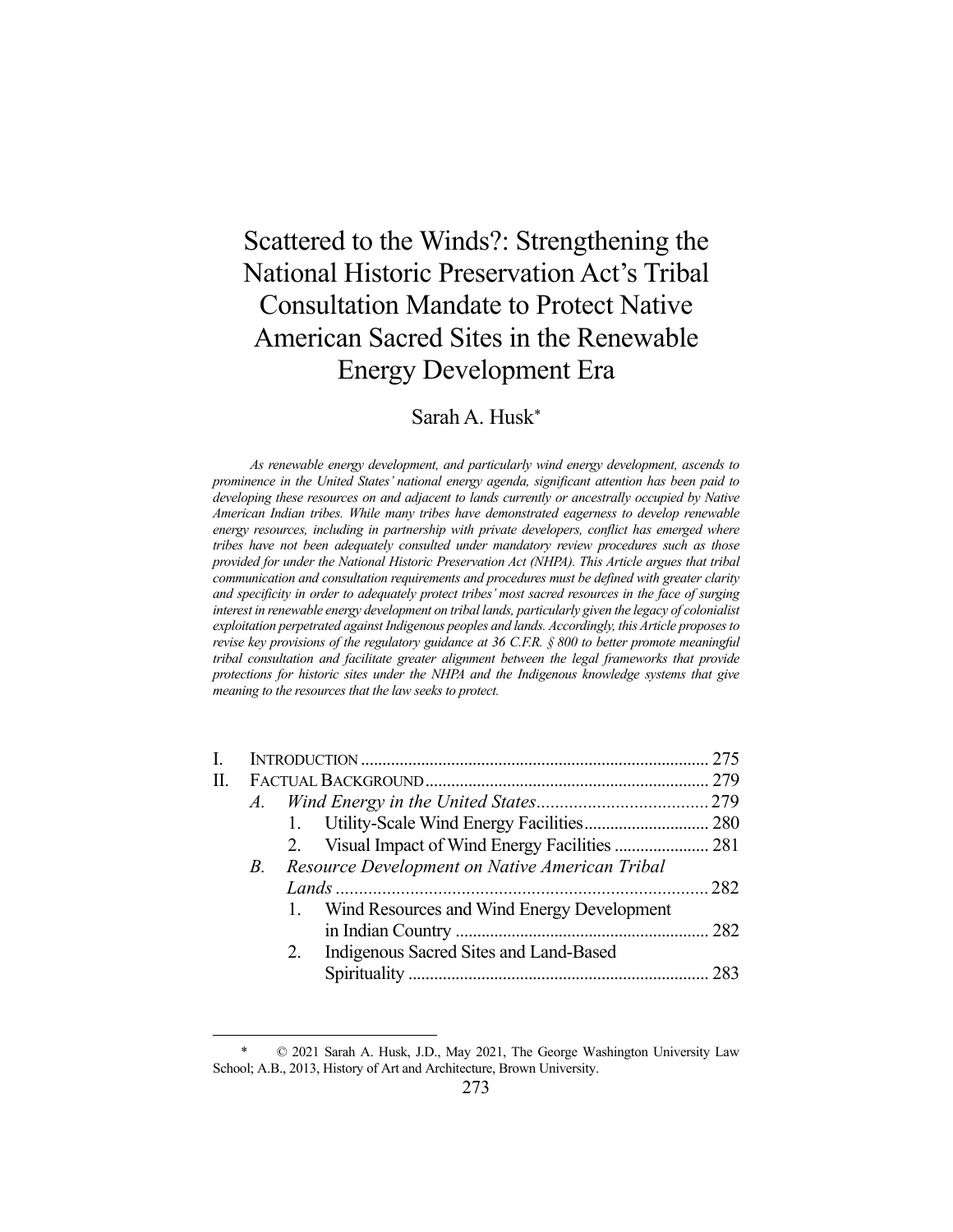| 274               | TULANE ENVIRONMENTAL LAW JOURNAL [Vol. 34:273                 |  |  |  |  |
|-------------------|---------------------------------------------------------------|--|--|--|--|
| Ш.                | LEGAL BACKGROUND: THE NATIONAL HISTORIC                       |  |  |  |  |
|                   |                                                               |  |  |  |  |
|                   | The NHPA's Protections: A Procedural Right to<br>A.           |  |  |  |  |
|                   |                                                               |  |  |  |  |
|                   | 1.                                                            |  |  |  |  |
|                   | Applicability of Section 106: Historic Properties 292<br>2.   |  |  |  |  |
|                   | Traditional Cultural Properties  293<br>a.                    |  |  |  |  |
|                   | Tribal Consultation Requirement Provisions 294<br>$B_{\cdot}$ |  |  |  |  |
|                   | Judicial Interpretations of the Tribal Consultation<br>1.     |  |  |  |  |
|                   |                                                               |  |  |  |  |
|                   | "Reasonable and Good Faith Effort"  295<br>a.                 |  |  |  |  |
|                   | b.                                                            |  |  |  |  |
| $\mathbf{IV}_{-}$ |                                                               |  |  |  |  |
|                   | The NHPA's Procedures for Determining the<br>$A$ .            |  |  |  |  |
|                   | Eligibility of Historic Properties Are Ill-suited to the      |  |  |  |  |
|                   | Recognition and Protection of the Native American             |  |  |  |  |
|                   | Cultural Spiritual Resources Because the Act Trades           |  |  |  |  |
|                   | in Conceptual Frameworks of Western Property                  |  |  |  |  |
|                   | Ownership That Are Often Fundamentally                        |  |  |  |  |
|                   | Incompatible with Indigenous Beliefs and                      |  |  |  |  |
|                   |                                                               |  |  |  |  |
|                   | 1.                                                            |  |  |  |  |
|                   | 2.                                                            |  |  |  |  |
|                   | 3.<br>Limitations of Historic Image Receptor                  |  |  |  |  |
|                   |                                                               |  |  |  |  |
|                   | Tribal Consultation Procedures Are Defined<br>$B$ .           |  |  |  |  |
|                   | Vaguely and Non-specifically, Are Frequently                  |  |  |  |  |
|                   | Ignored, and Generally Fail to Ensure Meaningful              |  |  |  |  |
|                   | Engagement with Native American Tribes307                     |  |  |  |  |
|                   | The NHPA Does Not Establish a Concrete<br>C.                  |  |  |  |  |
|                   | Timeframe for Tribal, which Undermines Tribes'                |  |  |  |  |
|                   | Procedural Consultation Rights and Negatively                 |  |  |  |  |
|                   | Impacts a Diverse Group of Project Stakeholders 308           |  |  |  |  |
|                   | Consultation Timeline and "Early" Consultation  308<br>1.     |  |  |  |  |
|                   | Detrimental Impact and Need for Clarity 310<br>2.             |  |  |  |  |
|                   | 3.                                                            |  |  |  |  |
| V.                |                                                               |  |  |  |  |
|                   | More Inclusive, Functional, Indigenous-Aligned<br>A.          |  |  |  |  |
|                   |                                                               |  |  |  |  |
|                   | 1.                                                            |  |  |  |  |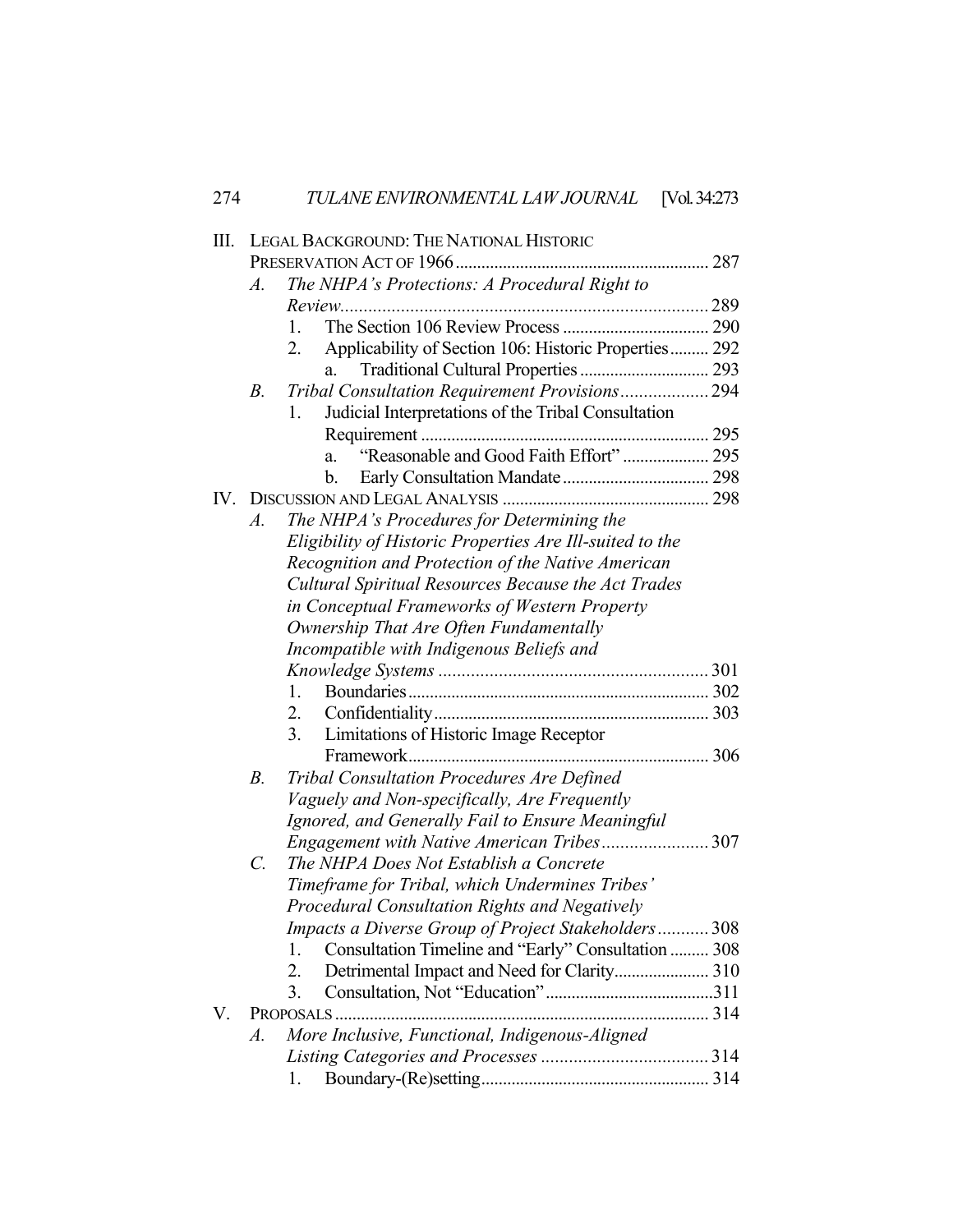## 2021] *SCATTERED TO THE WINDS?* 275

| В. |    |                                               |                                                                                                                                      |
|----|----|-----------------------------------------------|--------------------------------------------------------------------------------------------------------------------------------------|
|    |    |                                               |                                                                                                                                      |
|    |    |                                               |                                                                                                                                      |
|    |    |                                               |                                                                                                                                      |
|    | 2. | Specifying What Constitutes a "Reasonable and |                                                                                                                                      |
|    |    |                                               |                                                                                                                                      |
|    | 3. |                                               |                                                                                                                                      |
|    |    | Guidance to Mandate Consultation Where Tribal |                                                                                                                                      |
|    |    |                                               |                                                                                                                                      |
|    |    |                                               |                                                                                                                                      |
|    |    |                                               | Clarify Tribal Consultation Requirements and<br>1. Defining "Early Consultation": Toward a<br>Amend the Property Removal Petitioning |

## I. INTRODUCTION

 For millennia, the Wampanoag people have inhabited Cape Cod, its surrounding islands, and portions of the shores and coastal inlands of southern Massachusetts.<sup>1</sup> Today, the tribal members continue to maintain deep cultural and spiritual ties to their ancestral lands.<sup>2</sup> Among the tribe's most sacrosanct and culturally vital sites is Nantucket Sound, a body of water that lies between the islands of Martha's Vineyard and Nantucket.<sup>3</sup> Since time immemorial, the Wampanoag have held a sacred relationship with the sunrise<sup>4</sup>—so important is the sunrise to the Wampanoag identity that the tribe's very name translates from Algonquin to "People of the First

 <sup>1.</sup> *See* MINERALS MGMT. SERV., CAPE WIND ENERGY PROJECT: FINAL ENVIRONMENTAL IMPACT STATEMENT, at 309 (Dec. 2012); *Wampanoag History*, Wampanoag Tribe, https:// wampanoagtribe-nsn.gov/wampanoag-history [https://perma.cc/TT4L-HDNA?type=image] (last visited June 24, 2021) (stating that the Wampanoag have inhabited their ancestral homelands, which include the island of Martha's Vineyard, for at least 10,000 years).

 <sup>2.</sup> MINERALS MGMT. SERV., CAPE WIND ENERGY PROJECT: FINAL ENVIRONMENTAL IMPACT STATEMENT, VOL. 1, at 4-159 (Jan. 2009). The Mashpee Wampanoag and the Aquinnah (Gay Head) Wampanoag Tribes have continuously "maintained physical and cultural presence on their ancestral homelands." *Wampanoag History*, *supra* note 1.

 <sup>3.</sup> MINERALS MGMT. SERV.,*supra* note 2, at 4-159.

 <sup>4.</sup> KAREN A. ALEXANDER, CONFLICTS OVER MARINE AND COASTAL COMMON RESOURCES: CAUSES, GOVERNANCE AND PREVENTION, 89-90 (2019).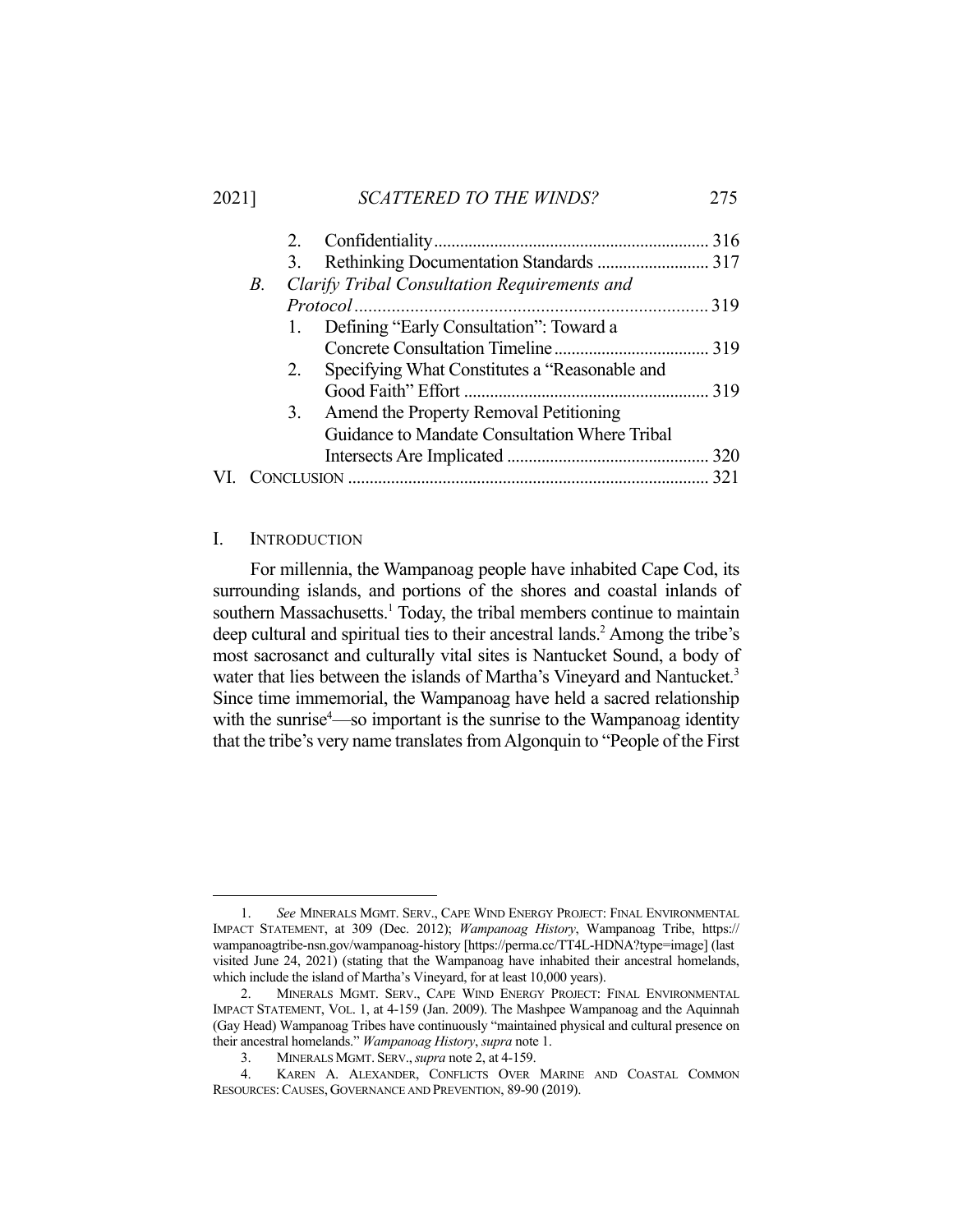Light"<sup>5</sup> or "People of the Light of Dawn."<sup>6</sup> The tribe has long honored and celebrated this connection through "ceremony and prayers of thanksgiving to the first light," many of which require an unobstructed view of the rising sun over the Sound to be performed properly.<sup>7</sup>

 In 2001, Cape Wind Associates (CWA) announced groundbreaking plans to build what was to be the United States' first commercial-scale offshore wind farm, set to be located in the middle of Nantucket Sound.<sup>8</sup> The proposal called for the construction of a 130-turbine wind farm to be sited on Horseshoe Shoal, which lies in federal waters approximately nine miles east of Martha's Vineyard and squarely within the Wampanoag's sacred view.<sup>9</sup> The turbines were to be arranged in a gird formation encompassing an area roughly the size of Manhattan,<sup>10</sup> with each turbine unit standing 400 feet above sea level.<sup>11</sup> The plan would have amounted to total sacred destruction.

 The Wampanoag tribe was among a diverse group of organizations and communities opposing the project, $12$  though the tribe's objections were largely overshadowed by those raised by the famously "billionairebacked" Alliance to Protect Nantucket Sound, which eventually

 <sup>5.</sup> *Assessing the Efficiency and Effectiveness of Wind Energy Incentives: Hearing Before the H. Subcomm. on Oversight Joint with the H. Subcomm. on Energy, H. Comm. on Sci., Space, & Tech.*, 113th Cong. 354 (2011) (exhibit to written testimony of Audra Parker, Alliance to Protect Nantucket Sound) [hereinafter *Assessing the Efficiency and Effectiveness of Wind Energy Incentives*].

 <sup>6.</sup> NAT'L PARK SERV., NATIONAL REGISTER OF HISTORIC PLACES DETERMINATION OF ELIGIBILITY NOTIFICATION FOR NANTUCKET SOUND 5 (Jan. 4, 2010), https://www.achp.gov/sites/ default/files/2018-05/National%20Register%20of%20Historic%20Places%20determination% 20of%20eligibility%20of%20Nantucket%20Sound.pdf [https://perma.cc/YL4J-TMJ5?type= image]. Members of the Wampanoag Tribes have stated that "other tribes recognize" the Wampanoag according to this label as well. *Id.* 

 <sup>7.</sup> MINERALS MGMT. SERV., *supra* note 2, at 4-159.

 <sup>8.</sup> Allison M. Dussias, *Room for a (Sacred) View?: American Indian Tribes Confront Visual Desecration Caused by Wind Energy Projects*, 38 AM.INDIAN L.REV. 333, 334 (2014).

 <sup>9.</sup> *Id.* at 334-35. *See also* BUREAU OF OCEAN ENERGY MGMT., FINDING OF ADVERSE EFFECT FOR THE VINEYARD WIND PROJECT CONSTRUCTION AND OPERATIONS PLAN 16 (revised June 2019), https://www.boem.gov/sites/default/files/renewable-energy-program/State-Activities/HP/ Finding-of-Adverse-Effect-Vineyard-Wind.pdf [https://perma.cc/SB6H-T8EW?type=image] (defining the "viewshed area of potential effects" of the CWEP—the "point at which no part" of the equipment "would be visible due to the Earth's curvature and horizon line"—as 35.3 miles from the site). The proposed wind farm would, at least in certain visibility conditions, make the wind farm visible from the Wampanoag's ceremonial vantage point.

 <sup>10.</sup> Dussias, *supra* at note 8, at 334.

 <sup>11.</sup> *Tribes: Wind Farm Would Harm Sacred Rituals*, ASSOCIATED PRESS, Nov. 2, 2009, http://www.nbcnews.com/id/33585078/ns/us\_news-environment/t/tribes-wind-farm-would-harmsacred-rituals/#.XlSplRNKiL4 [https://perma.cc/9ZT5-URE2?type=image] (last visited Feb. 25, 2020).

 <sup>12.</sup> *Id.*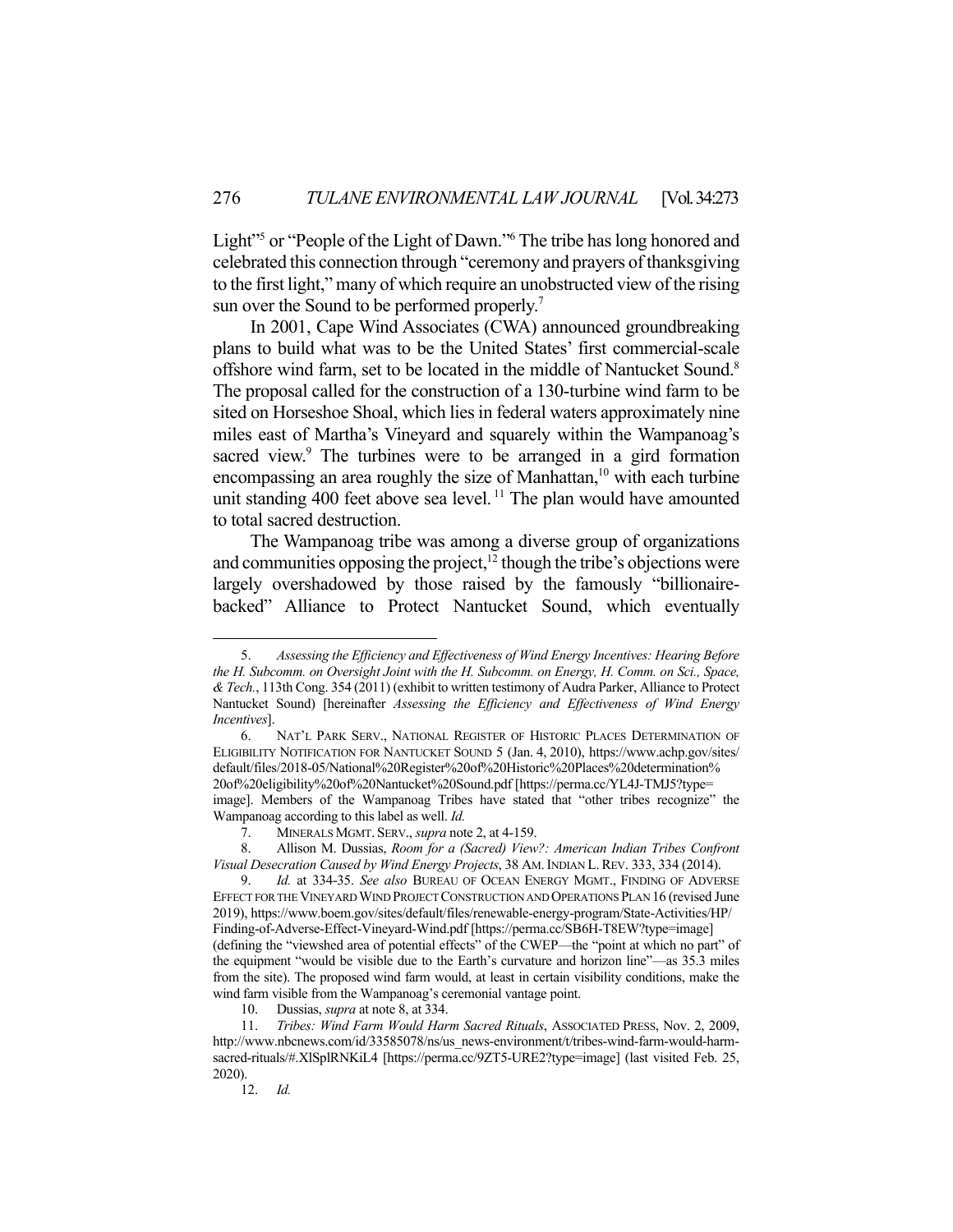succeeded in burying the project in litigation in 2017.<sup>13</sup> The project's defeat came at enormous financial cost to CWA and to state and federal governments—perhaps even to the nation's renewable energy interests as a whole.<sup>14</sup>

 But often lost in the popular narrative is the importance of Wampanoag's independent litigation. The Mashpee and Aquinnah Wampanoag tribes sought review of what they believed to be anemic consultation efforts and insufficient recognition their concerns by the U.S. Army Corps of Engineers and other state and federal agencies.<sup>15</sup> While most of the Wampanoag's claims were dismissed on summary judgment, the litigation process triggered the registry of Nantucket Sound on the National Historic Preservation's National Register of Historic Places (NRHP) in 2010.16 In listing Nantucket Sound, the National Park Service (NPS) recognized that "the Sound is part of a larger, culturally significant landscape treasured by the Wampanoag tribes and inseparably associated with their history and traditional cultural practices and beliefs."<sup>17</sup> That listing now affords Nantucket Sound certain protections under the National Historic Preservation Act (NHPA) that it did not enjoy prior to the tribes' litigation.<sup>18</sup>

 However, the NHPA frequently proves an inadequate protective mechanism to ensure the protection of sacred spiritual landscapes in the face of tribal resource development that may be adverse to cultural or

 <sup>13.</sup> *See* Bill Eville, *Cape Wind Pulls Out of Nantucket Sound Wind Farm Project*, VINEYARD GAZETTE (Dec. 2, 2017), https://vineyardgazette.com/news/2017/12/02/cape-windpulls-out-nantucket-sound-wind-farm-project [https://perma.cc/A4YB-27WQ?type=image]

<sup>(</sup>reporting that Cape Wind Associates, the energy development company behind the Nantucket Sound wind farm, issued a press release following the withdrawal of its development bid that blamed the project's failure on "an opposition group funded largely by wealthy waterfront homeowners and led by a fossil fuel billionaire").

 <sup>14.</sup> *See* Casey O'Brien, *Continuing Controversy Over Cape Wind: The Lasting Effects of Legal and Regulatory Hurdles on the Offshore Wind Farm*, 26 GEO.INT'L ENV'T L.REV. 411, 411- 12 (2014).

 <sup>15.</sup> *See id.* at 418.

 <sup>16.</sup> NAT'L PARK SERV.,*supra* note 6, at 2. Nantucket Sound was determined to be "eligible for listing in the Natural Register as a traditional cultural property and as an historic and archaeological property associated with and that has yielded and has the potential to yield important information about the Native American exploration and settlement of Cape Cod and the Islands." *Id.* 

 <sup>17.</sup> *Id.* at 3.

 <sup>18.</sup> *See* National Historic Preservation Act of 1966, 54 U.S.C. § 306108 (2018). *See also* Marcia Yablon, *Property Rights and Sacred Sites: Federal Regulatory Responses to American Indian Religious Claims on Public Land*, 113 YALE L.J. 1623, 1625 (2004) (explaining that due to its identification as a historic property under the NHPA, Bear Lodge, a sacred site to the Lakota Tribe, has greater protections than Indian Pass, which is of spiritual significance to the Quechan Tribes).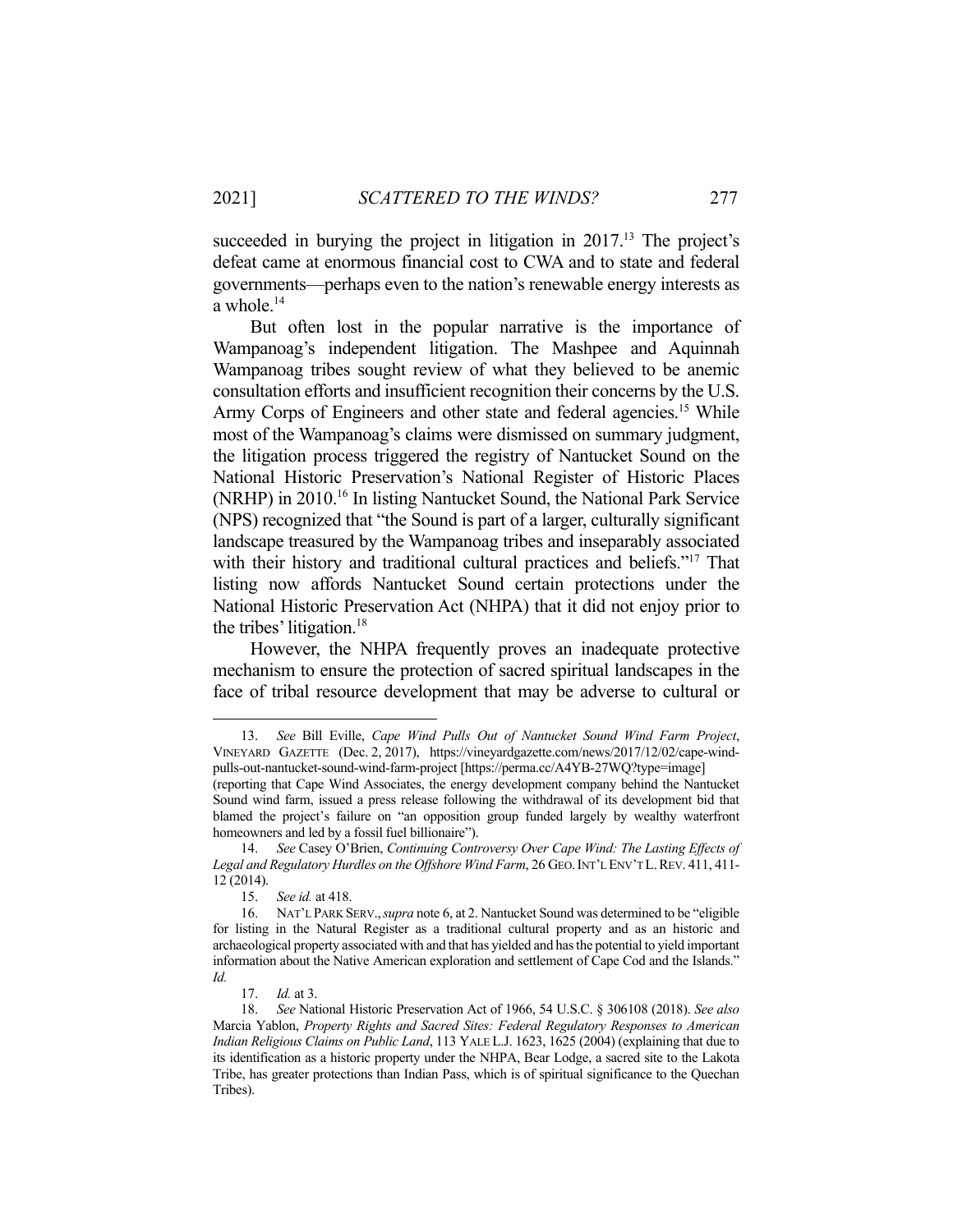spiritual resources. Distrust and failures of communication between agencies and tribes create potential obstacles to tribal wind development: tribes are hesitant to work with agencies to promote wind development, project delays arise as agencies discover tribal concerns late in the planning process, and projects are not as mutually beneficial as they could be otherwise. Given the profound and urgent need for alternative, sustainable energy sources, and the mutual interest in developing tribes' tremendous wind and other renewable energy resources, it is essential that the NHPA process better facilitate consultation between agencies and tribes at early stages of the planning process. This Article argues that existing legal and regulatory frameworks applicable to the protection of Native American sacred sites and other land-based cultural or spiritual resources are, in a certain sense, fundamentally incompatible with those resources they seek to safeguard. As a consequence of this essential mismatch, the law frequently fails to register key elements of sacred sites, spiritualities, ceremonies, cultural practices, and traditional lifeways and belief systems. Working within the constraints and limitations of the existing procedural rights framework, this Article first identifies gaps and ambiguities in the tribal consultation provisions under the NHPA's regulatory guidance, and second, proposes specific revisions to the regulatory language that would promote and strengthen robust tribal consultation practices by defining the consultation protocol with more clarity and greater detail. This Article posits that clearer and betterunderstood tribal consultation requirements can facilitate tribal sovereignty goals and advance tribal interests broadly by, at a minimum, removing certain barriers—even minor obstacles like confusion—that impede productive communications with tribal stakeholders.

 The NHPA as it currently stands lacks the statutory vocabulary to adequately understand, recognize, and safeguard these resources within their appropriate cultural context. This Article approaches communication with tribes as both a primary obstacle and a central opportunity to strengthen the NHPA's protective efficacy, framing the tribal consultation provisions in the NHPA's regulatory guidance as a productive site of focus for revision efforts. Toward this end, Part II of this Article discusses wind energy facilities and the current wind energy development landscape in the United States, including how such development implicates the concerns of Native American tribes with respect to sacred landscapes and viewsheds. Part III provides an overview of the NHPA, focusing primarily on the identification of historic properties, including traditional cultural properties of significance to Native American tribes, as well as the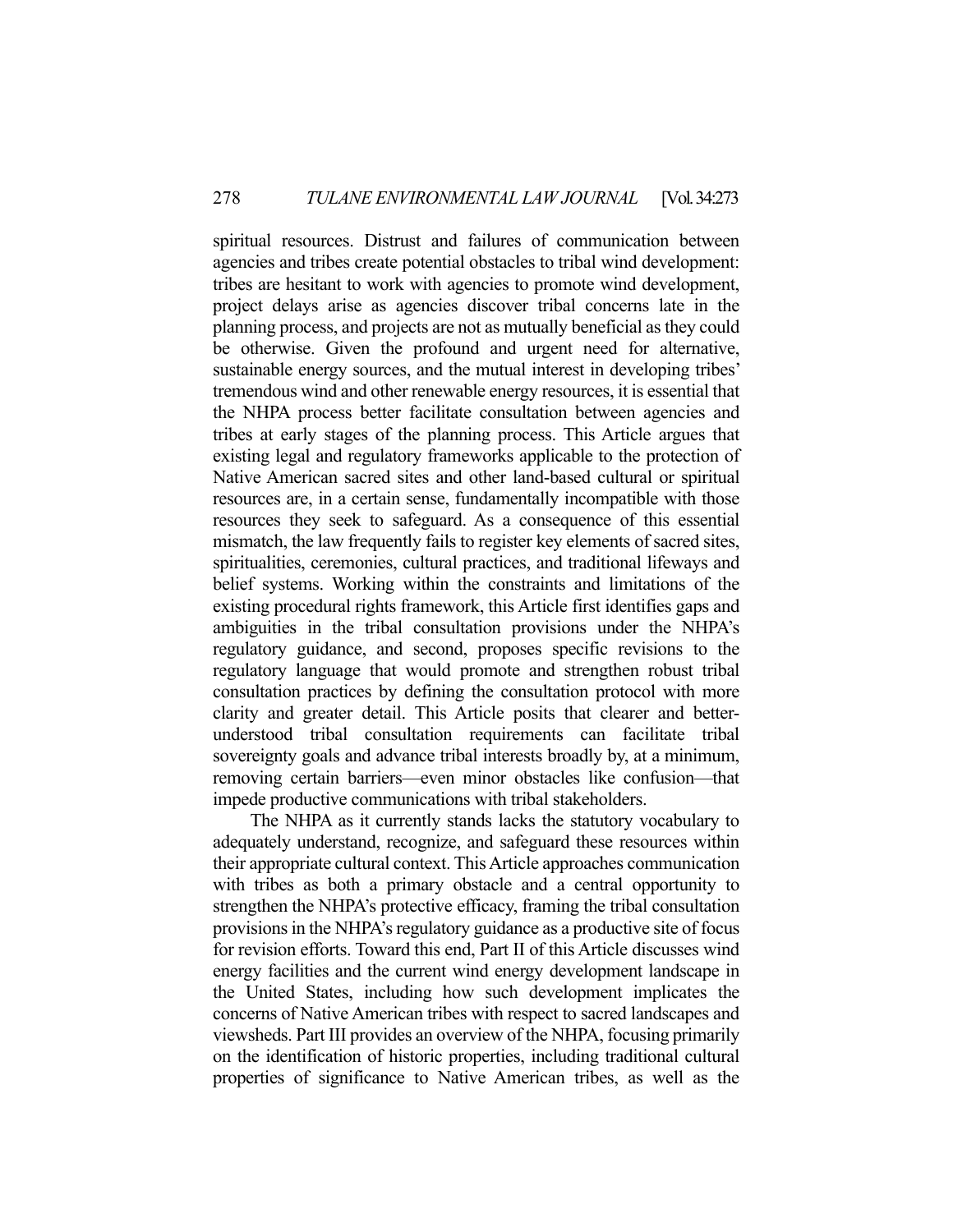procedural right to review agency determinations under a process known as "Section 106 review." Part IV begins by analyzing the fundamental limitations of the NHPA as a protective mechanism for Native American sacred sites and spiritual resources, especially the vast, complex, and frequently misunderstood viewshed spaces that are most threatened by wind energy development. Next, this section identifies and discusses certain barriers to effective tribal consultation, including the lack of clarity and detail provided in these provisions of the regulatory guidance. Part V proposes to revise the regulatory guidance to remove certain barriers to the eligibility of sacred sites under the NHPA as well as to clarify and strengthen tribal consultation requirements under the Act.

## II. FACTUAL BACKGROUND

#### *A. Wind Energy in the United States*

 Although wind energy accounted for less than three percent of electricity in the United States in  $2019<sup>19</sup>$  the federal government has identified the development of renewable energy, including wind, as a major energy policy priority since 2005.<sup>20</sup> Indeed, the United States has made steady gains in wind energy development, increasing overall wind capacity by 166 percent between 2010 and  $2020$ <sup>21</sup> The current total wind capacity in the United States is nearly108 GW, with an estimated 59,900 utility-scale wind turbines installed across the country.<sup>22</sup>

 <sup>19.</sup> *Factsheet: Wind Energy*, UNIV. MICH. CTR. FOR SUSTAINABLE SYS. (Sept. 2020), http://css.umich.edu/sites/default/files/Wind%20Energy\_CSS07-09\_e2020.pdf. *See also Wind Turbine Heights and Capacities Have Increased Over the Past Decade*, U.S.ENERGY INFO.ADMIN. (Nov. 29, 2017), https://www.eia.gov/todayinenergy/detail.php?id=33912 [https://perma.cc/AS7 N-4PED?type=image] (stating that "[w]ind turbines accounted for 8% of the operating electric generating *capacity* in the United States in 2016") (emphasis added). Capacity versus output may account for the disparity.

 <sup>20.</sup> *See generally* Energy Policy Act of 2005, Pub. L. No. 109-58. The Act specifically articulates a focus on developing the nation's renewable energy resources, including wind energy. *See also* Kevin L. Shaw & Richard D. Deutsch, *Wind Power and Other Renewable Energy Projects: The New Wave of Power Project Development on Indian Lands*, *in* MANUAL OF THE SPECIAL INSTITUTE ON NATURAL RESOURCES DEVELOPMENT IN INDIAN COUNTRY, ROCKY MOUNTAIN MINERAL LAW FOUNDATION 9 (2005), https://www.mayerbrown.com/-/media/files/ perspectives-events/publications/2005/11/wind-power-and-other-renewable-energy-projectsthe/files/windpower-renewableenergyprojects/fileattachment/windpower-renewableenergy projects.pdf (explaining that the Act "places an emphasis on renewable energy").

 <sup>21.</sup> *Factsheet: Wind Energy,supra* note 19.

 <sup>22.</sup> *Id.*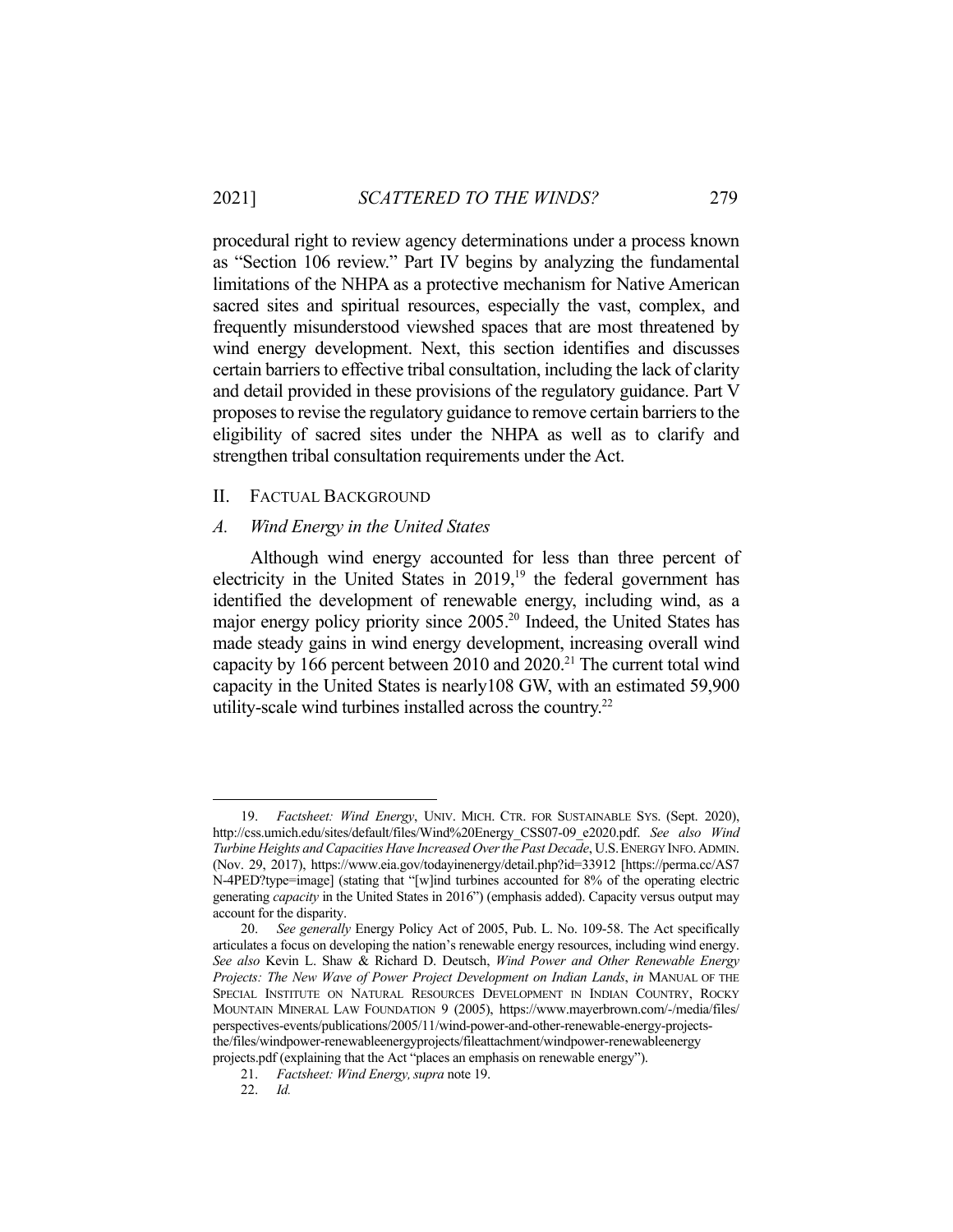## 1. Utility-Scale Wind Energy Facilities

 The term "utility-scale projects," often used interchangeably with "commercial-scale projects," typically refers to renewable energy facilities that are designed to supply electricity to commercial markets and have generation capacity levels at or above 10 MW.<sup>23</sup> Some utility-scale wind farms encompass areas up to "tens of thousands of acres" in size,  $24$ while others may be much smaller. In general, utility-scale wind facilities require "very large physical footprints" to produce the necessary economies of scale.<sup>25</sup>

 Commercial wind turbines are enormous and imposing pieces of machinery: They typically rise to heights of several hundred feet,<sup>26</sup> with blades extending hundreds of feet in length on larger turbine models.<sup>27</sup> Wind energy generation is primarily a function of turbine height and rotor diameter coupled with blade length<sup>28</sup> because the stronger, steadier winds that are ideal for commercial-scale output are found at higher atmospheric heights, $29$  and the larger the area swept by the blades, the greater the energy

 25. David A. Lewis, *Identifying and Avoiding Conflicts Between Historic Preservation the Development of Renewable Energy*, 22 N.Y.U. ENV'T L.J. 275, 280 (2015).

 28. Roberts, *supra* note 27; Shaw & Deutsch, *supra* note 20, at 6 ("The larger the wind turbine, the more capable it is of generating large amounts of electricity.").

<sup>23.</sup> ROBERT SULLIVAN & MARK MEYER, NAT'L PARK SERV., GUIDE TO EVALUATING VISUAL IMPACT ASSESSMENTS FOR RENEWABLE ENERGY PROJECTS, NAT. RES. REP. NPS/ARD/NRR—2014/836, ii, 1 n.1 (2014).

 <sup>24.</sup> *Wind Turbine Heights and Capacities Have Increased Over the Past Decade*, U.S. ENERGY INFO. ADMIN. (Nov. 29, 2017), https://www.eia.gov/todayinenergy/detail.php?id=33912 [https://perma.cc/2FKN-QYLS?type=image] [hereinafter *Wind Turbine Heights and Capacities*]. The Horse Hollow Wind Energy Center in Texas is among "the world's largest wind farms," with "420 wind turbines spread over about 47,000 areas" with a "combined electricity generating capacity of about 735 MW." *Id. See also* ROBERT G. SULLIVAN ET. AL., BUREAU OF LAND MGMT., WIND TURBINE VISIBILITY AND VISUAL IMPACT THRESHOLD DISTANCES IN WESTERN LANDSCAPES 6 (2012), http://blmwyomingvisual.anl.gov/docs/WindVITD.pdf [https://perma.cc/B4EF-9V69? type=image] [hereinafter WIND TURBINE VISIBILITY AND VISUAL IMPACT].

 <sup>26.</sup> *Factsheet: Wind Energy*, *supra* note 19. The average hub height of U.S. wind turbines is 88 meters (approximately 289 feet). *Id.* 

 <sup>27.</sup> *Wind Turbine Heights and Capacities*, *supra* note 24. "Wind turbine capacity is based largely on the length of the blades, and taller turbines are not only able to have longer blades, but they can also take advantage of the better wind resources available at greater heights." *Id. See also*  David Roberts, *These Huge New Wind Turbines Are a Marvel. They're Also the Future*, VOX (May 20, 2019), https://www.vox.com/energy-and-environment/2018/3/8/17084158/wind-turbinepower-energy-blades [https://web.archive.org/web/20210613054948/https://www.vox.com/ energy-and-environment/2018/3/8/17084158/wind-turbine-power-energy-blades].

 <sup>29.</sup> *See* Shaw & Deutsch, *supra* note 20, at 6 (stating that turbines maximize energy production when they "intercept stronger and less turbulent winds," which are found higher up in the atmosphere). *See also* Ari Brisman, *Aesthetics of Wind Energy Systems*, 13 N.Y.U. ENV'T L.J. 1, 79 (2005) (noting that taller turbines are typically more economically efficient for commercial developers due to the faster winds that blow higher up in the atmosphere).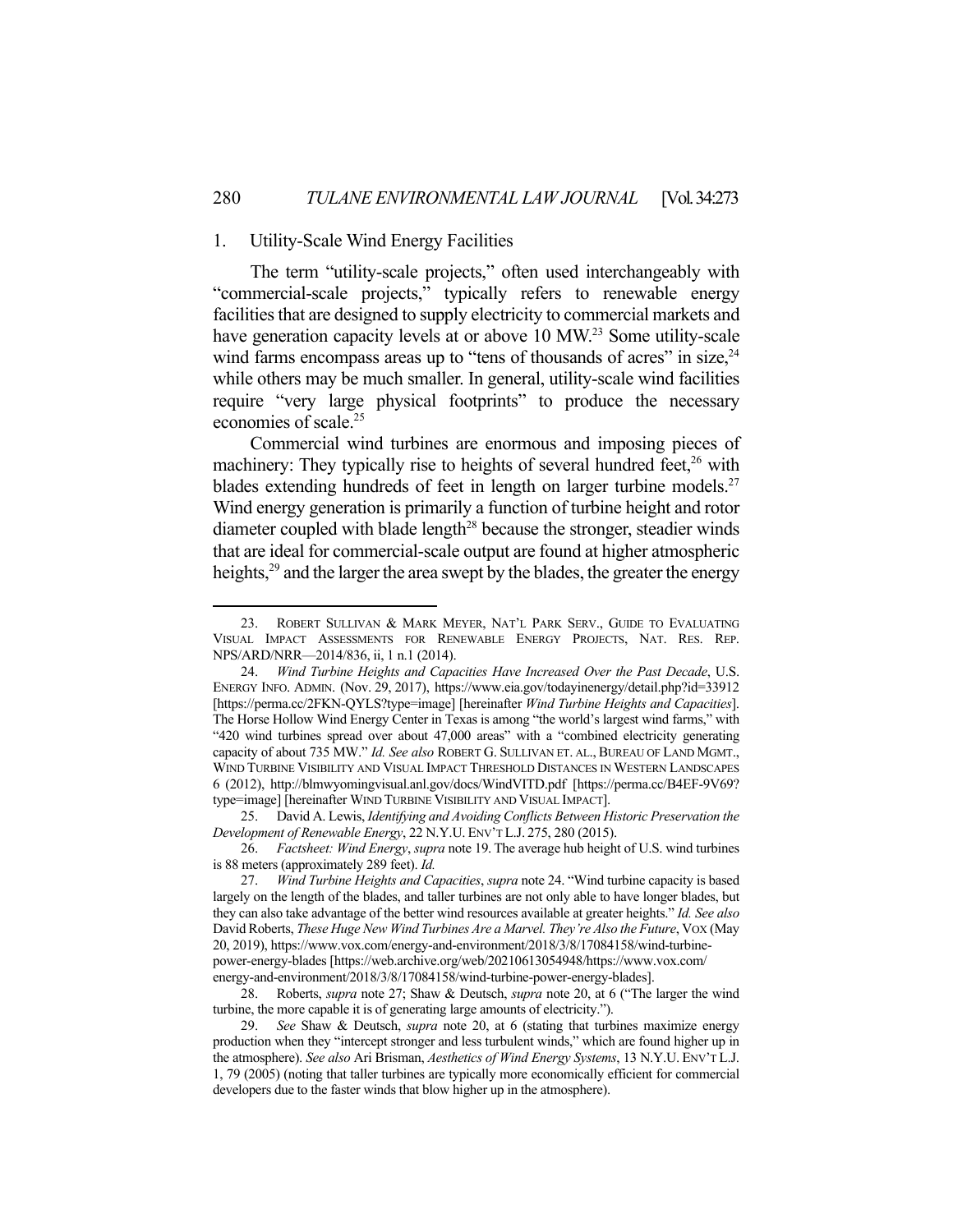intake.30 As a result, turbines tend to be very large, and they are growing  $larger.<sup>31</sup>$ 

## 2. Visual Impact of Wind Energy Facilities

 In addition to being physically large, modern turbines are highly visible by design.32 Wind turbines are intentionally designed with "conspicuous, reflective surfaces."33 Equipment is typically coated in bright, highly light-reflective white paint in order to meet Federal Aviation Administration (FAA) visibility requirements.<sup>34</sup> Under FAA regulations, wind facilities are also required to flash red lights in darkness, typically at least at a wind farm's perimeters.<sup>35</sup>

 Turbines produce significant visual contrast, in shadow and in light, that is often visible within an expansive geographic radius.<sup>36</sup> Turbine blades have been observed to contribute significantly to wind facility visibility through "transient visual effects," including light flashes bouncing off metallic blades known as "glinting" and rotating shadows that "can cause a strobe-light effect" in some landscape conditions.37 Both glinting and shadowing are highly visible, including at significant geographic distances.38

 <sup>30.</sup> *See Factsheet: Wind Energy, supra* note 19.

 <sup>31.</sup> *See id.* In the span of just one year, between 2017 and 2018, the average wind turbine increased from 2.32 MW to 2.43 MW. *See also Wind Turbine Heights and Capacities*, *supra* note 24 ("Wind turbines in the United States have grown in both average height and capacity over the past decade, according to data on utility-scale electricity generators collected by EIA.").

 <sup>32.</sup> *See* Brisman, *supra* note 29, at 77 (noting that "wind turbines will always be highly visible elements in their landscapes").

 <sup>33.</sup> WIND TURBINE VISIBILITY AND VISUAL IMPACT, *supra* note 24, at 6.

 <sup>34.</sup> DEAN APOSTOL ET AL., THE RENEWABLE ENERGY LANDSCAPE: PRESERVING SCENIC VALUES IN OUR SUSTAINABLE FUTURE 155 (2017). The FAA "requires that utility-scale wind turbines exhibit a color contrast with their surroundings when viewed from the air as an aide to aerial navigation safety, which usually means they are painted white." *Id.* 

 <sup>35.</sup> *Id. See also* O'Brien, *supra* note 14, at 423 (explaining that the FAA "generally reviews wind turbines for risks involved with airplane collisions and radar disruptions," as well as imposes visibility requirements).

 <sup>36.</sup> APOSTOL ET AL., *supra* note 34, at 145.

 <sup>37.</sup> WIND TURBINE VISIBILITY AND VISUAL IMPACT, *supra* note 24, at 42. *See also* Sean F. Nolon, *Negotiating the Wind: A Framework to Engage Citizens in Siting Wind Turbines*, 12 CARDOZO J. CONFLICT RESOL. 327, 338 (2011) (explaining that turbines "cause shadow 'flicker' and are highly visible on the landscape").

 <sup>38.</sup> WIND TURBINE VISIBILITY AND VISUAL IMPACT, *supra* note 24, at 42-43. Researchers observed blade glinting from as far as 16 miles away, although their findings overall suggested that this phenomenon is more commonly visible only within a smaller geographic radius of around 10 miles. *Id.* at 4. The "strobe-light" shadow effects over the bodies of turbines were visible from even further distances—nearly 18 miles—and were noted by researchers as visually "striking,"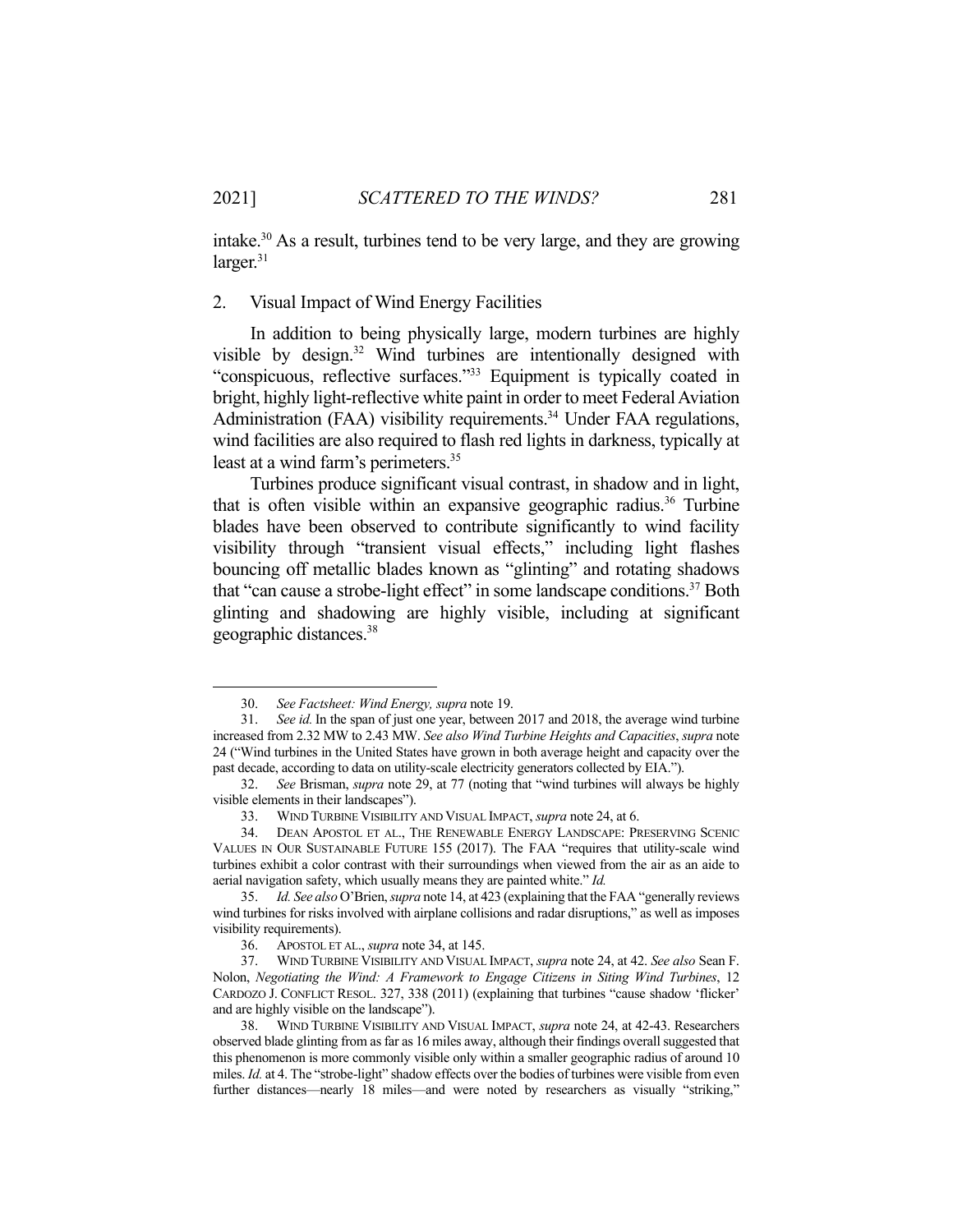Utility-scale wind facilities have had a profound impact on visual landscapes.39 Research published by the Bureau of Land Management (BLM) examining the visual impact of wind facilities in Wyoming and Colorado concluded that facilities may be visible at distances of up to thirty-six miles.40 Additionally, the BLM found that the "turbine blade movement" can often be seen from up to twenty-four miles away from the site, and found facilities to be "major sources of visual contrast" and "major foci of visual attention" and at distances up to ten and twelve miles, respectively.41 Moreover, the study registered a direct relationship between the visibility radius and the turbines' size and number.<sup>42</sup>

## *B. Resource Development on Native American Tribal Lands*

## 1. Wind Resources and Wind Energy Development in Indian Country

 Wind resources are particularly plentiful in the upper Great Plains region of the United States.<sup>43</sup> This area is home to many Native American tribes with reservation lands that have been identified as "disproportionately rich" in wind resources.<sup>44</sup> Tribal lands in this region hold upward of 300 GW wind energy potential.<sup>45</sup> According to estimates from the U.S. Department of Energy (DOE), if developed to capacity, "wind power from tribal lands could satisfy 32% of the nation's total electricity demand."46

particularly when the effect co-occurred simultaneously on turbines across entire farms. *Id.* at 42- 43.

 <sup>39.</sup> SULLIVAN & MEYER, *supra* note 23, at 6.

 <sup>40.</sup> *Id.* 

 <sup>41.</sup> *Id.* 

 <sup>42.</sup> WIND TURBINE VISIBILITY AND VISUAL IMPACT, *supra* note 33, at 42. The wind turbines in the three facilities evaluated in the study ranged in maximum blade height from approximately 300 to 400 feet. *Id.* at 14-15. The largest facility included in the research, Cedar Creek I Wind Farm in Chalk Bluff, Colorado comprised 274 wind turbines ranging in blade height from just shy of 300 feet to 390 feet. *Id. See* SULLIVAN & MEYER, *supra* note 23, at 14.

 <sup>43.</sup> Robert Gough, *Tribal Wind Power Development in the Northern Great Plains*, 19 NAT. RES. & ENV'T 57 (2004); Crystal D. Masterson, *Wind-Energy Ventures in Indian Country: Fashioning a Functional Paradigm*, 34 AM. INDIAN L. REV. 317, 327 (2009) (noting the region's "extraordinary wind resources" and "prodigious potential for wind projects").

 <sup>44.</sup> Mark Wolf, *Renewable Energy Can Be Key to Tribal Energy Development*, NAT'L CONF. STATE LEGISLATURES BLOG (May 3, 2017), http://www.ncsl.org/blog/2017/05/03/ renewable-energy-can-be-key-to-tribal-energy-development.aspx [https://perma.cc/583Z-U3P5? type=image]. Overall, the two percent of land area in the lower forty-eight states occupied by federally recognized Native American tribes is home to five percent of the country's total renewable energy resource capacity, including significant wind and solar resources, especially in the American Great Plains and Southwestern regions. *Id.* 

 <sup>45.</sup> Masterson, *supra* note 43, at 327.

 <sup>46.</sup> Wolf, *supra* note 44.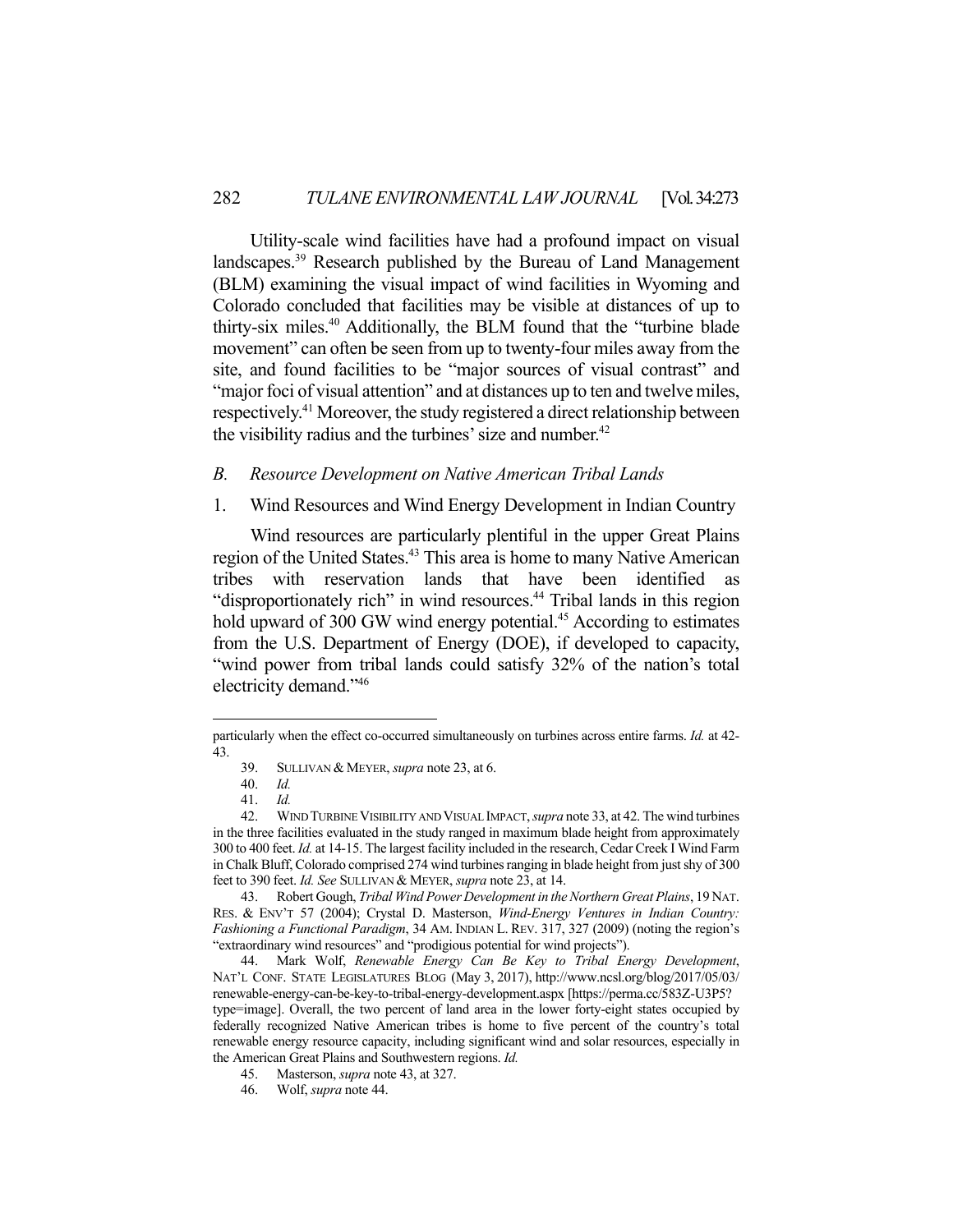#### 2. Indigenous Sacred Sites and Land-Based Spirituality

 There are "tens of thousands of [Native American] sacred sites" throughout the United States.<sup>47</sup> Some "encompass vast expanses of land," while others are geographically particularized.<sup>48</sup> In some cases, the local ecology may be particularly important for medicinal or ceremonial purposes;<sup>49</sup> in others, physical access to sites may be an essential element.<sup>50</sup> Sometimes "[i]t is the view of the landscape itself that may matter, with views from particular vantage points perhaps having separate significance."<sup>51</sup>

 Land is a fundamental component of many Native American and Indigenous cultural and spiritual traditions, meaning "the sacred is encountered at the specific places" within the natural environment.<sup>52</sup> Culture and religion are often deeply connected to the land.<sup>53</sup> For most tribes, "land is itself a sacred, living being."54 Spiritually significant sites

 <sup>47.</sup> Yablon, *supra* note 18, at 1625.

 <sup>48.</sup> *Id.* (citing examples of sacred sites, such as Indian Pass in southern California, that encompass hundreds or even thousands of miles of land—Yablon notes that "the entire 1100-mile length of the California coast is … considered a sacred site"—while clarifying that other sacred sites are highly geographically particularized, such as those within the Black Hills, which are believed to contain thousands of unique sites).

 <sup>49.</sup> *See, e.g.*, Emily Cousins, *Mountains Made Me Alive: Native American Relationships with Sacred Land*, 46 CROSSCURRENTS 497, 506 (1996-97) (noting that the Chippewa-Cree, for example, utilize some 350 different plant species that grow in the Sweet Grass Hills for "medicinal and ceremonial" purposes). *See also* Cassie Sheets, *The Sweet Grass Hills and Blackfeet Indians: Sacredness, Land, and Institutional Discrimination*, U. MONT. GRADUATE STUDENT THESES, DISSERTATIONS & PRO. PAPERS 7 (2013), https://scholarworks.umt.edu/etd/1091 [https://perma.cc/ LF94-9J9J?type=image] (explaining that several spiritually significant plants used in the Blackfeet's religious practices are unique to the higher elevations of Sweet Grass Hills—including 'sweetpine' (alpine fir) and 'sweetgrass' (vanilla grass), both of which are used "to connect with spirits . . . during vision quests or other traditional ceremonies"—as is the uniquely rich confluence of animal wildlife found in the Hills, which historically included bison, pronghorns, grizzly bears, mountain sheep, wolves, and bald eagles, among other species with cultural significance to tribes in the area).

 <sup>50.</sup> *See generally* Sheets, *supra* note 49, at 7 (identifying medicinal plant-gathering and vision quests—both of which require physical access to sites—as among the numerous activities performed within the sacred space of the Sweet Grass Hills).

 <sup>51.</sup> Dussias, *supra* note 8, at 413.

 <sup>52.</sup> Robert Charles Ward, *The Spirits Will Leave: Preventing the Desecration and Destruction of Native American Sacred Sites on Federal Land*, 19 ECOLOGY L.Q. 795, 800 (1992).

 <sup>53.</sup> *See* Elizabeth Kronk Warner, *Examining Tribal Environmental Law*, 39 COLUM. J. ENV'T L. 42, 48 (2014).

 <sup>54.</sup> Joel Brady, *"Land Is Itself a Sacred, Living Being": Native American Sacred Site Protection on Federal Public Lands Amidst the Shadows of Bear Lodge*, 24 AM. INDIAN L. REV. 153, 186 (1999) (quoting Lyng v. Nw. Indian Cemetery Prot. Ass'n, 485 U.S. 439, 461 (1988)). *See also* Cousins, *supra* note 49, at 500 (stating that "[p]erhaps one of the most pervasive concepts [among various Native American religious traditions] is the belief that the land is alive").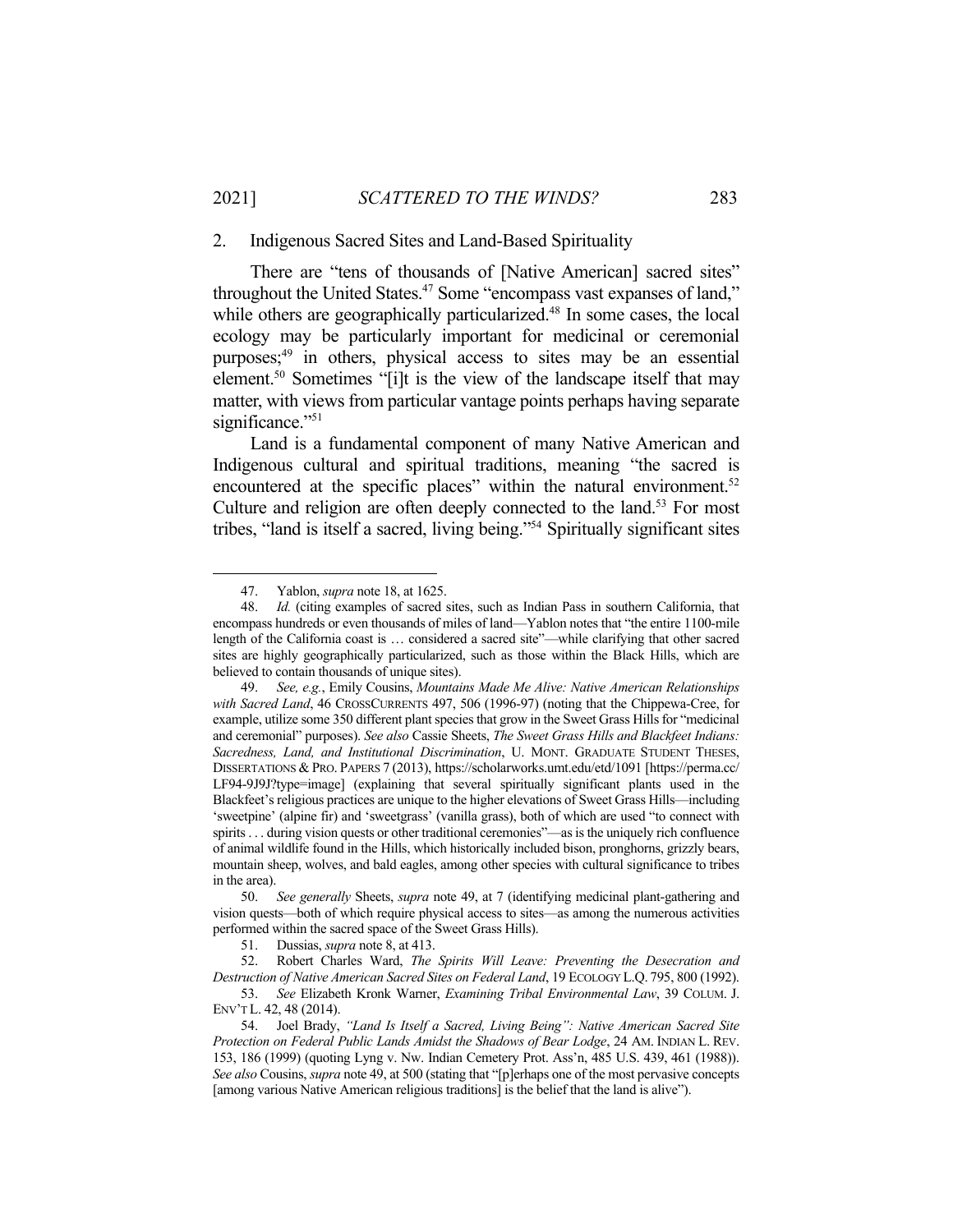include "discrete geological monuments,"55 like Rainbow Bridge, a rainbow-colored rock formation in the ancestral lands of the Diné (Navajo)<sup>56</sup> in the American Southwest.<sup>57</sup> They may encompass "wide swaths of land,"<sup>58</sup> like Bighorn Medicine Wheel,<sup>59</sup> a plateau that has served as a spiritual site for northern Great Plains tribes including the Arapaho, Blackfeet, Cheyenne, Crow, Cree, Shoshone, and Sioux since ancient times, or they may be bodies of water, like Nantucket Sound.<sup>60</sup>

 Sacred sites vary in purpose, frequency or regularity of use, and degree or type of spiritual significance, among other characteristics.<sup>61</sup> Some areas are central to a tribe's sense of cultural or spiritual belonging.<sup>62</sup> Others, such as the Sweet Grass Hills in northern Montana, are notable for creating peaceful conditions under which traditional enemies, like the

Canada. *Id.* There are at least 150 known medicine wheels in this area. *Id.* 

 <sup>55.</sup> Yablon, *supra* note 18, at 1624.

 <sup>56. &</sup>quot;Diné" is an Indigenous word meaning "The People" that has traditionally been used self-referentially by (many) tribal members and is typically regarded as the preferred term to "Navajo," which is a term that become attached to the Diné via colonization. *See Hubbell Trading Post: Frequently Asked Questions*, NAT'L PARK SERV., https://www.nps.gov/hutr/faqs.htm [https://perma.cc/K27K-SJXD?type=image] (last visited June 24, 2021). Nevertheless, the word "Navajo" is properly used to refer to the Navajo Nation as a sovereign tribal government. *See Navajo Nation Council Rejects Changing Name to Diné*, ARIZ. IND. NEWS NETWORK (Apr. 20, 2017), https://arizonadailyindependent.com/2017/04/20/navajo-nation-council-rejects-changingname-to-dine/ [https://perma.cc/U4GT-MQ3F?type=image]. This Article will use the term "Diné" in recognition of its preferred status among the Diné themselves but will also include "Navajo" in an accompanying parenthetical for clarity.

 <sup>57.</sup> *See Rainbow Bridge, Indigenous Religious Traditions*, COLO. COLL., https://sites. coloradocollege.edu/indigenoustraditions/sacred-lands/rainbow-bridge/ [https://perma.cc/K9FA-3QAC?type=image] (last visited Feb. 25, 2020). The Diné (Navajo) ascribe particular spiritual importance to this site as a location where male and female beings unite "in perfect union" and are "frozen in time." *Id.* The flooding of the location with waters from Lake Powell is considered to have significantly compromised the tribe's ability to communicate with spiritually sacred "rock beings" and "prevents the Navajo from properly conducting [many] ceremonies" associated with this unique geological site. *Id.* 

 <sup>58.</sup> Yablon, *supra* note 18, at 1624.

 <sup>59.</sup> *See* Fred Chapman, *Medicine Wheel/Medicine Mountain: Celebrated and Controversial Landmark*, WYO. ST. HIST. SOC'Y (Apr. 10, 2019), https://www.wyohistory.org/ encyclopedia/medicine-wheel [https://perma.cc/WQ2X-9EUU?type=image]. The Bighorn Medicine Wheel historic property site now spans an area of nearly 5,000 acres, thanks to a 2011 decision to expand the site, which had previously comprised a mere 110 acres. *Id.* Medicine wheels are manmade rock formations resembling a spoked wheel. *Id.* Use of medicine wheels is a shared practice among numerous tribes in interior regions of the northern United States and southern

 <sup>60.</sup> *Assessing the Efficiency and Effectiveness of Wind Energy Incentives*,*supra* note 5, at 353 (discussing the spiritual and cultural significance of Nantucket Sound as an open viewscape and concluding that the Sound plays a central role in Wampanoag culture and religion, justifying its inclusion on the National Register).

 <sup>61.</sup> Yablon, *supra* note 18, at 1625.

 <sup>62.</sup> *Cf.* MIN. MGMT. SERV., *supra* note 1, at 4-159.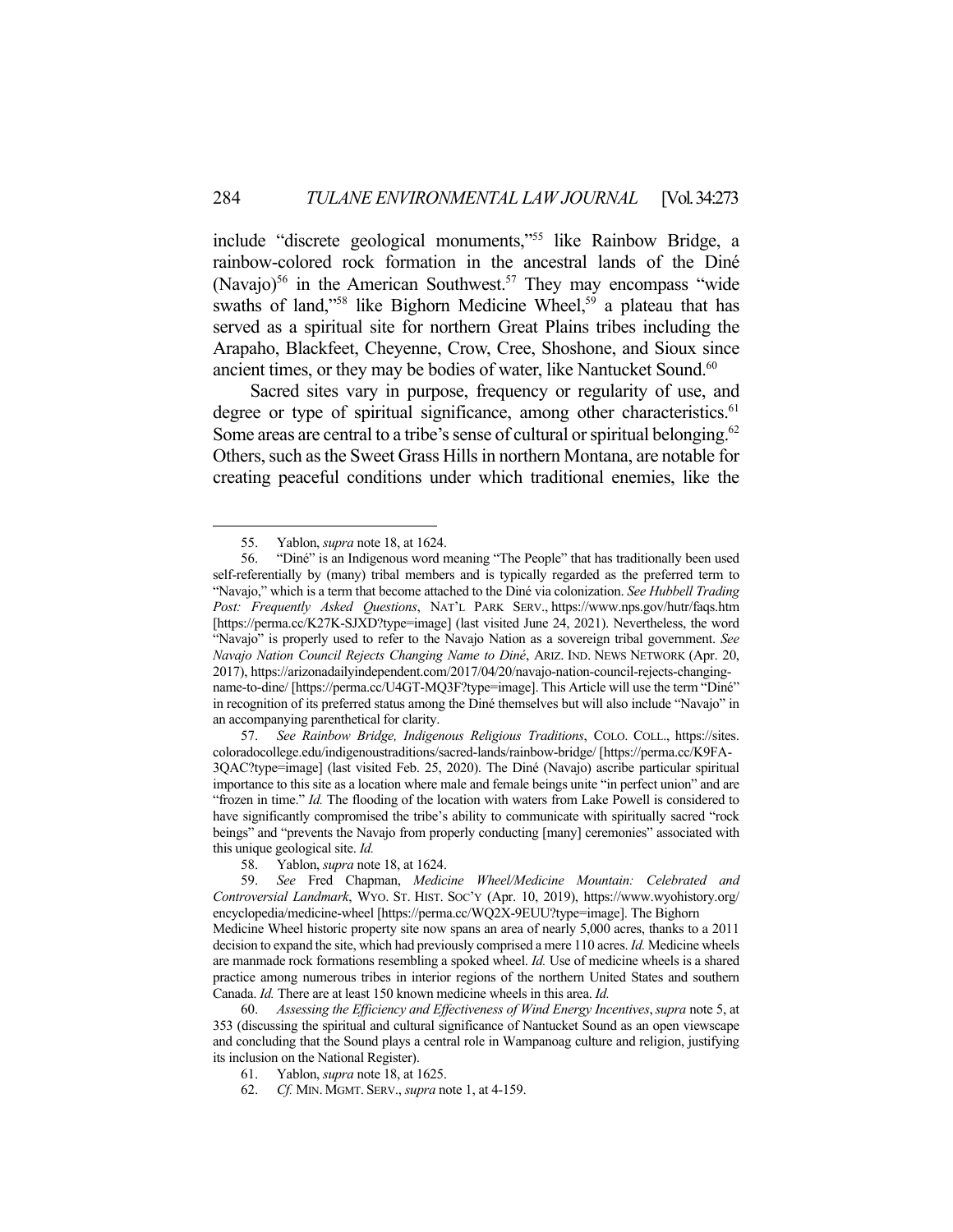Blackfeet and Dakota, co-exist harmoniously.<sup>63</sup> Others derive significance from their association with human events and traditions, such as traditional agricultural or hunting grounds.<sup>64</sup> Many tribes have ancestral burial grounds they consider sacred.<sup>65</sup> They may reserve these sites "for human" remembrance."66 Some spaces are "set aside for the divine" as "dwelling places" and are inhabited by spirits, deities, and mythic figures.<sup>67</sup>

 In many cases, "the beings who inhabit the land are not thought of as gods and goddesses who rule over mountains or rivers. Rather, they *are* the mountains and rivers."68 Certain land is vivified by communion with ancestors<sup>69</sup> or its ecological or medicinal properties.<sup>70</sup> Tribes often maintain the vitality of these spaces through "symbiotic," reciprocal interactions with the land.71 For example, members of the Chippewa-Cree Tribe have traditionally performed grueling vision quests within the Sweet Grass Hills; the Hills in turn "repay" the tribe's spiritual labors with "songs . . . to communicate with the spirits."72 The Bitterroot Salish engage in "a balanced relationship between the land and the people," in which the Salish access "the power that surrounds them" in the landscape through an exchange of gratitude.<sup>73</sup>

 As such, scholars including James Taylor Carson have "challenged historians to 'see the native landscape as both a cultural and a moral space, a place where mythical beings, ancestral spirits, and daily life' intersected," and "where 'geopolitical concerns coexisted and

 <sup>63.</sup> *See* Cousins, *supra* note 49, at 505.

 <sup>64.</sup> *See id.* 

 <sup>65.</sup> *See* Yablon, *supra* note 18, at 1627 (referencing the Little Tennessee River Valley as the site of sacred Cherokee "burial grounds" considered "integral to their religious practices"). *See also, e.g.*, Quechan Tribe of the Fort Yuma Indian Rsrv. v. U.S. Dep't of Interior, 755 F. Supp. 2d 1104 (S.D. Cal. 2010).

 <sup>66.</sup> Rossalyn LaPier, *What Makes a Mountain, Hill or Prairie a 'Sacred' Place for Native Americans?*, THE CONVERSATION (Feb. 16, 2017, 3:32PM), http://theconversation.com/whatmakes-a-mountain-hill-or-prairie-a-sacred-place-for-native-americans-73169

<sup>[</sup>https://perma.cc/4VF2-GA27?type=image].

 <sup>67.</sup> *Id.* 

 <sup>68.</sup> Cousins, *supra* note 49, at 500. *See* Sheets, *supra* note 49, at 10 (explaining that the Blackfeet generally "understand the Sweet Grass Hills to be as animate and alive as humans").

 <sup>69.</sup> Cousins, *supra* note 49, at 502 (paraphrasing Salish archaeologist Marcia Pablo Cross, who describes how the Tribe's homelands, where their ancestors still rest, are activated by Salish prayers—she says that "the mountains, the river, and the creeks seem to soak up the Salish words").

 <sup>70.</sup> *See id.* at 506; *see also* Sheets, *supra* note 49, at 7.

 <sup>71.</sup> Ward, *supra* note 52, at 800. 72. Cousins, *supra* note 49, at 506.

 <sup>73.</sup> *Id.* at 502.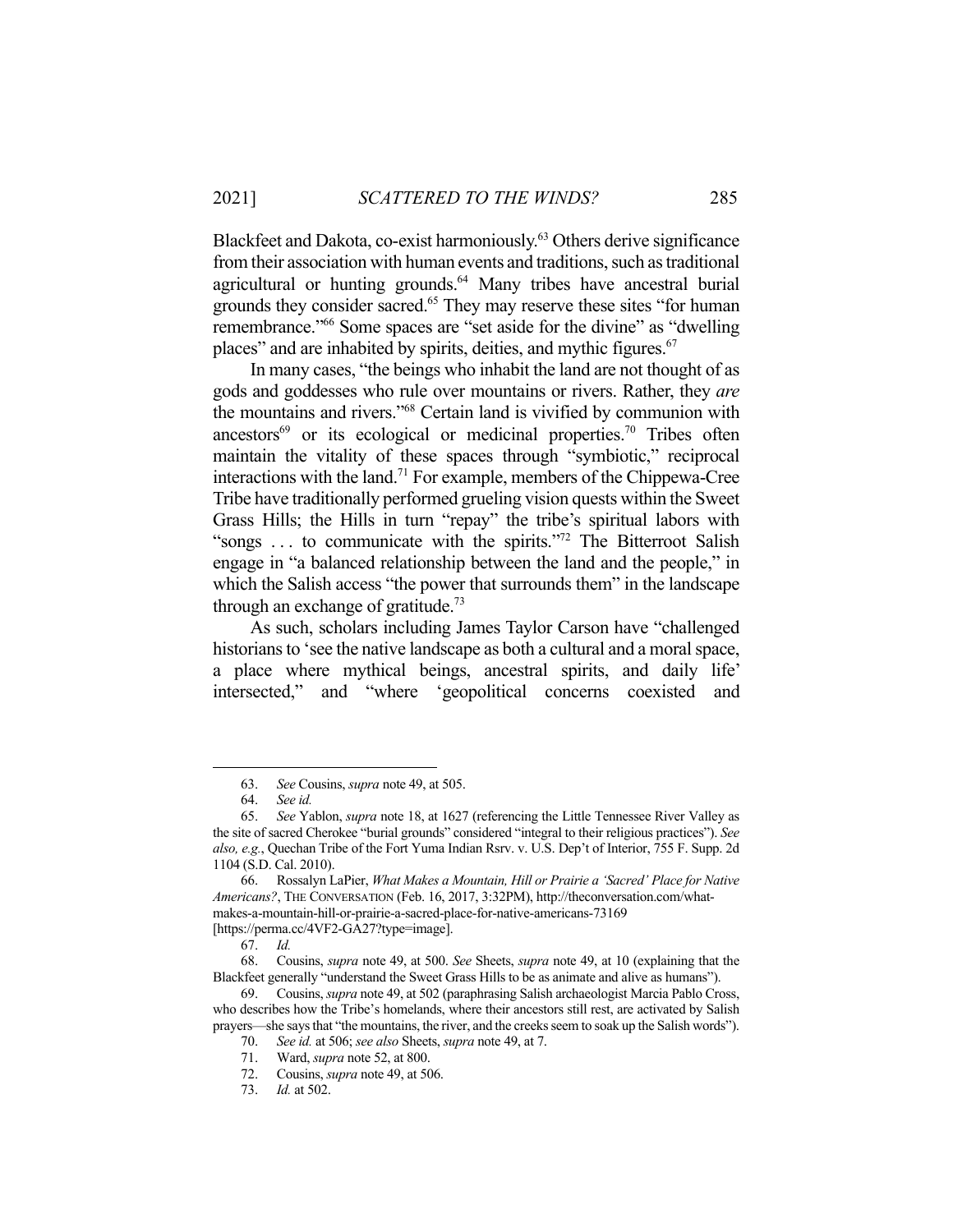interplayed.'" 74 Under this formulation, tribal homelands are essential to Indigenous identity and cultural well-being not only because they are inscribed with deep spiritual and ancestral ties, but also in the sense that historically, the "physical features of their landscapes also provided invaluable cultural and social lessons, notably relaying culturally-specific and significant more, laws, and taboos," while "[t]he cosmography and stories" surrounding particular landscape features "served as cultural reminders" critical to the continuation of certain cultural traditions or even the tribe as a whole.75

 Yet, according to historian Mathias Bergmann, the "efficacy" of these vital cultural and social exchanges "depended upon continued contact with those locales" such that the "extreme disruption and upheaval wrought by removals" and "coerced migrations . . . from those familiar landscapes" fundamentally transformed key aspects of many tribes' cultural practices.76 For example, Bergmann observes that Indigenous communities in the Pacific Northwest region did not come to "rely . . . on oral communication to maintain . . . vital traditions" until *after* they had been systematically "denied access to their traditional spaces" and separated from those teachings that had been "grafted onto the [tribes' ancestral] terrain."77 In other words, the forcible appropriation of tribal lands, and more broadly, the separation of Indigenous people from their traditional environs and/or lifeways, is intimately bound up in partiallyobscured legacies of cultural (as well as literal) violence and genocide.78

 Indeed, culturally or spiritually significant lands and other Indigenous land-based sacred sites may be desecrated as a result of these kinds of changes.<sup>79</sup> A landscape or a particular space or geographic feature's heightened "spiritual presence is not necessarily a permanent condition, but rather, can only exist within the context of an undisturbed natural setting."80 Actions that degrade or even simply change the character, use, function, or nature of sacred or culturally significant sites, or that otherwise alter long-standing relationships between the land and its Indigenous inhabitants, may have significant consequences: For example,

 <sup>74.</sup> Mathias D. Bergmann, *Landscapes' Lessons: Native American Cultural Geography in Nineteenth-Century Oregon and Washington*, 2 IK: OTHER WAYS OF KNOWING 45, 47 (2016).

 <sup>75.</sup> *Id.*

 <sup>76.</sup> *Id.*

 <sup>77.</sup> *Id.* at 48.

 <sup>78.</sup> *Cf.* Bergmann, *supra* note 74, at 74.

 <sup>79.</sup> Cousins, *supra* note 49, at 502 (Pollution and other forms of environmental degradation and destruction may, notably, cause this type of desecration.).

 <sup>80.</sup> *Id.* at 507.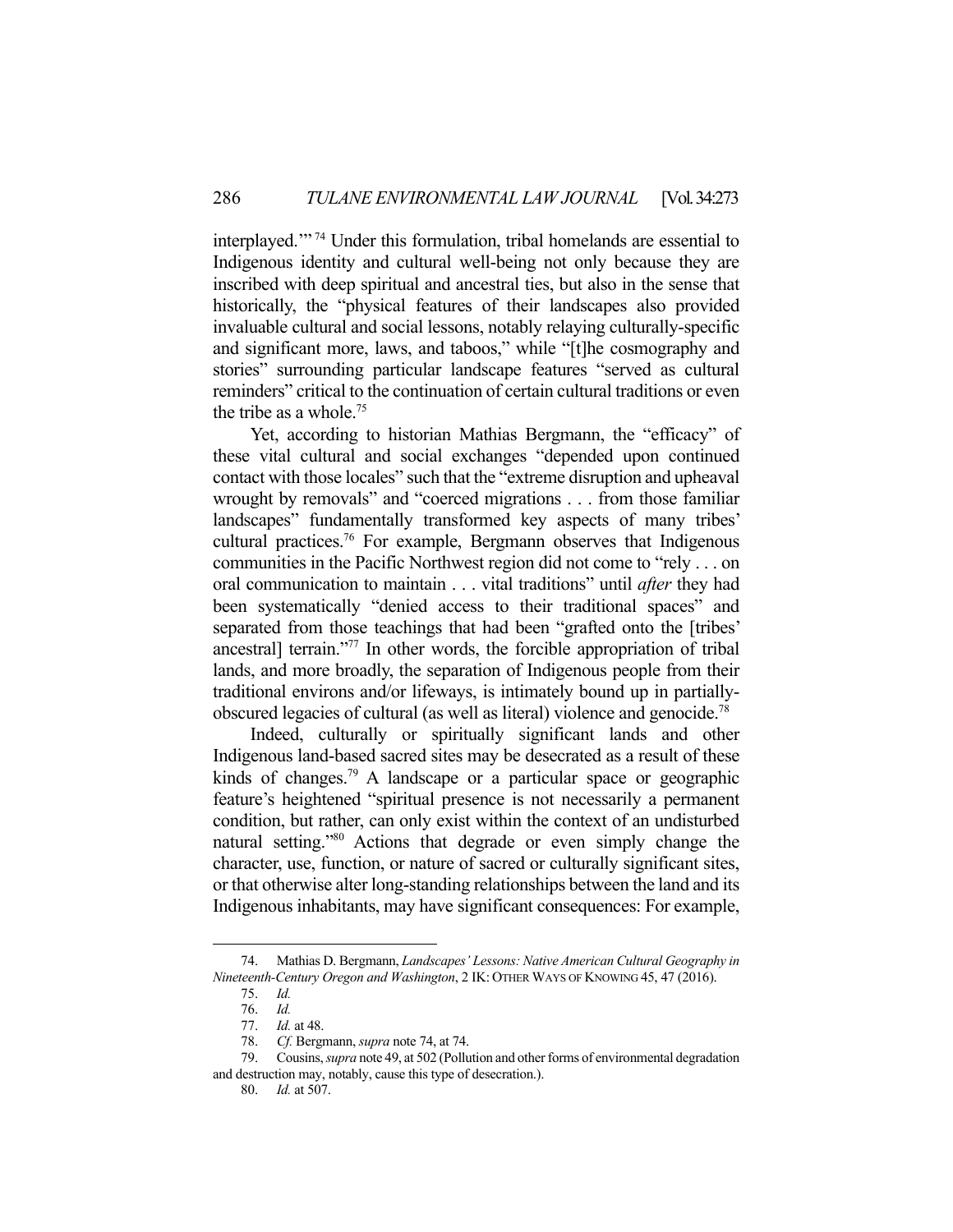in many Native traditions, "[s]ubstantial disruption" to natural ecologies and landscapes "will displease the spirit life and spirit powers, and may cause them to leave forever."81

 In other words, the stakes are extremely high: According to the Diné (Navajo) tribe, "hell is land that has no spirits to claim it."82 Similarly, Assiniboine Chief John Snow has explained that "the spirits will leave" sites that are "destroyed, marred, or polluted,"83 while Salish archaeologist Marcia Pablo Cross describes how when the Salish "were forcibly removed from their homeland . . . to a reservation a hundred miles north," they were forced to leave behind generations of ancestors who rest eternally in the sacred Bitterroot Valley, causing incomprehensible confusion and sorrow among the dead as well as the living.<sup>84</sup>

## III. LEGAL BACKGROUND: THE NATIONAL HISTORIC PRESERVATION ACT OF 1966

 Not unlike commercial-scale renewable energy development in the present day, the real estate and infrastructure development boom of the post-war era dramatically reshaped the American landscape and raised novel concerns about built environmental impact. The era's refrain of "out with the old, in with the new" reflected a new cultural ethos of a kind of aggressive, optimistic progress<sup>85</sup> and supplied a popular rhetoric to justify the rampant destruction of historic properties that occurred during the post-war period.86 But as time went on, the felling of beloved historical landmarks such as the original Pennsylvania Station in New York City began to elicit public outcry and eventually helped ignite a national interest in historic preservation.<sup>87</sup> As the extent of the destruction became clear according to congressional reports, approximately half of the nation's

 <sup>81.</sup> *Id.*

 <sup>82.</sup> *Id.* at 508 (paraphrasing Mamie Salt, a member of the Diné (Navajo) Tribe).

 <sup>83.</sup> *Id.* at 502.

<sup>84.</sup> *Id.* at 502 (quoting and paraphrasing Marcia Pablo Cross, who goes on to recount how when she visits the valley, she hears the ancestors "whispering, 'Where are you? Why haven't you been doing your dances?'").

 <sup>85.</sup> *See National Historic Preservation Act*, NAT'L PARK SERV., https://www.nps. gov/subjects/historicpreservation/national-historic-preservation-act.htm [https://perma.cc/S3XD-JYXM?type=image] (last visited Apr. 10, 2020) [hereinafter *National Historic Preservation Act*, NAT'L PARK SERV.]

 <sup>86.</sup> Marion F. Werkheiser, L. Eden Burgess & Cameron Green, *The National Historic Preservation Act and 36 CFR 800*, *in* THE NATIONAL HISTORIC PRESERVATION ACT: PAST, PRESENT, AND FUTURE 18, 19 (Kimball M. Banks & Ann M. Scott eds., 2016).

 <sup>87.</sup> *Id.*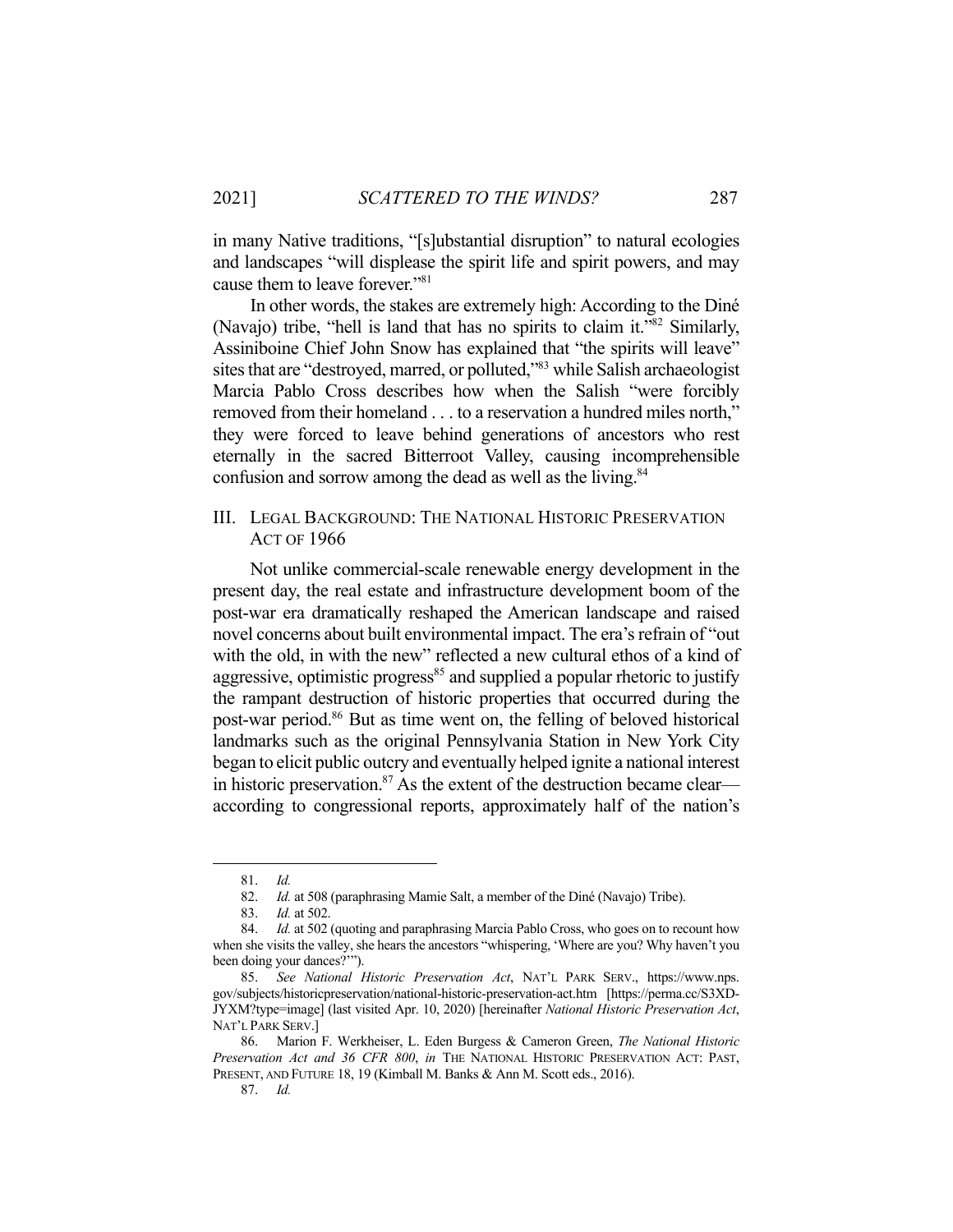historic properties had already been destroyed by the mid- $1960s^{88}$ —public concern reached a tipping point,<sup>89</sup> and there emerged a strong and growing demand for a legislative response to the problem.<sup>90</sup>

 As a result, Congress enacted the National Historic Preservation Act of 1966 as a means of addressing historic preservation issues on a national scale.<sup>91</sup> The original text of the Act codified a national commitment "to foster[ing] conditions under which our modern society and our historic property can exist in productive harmony and fulfill the social, economic, and other requirements of present and future generations."92 This landmark legislation sought to preserve the nation's history by stemming the irretrievable loss of historic sites and properties that represent tangible connection points between past and present.<sup>93</sup>

 An acute interest in posterity lies at the heart of the NHPA. Its drafters sought to establish mechanisms to ensure the ongoing protection of certain resources deemed essential to national interests and put at risk by modern human activity. In this sense, the NHPA reflects the period's broader preservation-oriented policy goals and interests.<sup>94</sup> The NHPA attaches significance to historic resources and registers the need for their protection based largely on the twin notions that these resources are irreplaceable and that they confer social value beyond their potential for economic use.<sup>95</sup> Thus, the Act's underlying ethos aligns the NHPA with other contemporaneously enacted laws focused on resource protection, such as the National Environmental Policy Act of 1969 and the Endangered Species Act of 1966, the latter of which, for example, recognized species

 <sup>88.</sup> Nearly 6,000 historic properties were destroyed. *Id.*

 <sup>89.</sup> *See* Roger K. Lewis, *Historic Preservation Doesn't Have a Long History in U.S.*, WASH. POST (Sept. 11, 2015), https://www.washingtonpost.com/realestate/historic-preservationdoesnt-have-a-long-history-in-us/2015/09/10/36458684-50c4-11e5-8c19-0b6825aa4a3a\_story. html [https://perma.cc/3BNF-WY3K?type=image]

 <sup>90.</sup> Werkheiser et al., *supra* note 86, at 19.

 <sup>91.</sup> *Id.* at 20.

 <sup>92.</sup> *Id.* at 21 (quoting 16 U.S.C. § 470-1).

 <sup>93.</sup> *Id.* at 20-21.

 <sup>94.</sup> *Id.* at 20 (noting that the goals of the NHPA "fit in well" with the Johnson Administration's "set of domestic programs known as the Great Society," which included numerous "key pieces of socially and environmentally progressive legislation," such as the Endangered Species Act of 1966 and the National Environmental Policy Act of 1969, both of which reflect an understanding that natural resources are finite and exist within a delicate balance that requires robust federal protection to guard against their irreversible extinction).

 <sup>95.</sup> *Id.*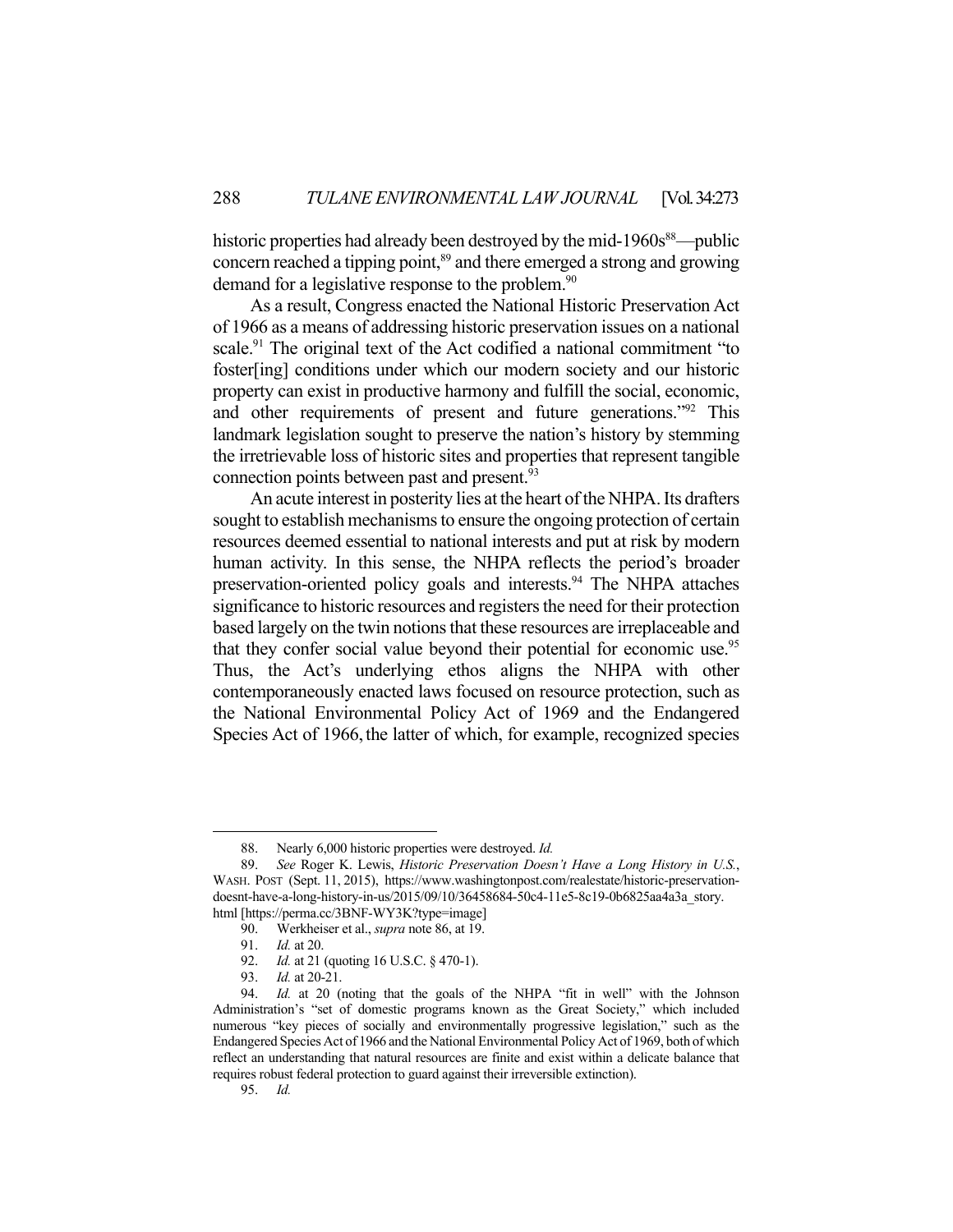loss as irreversible and placed incalculable value on preserving biodiversity.<sup>96</sup>

 The NHPA established the nation's "first comprehensive federal historic preservation program,"<sup>97</sup> which featured as its centerpiece "a clearly defined process" for identifying, cataloguing, and extending specific protections to historic properties.<sup>98</sup> In service of the NHPA's goals, the Advisory Council for Historic Preservation (ACHP) promulgates regulatory guidance outlining a comprehensive, standard set of procedures and protocols for federal agencies to follow in implementing the NHPA.<sup>99</sup> The ACHP's regulations, which are codified at 36 C.F.R. § 800, are binding on federal agencies.<sup>100</sup>

## *A. The NHPA's Protections: A Procedural Right to Review*

 The NHPA requires federal agencies to formally identify, consider, and appropriately document the potential negative effects a proposed project might have on any historic properties that would be impacted as a result of the agency's actions.101 (To be consistent with the traditional nomenclature, this Article will refer to the process described in the preceding sentence as the "Section 106 process," "Section 106 review," or simply "Section 106." "Section 106" refers to the section of the statute under which the review process was originally codified  $(\S 106)^{102}$ )

 This is purely a procedural right, and it is the sole protection afforded to historic properties falling under the umbrella of the Act's protection and threatened with adverse and even destructive potential government activity.  $103$  In other words, while the NHPA does require agencies to consider the impacts of their proposed actions (Section 106 review), the Act does not require agencies to take action to preserve qualifying historic

 <sup>96.</sup> *See* Tenn. Valley Auth. v. Hill, 437 U.S. 153, 194 (1978) ("Congress has spoken in the plainest of words, making it abundantly clear that the balance has been struck in favor of affording endangered species the highest of priorities, thereby adopting a policy which it described as 'institutionalized caution.'").

 <sup>97.</sup> Werkheiser et al., *supra* note 86, at 20.

 <sup>98.</sup> *National Historic Preservation Act*, NAT'L PARK SERV., *supra* note 85.

 <sup>99.</sup> *Id.*

 <sup>100.</sup> Werkheiser et al., *supra* note 86, at 23.

 <sup>101.</sup> *Id.*

 <sup>102.</sup> Dean B. Suagee, *NHPA § 106 Consultation: A Primer for Tribal Advocates*, 65 FED. LAW. 40, 41 (2018). Although subsequent amendments to the NHPA have resulted in changes to the numerical ordering of the sections and this process is no longer outlined at  $\S$  106, according to Suagee, "Section 106" remains widely used in the field. *Id.* 

<sup>103.</sup> See KRISTINA ALEXANDER, CONG. RESEARCH SERV., R42538, A SECTION 106 SECTION UNDER THE NATIONAL HISTORIC PRESERVATION ACT (NHPA): HOW IT WORKS 2-3 (2012).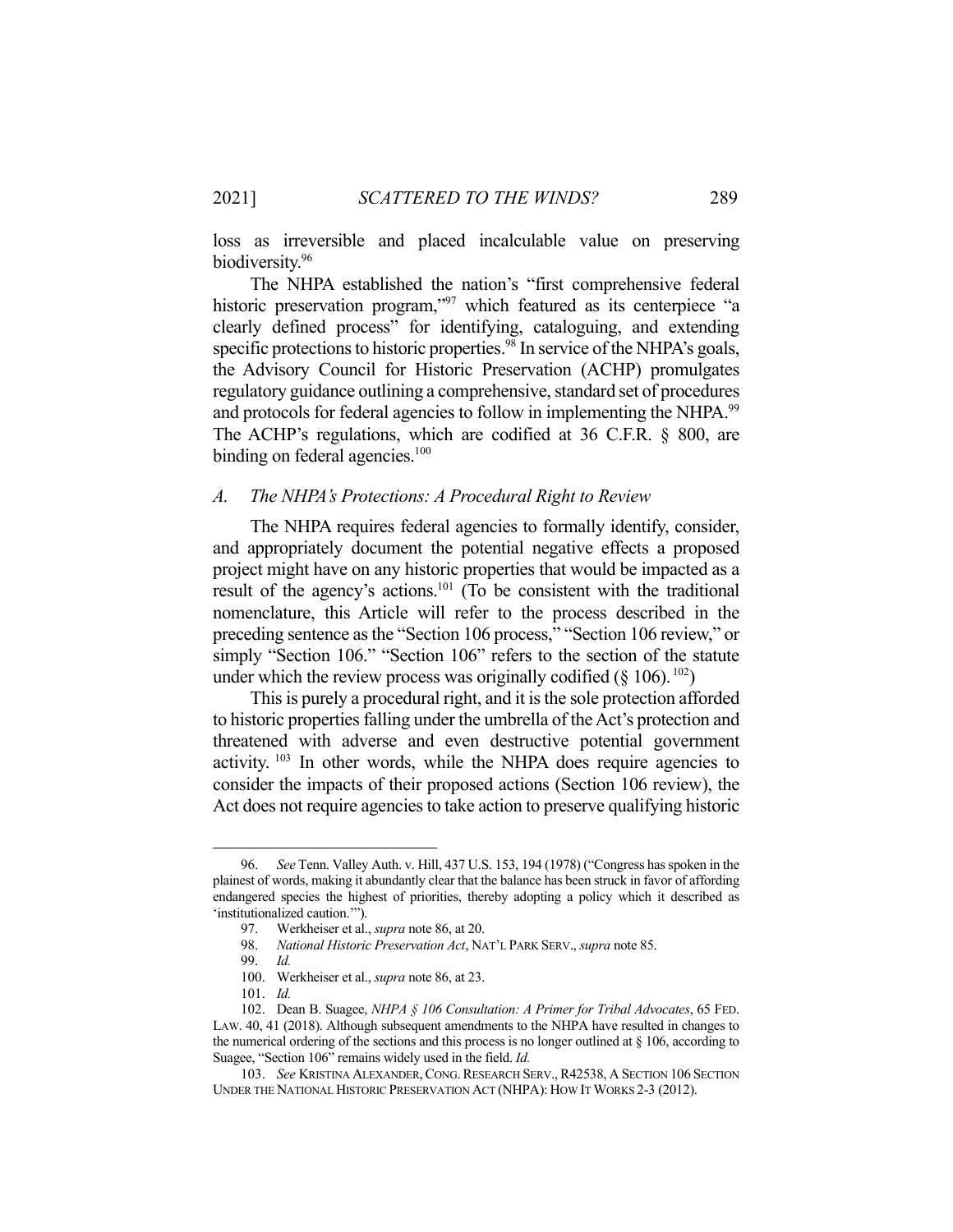properties, nor does it require them to refrain from taking action that would harm or even totally destroy such properties.<sup>104</sup> NHPA does guarantee certain historic sites an enforceable right of review to ensure that agencies have satisfied the NHPA's minimum *procedural* requirements, but it does not confer any *substantive* rights or protections.<sup>105</sup>

## 1. The Section 106 Review Process

 The central goal of Section 106 review is to mitigate or eliminate the adverse effects of federal agency actions on historic resources by identifying and addressing risks early on in the project proposal process, "before damage is done."106 Section 106 mandates that federal agencies consider the impact of any proposed action or undertaking on any historic property that is either currently listed on the NRHP or that may be eligible for such listing. $107$ 

 The NHPA's procedural protections are only triggered by certain federal actions that constitute "undertakings" as defined within the text of the statute.108 An "undertaking" is defined as "a project, activity, or program funded in whole or in part under the direct or indirect jurisdiction of a federal agency."109 This definition includes all direct agency actions (i.e., projects undertaken by agencies themselves) as well as any "projects that federal agencies carry out, approve, fund, permit, or license."110

 If the action constitutes an undertaking, the agency must next determine the "area of potential effects" of the proposed action (APE). The APE is defined as "the geographic area or areas within which an undertaking may directly or indirectly cause alterations in the character or use of historic properties, if any such properties exist."<sup>111</sup> A single undertaking may encompass multiple APEs, each of which may separately register "different kinds of effects caused by the undertaking."112 In

 <sup>104.</sup> *See id.* at 3.

 <sup>105.</sup> Suagee, *supra* note 102, at 41.

 <sup>106.</sup> NAT'L PARK. SERV., NATIONAL HISTORIC PRESERVATION ACT: 50 YEAR ANNIVERSARY TOOL KIT 7 (2016), https://www.nps.gov/articles/upload/NHPAToolKit.pdf [https://perma.cc/ T25H-AKDH?type=image].

 <sup>107.</sup> Werkheiser et al., *supra* note 86, at 22.

 <sup>108.</sup> Kimball M. Banks & Renee M. Boen, *Who's on First: Federal Agencies and Compliance with the National Historic Preservation Act*, *in* THE NATIONAL HISTORIC PRESERVATION ACT: PAST, PRESENT, AND FUTURE 47, 50 (Kimball M. Banks & Ann M. Scott eds., 2016).

 <sup>109. 36</sup> C.F.R. § 800.16(y).

 <sup>110.</sup> *Id.*

 <sup>111. 36</sup> C.F.R. § 800.16(d).

 <sup>112.</sup> *Id.*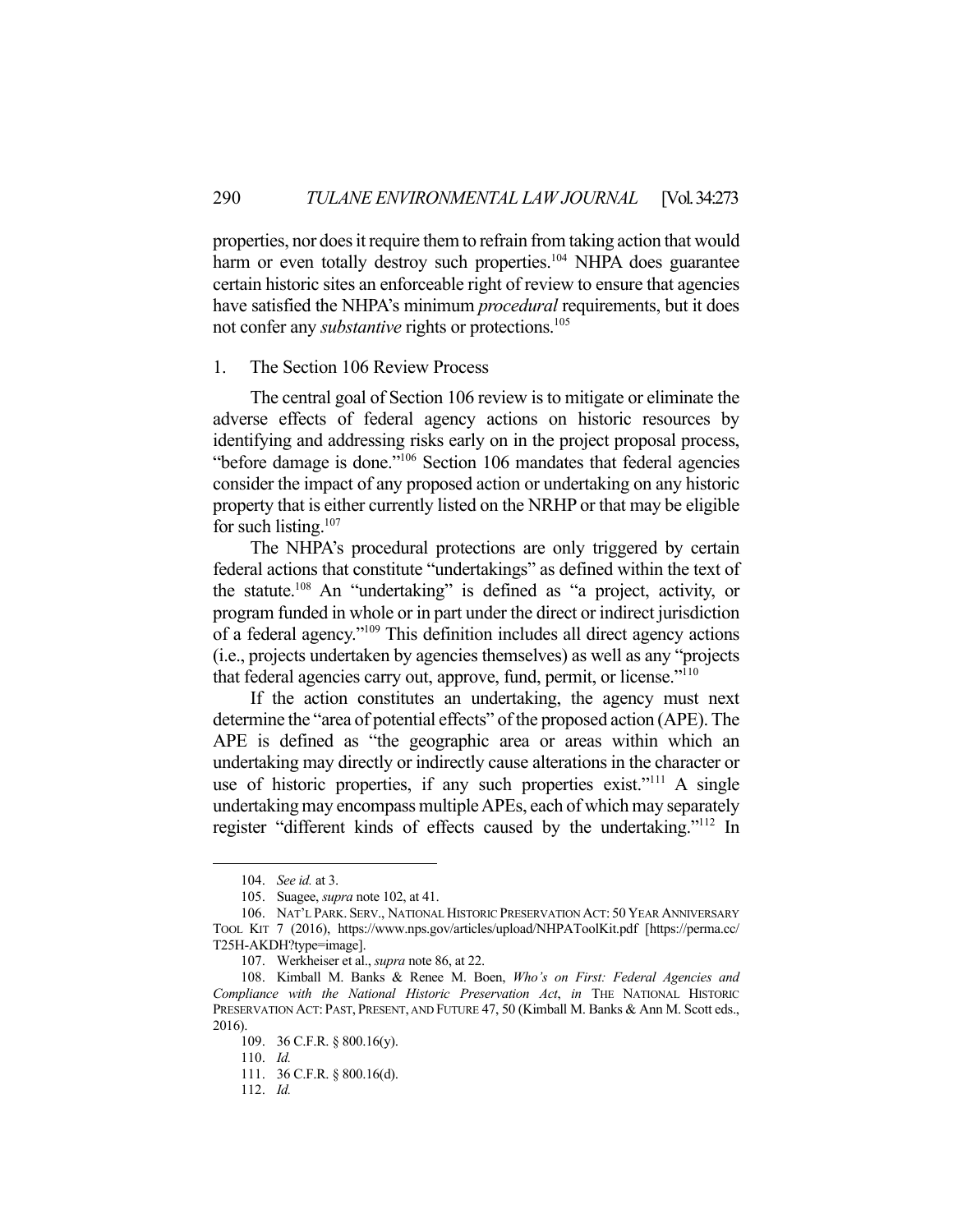determining an APE, agencies should focus on "the scale and nature of an undertaking."<sup>113</sup>

 Once the APE has been defined, the agency tasked with overseeing the project must determine whether there are any historic properties within the APE(s) that would merit protection under the NHPA.<sup>114</sup> If agency concludes that there are no historic properties within the APE, the Section 106 review process will terminate, and the agency will be deemed to have complied with the NHPA's procedural requirements.<sup>115</sup>

 If the APE encompasses one or more such historic properties, the agency must engage in an "adverse effects" inquiry with respect to each identified property.<sup>116</sup> In making an adverse effects determination, agencies must consider the impact of the proposed action on the historic property itself. 117 Agencies have wide latitude to consider both direct and indirect impacts.<sup>118</sup> In addition, agencies may assess "cumulative" impact, but they are not required to do so.<sup>119</sup> A finding of no adverse effects will conclude the Section 106 review process and the agency may move forward with the proposed action.<sup>120</sup>

 If there is a finding of adverse effects, the overseeing agency must work with other interested parties to come up with alternatives to eliminate or mitigate the identified adverse effects.<sup>121</sup> If the agency cannot reach an alternative agreement that is satisfactory to all stakeholders, officials may proceed with the original proposed action and need only "document the failure to resolve effects" and report this outcome to the ACHP in order to terminate the Section 106 review process.<sup>122</sup>

 <sup>113.</sup> *Id.*

 <sup>114.</sup> *See Section 106 Applicant Toolkit*, ADVISORY COUNCIL HIST. PRES., https://www. achp.gov/digital-library-section-106-landing/section-106-applicant-toolkit [https://perma.cc/PYG 4-NM8F?type=image] (last visited Feb. 26, 2020) [hereinafter *Section 106 Applicant Toolkit*].

 <sup>115.</sup> *Id.*

 <sup>116.</sup> *Id.*

 <sup>117. 36</sup> C.F.R. § 800.5(a)(1).

 <sup>118.</sup> *Id.*

 <sup>119.</sup> *Id.*

 <sup>120.</sup> Suagee, *supra* note 102, at 45.

 <sup>121.</sup> *Id.* (explaining that the agency must "develop and evaluate alternatives or modifications to the undertaking that could avoid, minimize, or mitigate adverse effects on historic properties" in consultation with tribes and other identified parties).

 <sup>122.</sup> *Id.* at 46. The ACHP has no power "to block an agency from going ahead with an undertaking that will result in adverse effects on a historic property," and an agency may proceed even where the ACHP has explicitly condemned the action and urged the agency to pursue an alternative plan. *Id.*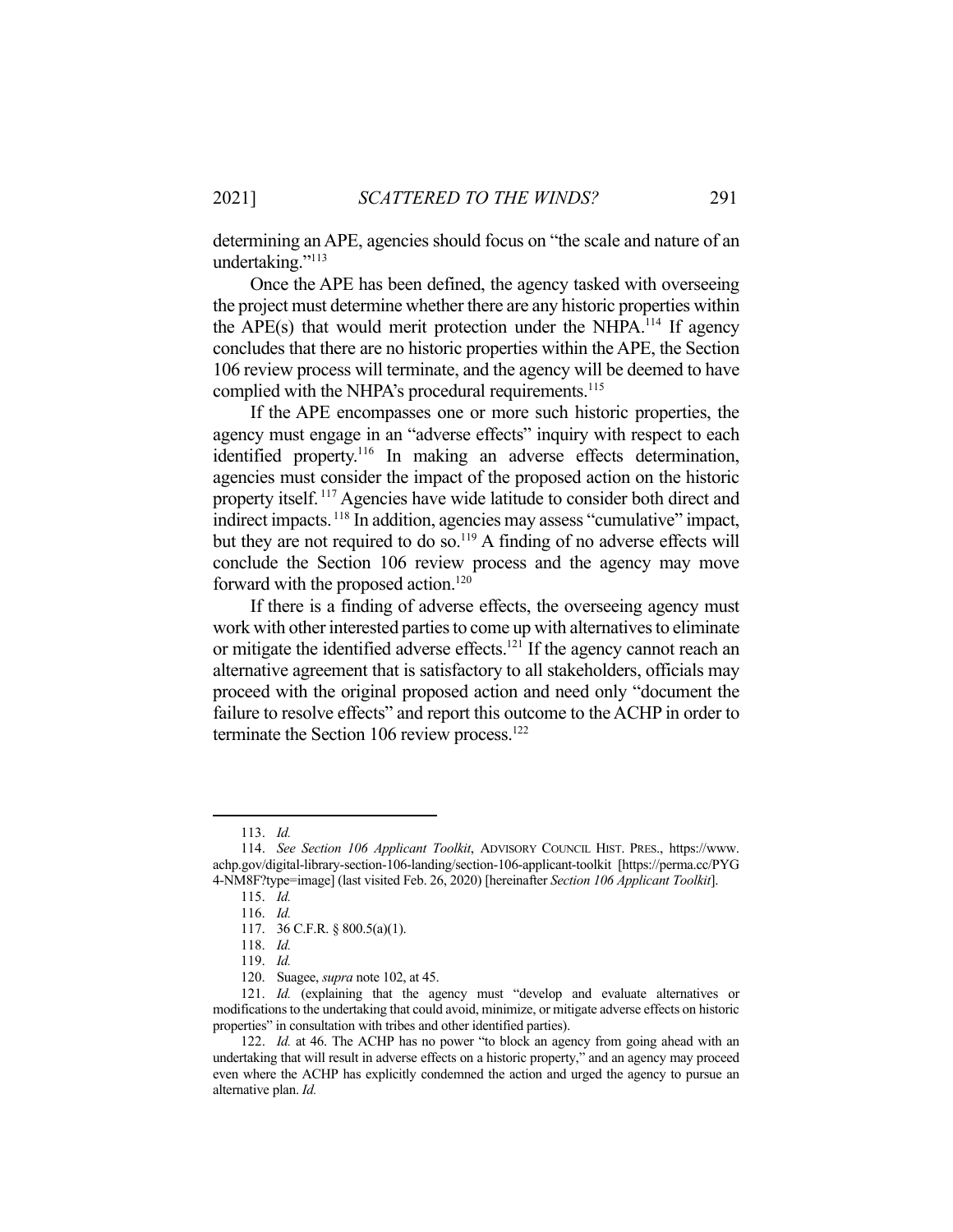## 2. Applicability of Section 106: Historic Properties

 The NHPA defines "historic property" as "any prehistoric or historic district, site, building, structure, or object included on, or eligible for inclusion on, the National Register [of Historic Places], including artifacts, records, and material remains relating to the district, site, building, structure, or object."<sup>123</sup> To be eligible for inclusion on the National Register (NR), historic properties must satisfy a two-step eligibility requirement, as outlined in the regulations at 36 C.F.R.  $\S$  60.<sup>124</sup> First, the NPS must find that there is at least one "quality of significance in American history, architecture, archeology, engineering, and culture" present in the property and that the property under consideration "posses[es] integrity of location, design setting, materials, workmanship, feeling, and association."125 A property possesses the requisite integrity if it has "the ability," in its present form, "to convey [its] significance through physical features and context."126

 Second, the NPS must find that the property meets at least one of four additional eligibility criteria.127 The additional eligibility criteria cover for types of historic properties: (1) those "that are associated with events that have made a significant contribution to the broad patterns of our history;" (2) those "that are associated with the lives of persons significant in our past;" (3) those "that embody the distinctive characteristics of a type, period, or method of construction, or . . . represent the work of a master, or that possess high artistic values, or that represent a significant and distinguishable entity whose components may lack individual distinction;" and (4) those which "have yielded, or may be likely to yield, information important in prehistory or history."128

 The ACHP also outlines seven additional *in*eligibility criteria, any one of which will generally be sufficient to disqualify a property from inclusion on the NRHP.<sup>129</sup> For example, properties that have only achieved historical significance within the past fifty years are generally ineligible for listing. $130$ 

 <sup>123. 54</sup> U.S.C. § 300308.

 <sup>124.</sup> *See generally* 36 C.F.R. § 60.4.

 <sup>125.</sup> *Id.*

 <sup>126.</sup> *Section 106 Archaeology Guidance—Terms Defined*, ADVISORY COUNCIL HIST. PRES., https://www.achp.gov/Section\_106\_Archaeology\_Guidance/Terms%20Defined [https:// perma.cc/72MZ-3LA4?type=image] (last visited Apr. 4, 2020).

 <sup>127. 36</sup> C.F.R. § 60.4.

 <sup>128. 36</sup> C.F.R. § 60.4(a)–(d).

 <sup>129.</sup> *See* 36 C.F.R. § 60.4.

 <sup>130.</sup> *Id.*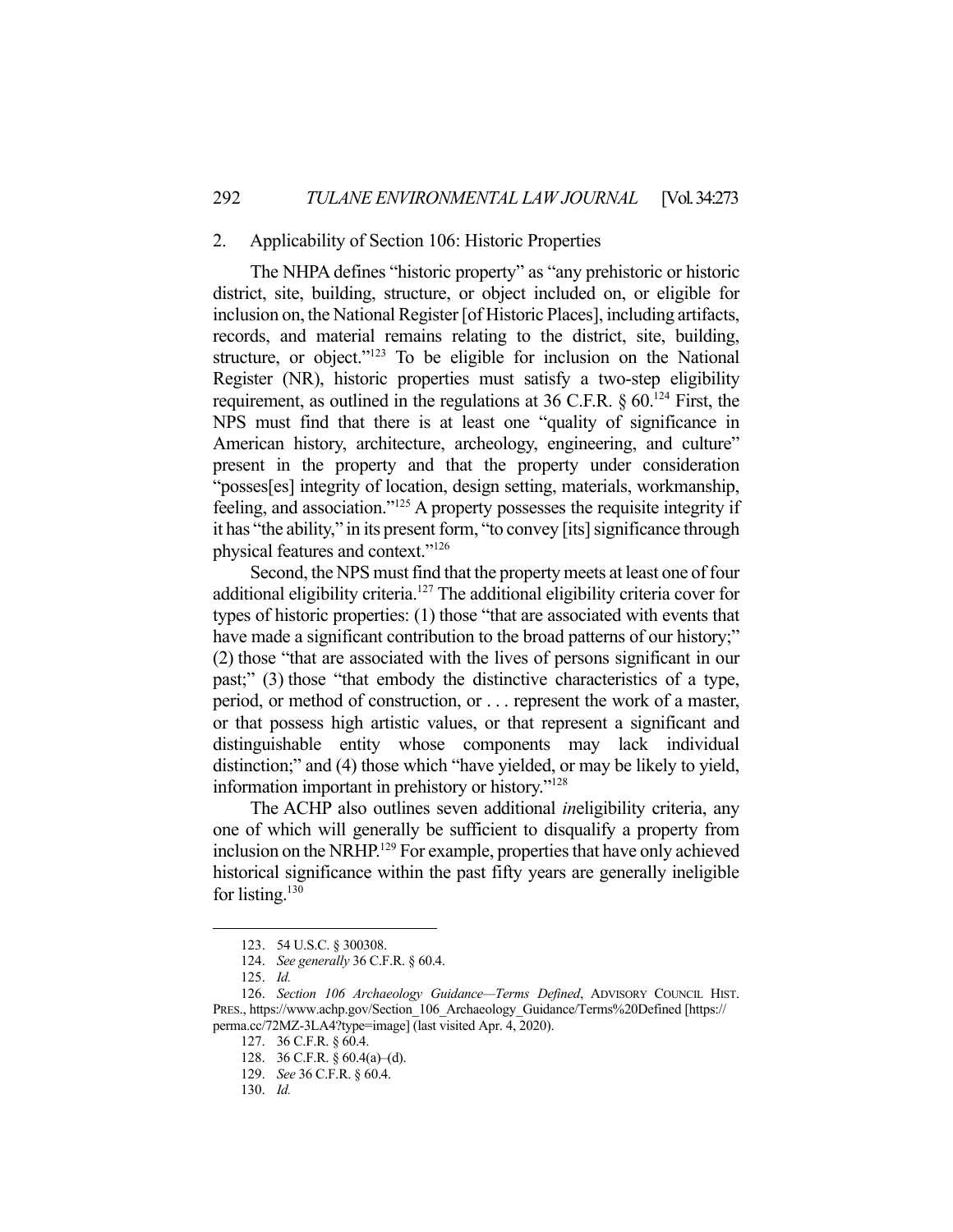An historic property may be listed in the NRHP through one of two distinct processes: (a) a federal agency or some other governmental historic preservation entity may proactively nominate a property for listing, or (b) an agency may find a property found eligible for NRHP inclusion as a result of the Section 106 process.<sup>131</sup> This second pathway is possible because the NHPA extends procedural protections to both listed and eligible historic properties.<sup>132</sup>

a. Traditional Cultural Properties

 In 1992, the NHPA was amended to extend protections to "traditional cultural properties" (TCP)—sites that held particular historical, cultural, or spiritual significance to Native American tribes, but which had previously fallen outside the scope of eligibility.<sup>133</sup> TCPs are properties "eligible for inclusion in the [NRHP] based on [their] associations with the cultural practices, traditions, beliefs, lifeways, arts, crafts, or social institutions of a living community[,]" and which "are rooted in a traditional community's history and are important in maintaining the continuing cultural identity of a community."134 They are subject to the same eligibility requirements as other historic properties.<sup>135</sup> However, some properties excluded from listing under the NHPA can be categorized as TCPs, including "cemeteries, birthplaces, graves of historical figures, properties . . . used for religious purposes" and other sites that are "primarily commemorative in nature."<sup>136</sup>

 The primary inquiry in determining whether a property constitutes a TCP involves two questions: first, "whether the property . . . has an integral relationship to the traditional cultural practices or beliefs," and second,

 <sup>131.</sup> Suagee, *supra* note 102, at 42.

 <sup>132.</sup> *Id.*

 <sup>133.</sup> *See* Kathryn Sears Ore, *Form and Substance: The National Historic Preservation Act, Badger-Two Medicine, and Meaningful Consultation*, 38 PUB. LAND & RES. L. REV. 205, 210 (2017) (noting that "American Indian interests were initially excluded from the NHPA"); Suagee, *supra* note 102, at 41.

 <sup>134.</sup> NAT'L PARK. SERV., NATIONAL REGISTER OF HISTORIC PLACES—TRADITIONAL CULTURAL PROPERTIES (TCP): A QUICK GUIDE FOR PRESERVING NATIVE AMERICAN CULTURAL RESOURCES 1 (2012), https://www.nps.gov/history/tribes/Documents/TCP.pdf [https://perma.cc/ NN4M-B4NC?type=image] [hereinafter A QUICK GUIDE FOR PRESERVING NATIVE AMERICAN CULTURAL RESOURCES].

 <sup>135.</sup> *Id.*; *see also* 36 C.F.R. § 60.4.

 <sup>136. 36</sup> C.F.R. § 60.4; A QUICK GUIDE FOR PRESERVING NATIVE AMERICAN CULTURAL RESOURCES, *supra* note 134.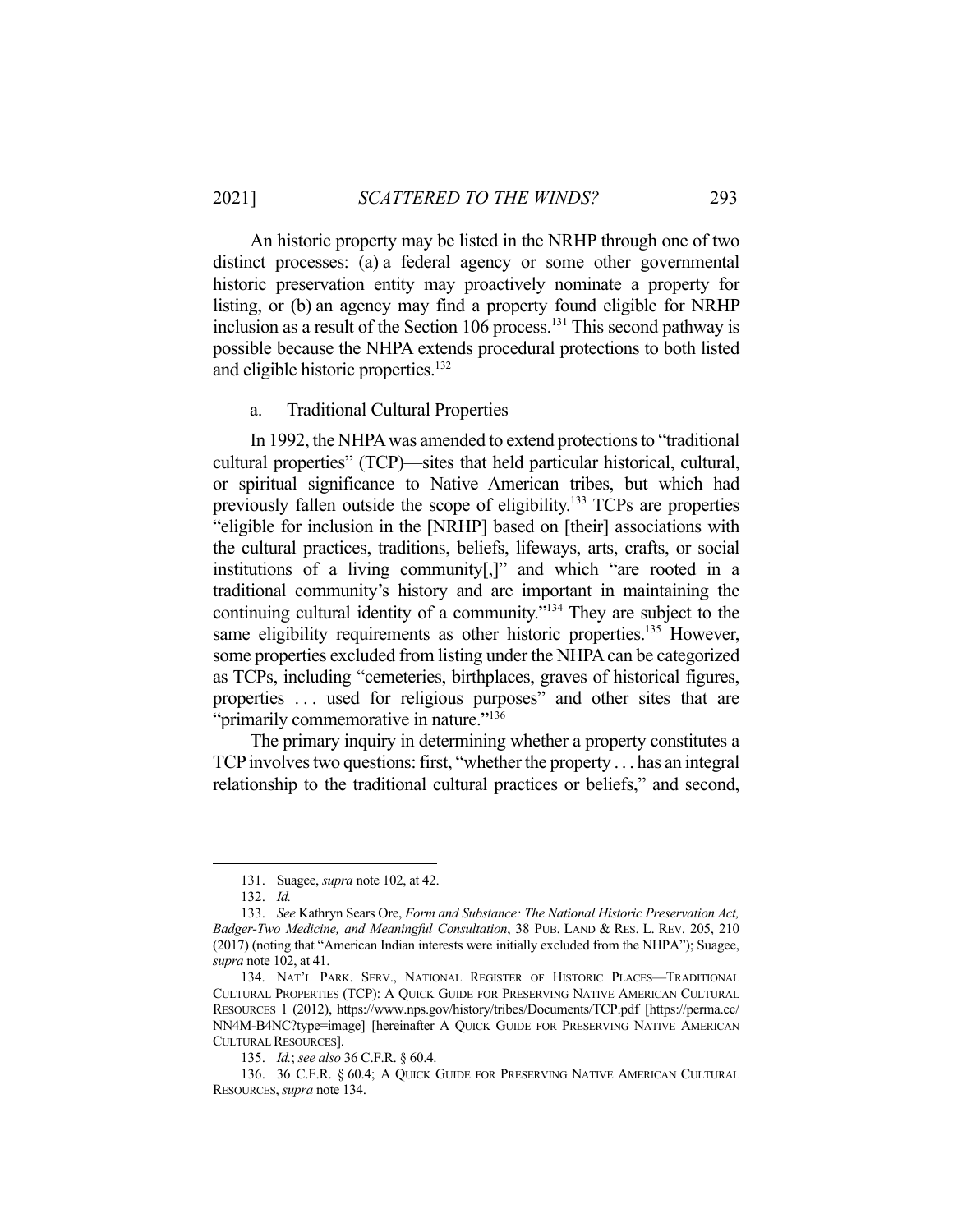"whether the condition of the property is such that the relevant relationships survive."137

#### *B. Tribal Consultation Requirement Provisions*

 The NHPA's Section 106 review process includes a requirement to consult with "interested parties," including, specifically, Native American tribes whose interests are impacted by the proposed action. 138 Title 36 C.F.R. § 800.16(f) defines "consultation" as "the process of seeking, discussing, and considering the views of other participants, and, where feasible, seeking agreement with them."139 The regulations also mandate that consultation "be appropriate to the scale of the project," occur "early in the planning process," and allow for "reasonable opportunity to identify . . . concerns[,] . . . advise on the identification and evaluation of historic properties<sup>[1]</sup> ... and participate in the resolution of adverse effects."<sup>140</sup>

 Agencies must identify and consult with tribes at various points throughout the Section 106 review process. For example, if an APE is found to encompass tribal lands, agency officials must identify and eventually consult with any tribes whose reservation lands fall within the APE, as well as any tribes "that may attach religious and cultural significance to any historic properties within the APE," whether or not those tribes have a current property claim to such lands.<sup>141</sup>

 Consultation typically involves working with tribes to identify historic properties that may be eligible for inclusion on the NRHP.<sup>142</sup> Dean B. Suagee notes that "[f]rom a tribal perspective, this step is particularly important, since many places that hold religious and cultural significance have not yet been evaluated for National Register eligibility."<sup>143</sup> Federal agencies are bound to work with Native American tribes in "good faith" to identify and evaluate such properties, a process which might include "contract[ing] with a tribe to develop information on particular

<sup>137.</sup> MICHAEL D. MCNALLY, DEFEND THE SACRED: NATIVE AMERICAN RELIGIOUS FREEDOM BEYOND THE FIRST AMENDMENT 140 (2020).

 <sup>138.</sup> Suagee, *supra* note 102, at 43.

 <sup>139. 36</sup> C.F.R. § 800.16(f).

 <sup>140. 36</sup> C.F.R. § 800.2(c)(2)(ii)(A).

 <sup>141.</sup> ADVISORY COUNCIL ON HIST. PRES., CONSULTATION WITH INDIAN TRIBES IN THE SECTION 106 REVIEW PROCESS: A HANDBOOK 18 (2012), https://www.energy.gov/sites/prod/ files/2016/02/f30/consultation-indian-tribe-handbook.pdf [https://perma.cc/8358-SLAG?type= image] [hereinafter SECTION 106 TRIBAL CONSULTATION HANDBOOK].

 <sup>142.</sup> *See* Suagee, *supra* note 102, at 44.

 <sup>143.</sup> *Id.*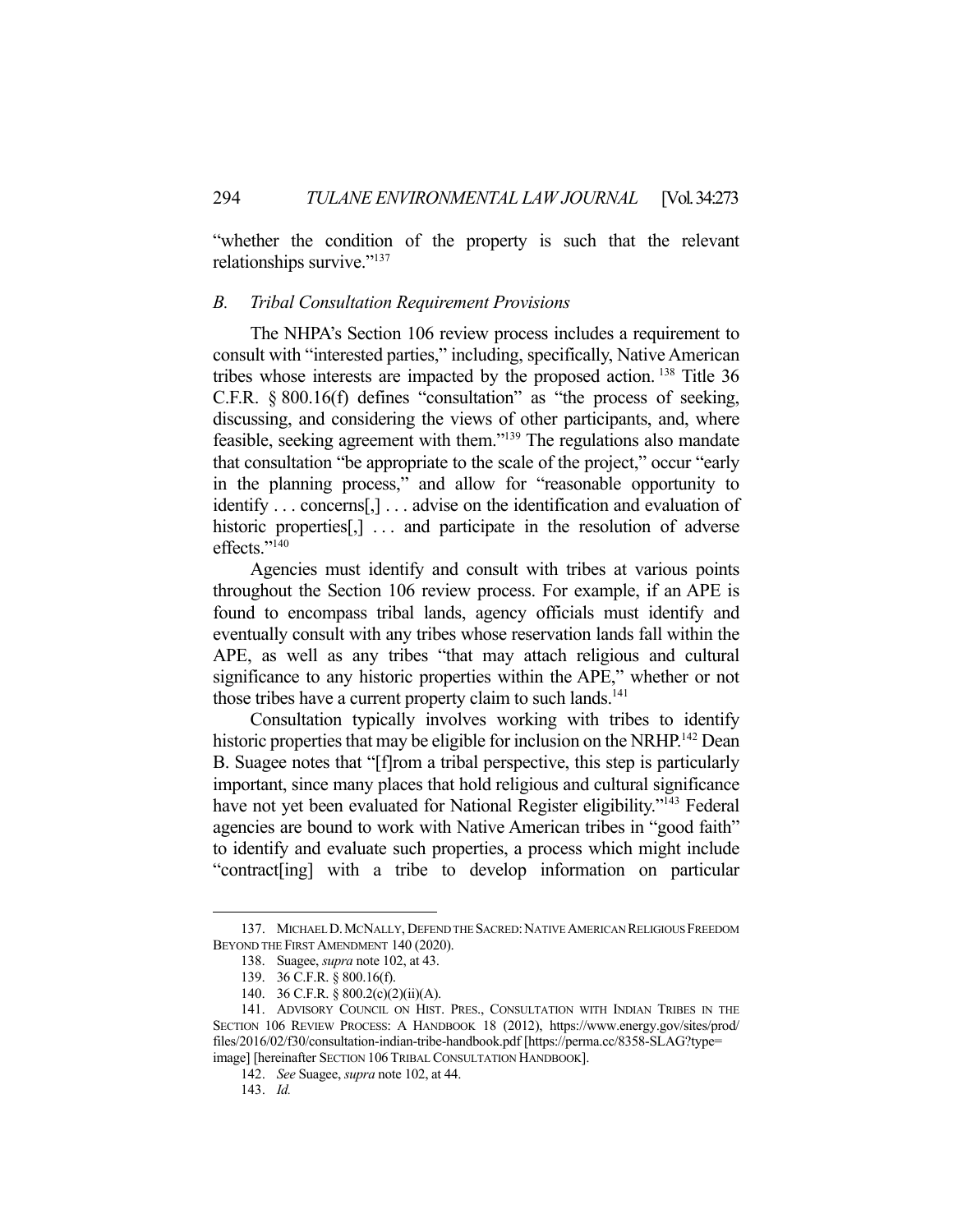properties . . . [or] to conduct a survey" or, in the cases of traditional cultural properties, "conducting interviews with elders and others who hold traditional knowledge." However, agencies are "not required to identify *every* historic property that may be affected."<sup>144</sup>

## 1. Judicial Interpretations of the Tribal Consultation Requirement

 A number of courts have displayed at least some "willingness . . . to enforce agency consultation."145 Indeed, in *Quechan Tribe of the Fort Yuma Indian Reservation v. U.S. Department of Interior*, the U.S. District Court for the Southern District of California emphasized that the NHPA's "consultation requirement is not an empty formality."146 Citing to the ACHP regulations, the court explained that consultation compels agency actors to "recognize the government-to-government relationship between the Federal Government and Indian tribes" and must "be 'conducted in a manner sensitive to the concerns and needs of the Indian tribe."<sup>147</sup>

## a. "Reasonable and Good Faith Effort"

 Federal agencies are required to make a "reasonable and good faith effort" to consult with affected Native American tribes.<sup>148</sup> Former Minnesota State Archaeologist Scott Anfinson has noted that this "reasonable and good faith effort" language only attaches to consultation with Native American tribes and not to any other would-be consultees.<sup>149</sup> Research conducted with Native American tribal representatives suggests that "good faith effort in communication" would include initiating discussions with tribes "early and often," as well as "face-to-face communication" and "listening and truly considering a tribe's concerns," including with respect to confidentiality and transparency.<sup>150</sup>

 <sup>144.</sup> *Id.*

 <sup>145.</sup> Yablon, *supra* note 18, at 1643 (citing to Attakai v. United States, 764 F. Supp. 1395 (D. Ariz. 1990), in which, Yablon explains, the court granted the Navajo Nation's request for injunction against the BIA, finding that the agency had not engaged in proper tribal consultation "despite the fact that the lands involved were of historic interest to the tribe").

 <sup>146.</sup> Quechan Tribe of the Fort Yuma Indian Rsrv. v. U.S. Dep't of Interior, 755 F. Supp. 2d 1104, 1108 (S.D. Cal. 2010).

<sup>147.</sup> *Id.* at 1109 (quoting 36 C.F.R. § 800.2(c)(2)(ii)(C)).

 <sup>148.</sup> SECTION 106 TRIBAL CONSULTATION HANDBOOK, *supra* note 141, at 10.

 <sup>149.</sup> SCOTT ANFINSON, OFF. OF THE STATE ARCHAEOLOGIST, STATE ARCHEOLOGIST'S MANUAL FOR ARCHAEOLOGICAL PROJECTS IN MINNESOTA 37 (2011).

 <sup>150.</sup> Kate Monti Barcalow, Contested Landscapes: An Analysis of Using the National Historic Preservation Act (NHPA) for Traditional Cultural Properties (TCPs) in the Western United States 29-30 (Fall 2015) (unpublished M.A. thesis, Portland State University)(on file with Portland State University Library).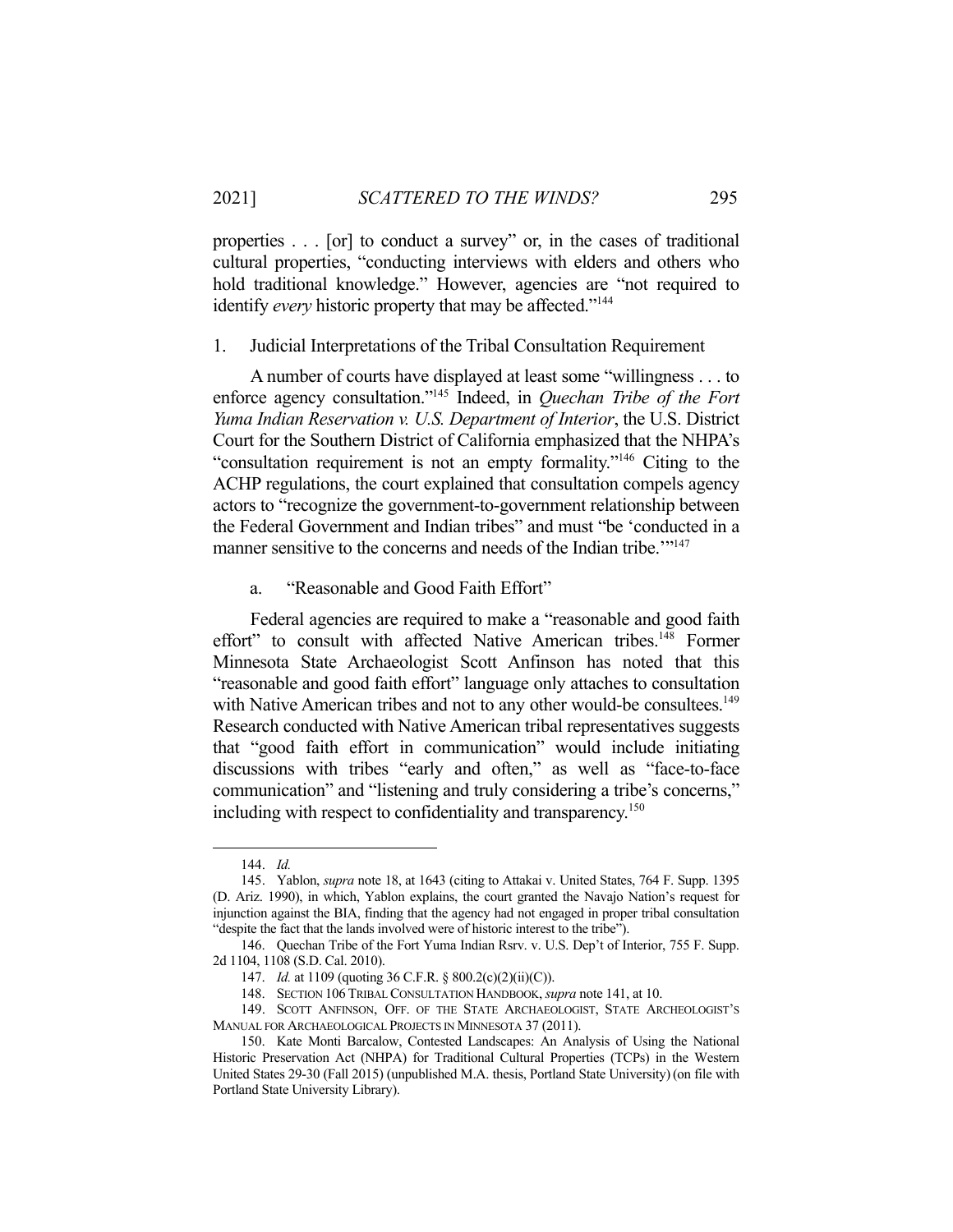Courts have affirmed that there is at least *some* minimum effort required. In *Comanche Nation v. United States*, the U.S. District Court for the Western District of Oklahoma found that the U.S. Army Corps of Engineers failed to engage in "reasonable and good faith efforts" to consult with the Comanche, entitling the tribal nation to injunctive relief.151 The court emphasized that "the NHPA requires that the government 'stop, look, and listen' before approving a project" and declared that "merely pausing, glancing, and turning a deaf ear . . . does not constitute 'the reasonable and good faith efforts required by the  $law.$ "<sup>152</sup>

 Other courts have similarly found agencies in violation of the "reasonable and good faith effort" requirement attached to Section 106 consultation duties.153 For example, in *Pueblo of Sandia v. United States*, the Tenth Circuit found that the U.S. Forest Service failed to meet its consultation obligations where its "efforts" to consult were limited to the distribution of "form letters" soliciting "information about tribal cultural activities" at tribal meetings.154 The court determined that the agency had failed to "reasonably pursue the information necessary to evaluate the canyon's eligibility for inclusion in the National Register" and that it had not acted "in good faith."155 The decision in *Sandia* affirmed that agencies have at least a baseline duty to genuinely seek the opinion and perspective of any Native American tribes potentially impacted by a project.

 Most recently, however, the District Court for the District of Columbia (D.D.C.) determined in *Standing Rock Sioux Tribe v. U.S. Army Corps of Engineers* that the agency had "likely satisfied" its obligations under NHPA, departing from previous decisions issued by other courts.<sup>156</sup> The court noted that "Section 106 required no particular form for the Corps' consultation with tribes, nor any particular standard for assessment of potentially adverse impacts to historic sites."157 The court observed that, for example, none of the regulatory guidance "require[s] that *any* cultural

 <sup>151.</sup> Comanche Nation v. United States, No. CIV-08-849-D, 2008 WL 4426621, at \*19 (W.D. Okla. Sept. 23, 2008).

 <sup>152.</sup> Dussias, *supra* note 8, at 394 (quoting *Comanche Nation*, 2008 WL 4426621, at \*19).

 <sup>153.</sup> *See generally* Pueblo of Sandia v. United States, 50 F.3d 856 (10th Cir. 1995); Attakai v. United States, 746 F. Supp. 1395 (D. Ariz. 1990).

 <sup>154.</sup> Yablon, *supra* note 18, at 1642 (citing *Sandia*, 50 F.3d at 856).

 <sup>155.</sup> *Id.*

 <sup>156.</sup> Madeline Roe Flores, *May the Spirit of Section 106 Yet Prevail: Recognizing the Environmental Elements of Native American Intangible Cultural Heritage*, 92 TUL. L. REV. 667, 681 (2018) (citing Standing Rock Sioux Tribe v. U.S. Army Corps of Eng'rs, 205 F. Supp. 3d 4, 30 (D.D.C. 2016)).

 <sup>157.</sup> *Id.* (citing *Standing Rock Sioux*, 205 F. Supp. 3d at 33).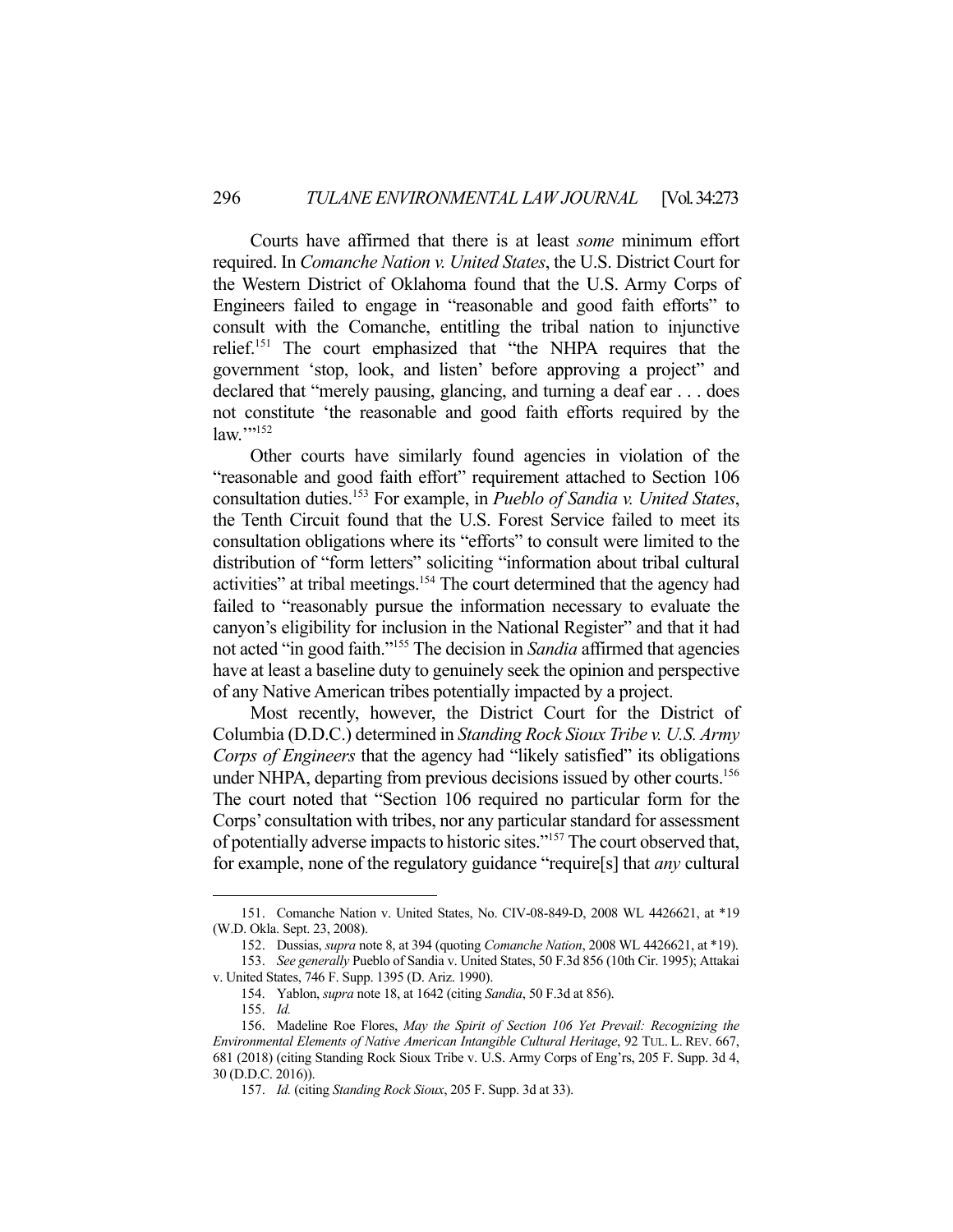surveys be conducted for a federal undertaking," nor does it anywhere *obligate* agencies to conduct "background research, consultation, oral history interviews, sample field investigations, [or] field survey," all of which are simply mentioned as activities an agency "*may*" engage in during a review process.<sup>158</sup>

 While the *Standing Rock Sioux* court's observation that no specific form of tribal consultation is required under Section 106 is accurate, at least in a technical sense, the court in this case notably ultimately "deferred to the Corps' rather than the ACHP's interpretation of responsibilities under the NHPA."159 The court found that the Corps possessed the requisite "expertise" to earn the court's deference with respect to this determination, even though, as Madeline Roe Flores explains, the Corps' "expertise" was "determining what navigable waters need permits," and it does not necessarily follow that the agency possessed any specific "expertise in determining what effects will impact nearby historic sites," which is more typically regarded as falling under the ACHP's purview.<sup>160</sup> Even though the court found that the Corps was not required to take into account the ACHP's recommendations or guidance around tribal consultation or Indigenous cultural preservation best practices in this case, the ACHP's guidelines are given more significant judicial deference under different circumstances (for example, where an agency is not accorded deference by the court) such that clarifying tribal consultation guidelines is still a productive recommendation in light of the *Standing Rock Sioux*  decision.

 Additionally, construing tribal consultation requirements in the NHPA context narrowly, the D.D.C. concluded that an agency is only obligated to "make a 'reasonable and good faith effort' to consult on identifying cultural properties."<sup>161</sup> The Court also stated that the "good faith effort" obligation does not extend so far as to confer upon tribes "an absolute right to participate in cultural surveying at every permitted undertaking."162 In *Standing Rock Sioux*, "the court deferred to the Corps' rather than the ACHP's interpretation of responsibilities under the NHPA," and in so doing, "set a damaging precedent where the undertaking agency that has no expertise in cultural heritage may ignore the ACHP's interpretations of cultural meaning," which arguably "frustrat[es] the

 <sup>158.</sup> *Standing Rock Sioux*, 205 F. Supp. 3d at 33.

 <sup>159.</sup> *Id.*

 <sup>160.</sup> Roe Flores, *supra* note 156, at 681.

 <sup>161.</sup> *Id.* at 33.

 <sup>162.</sup> *Id.*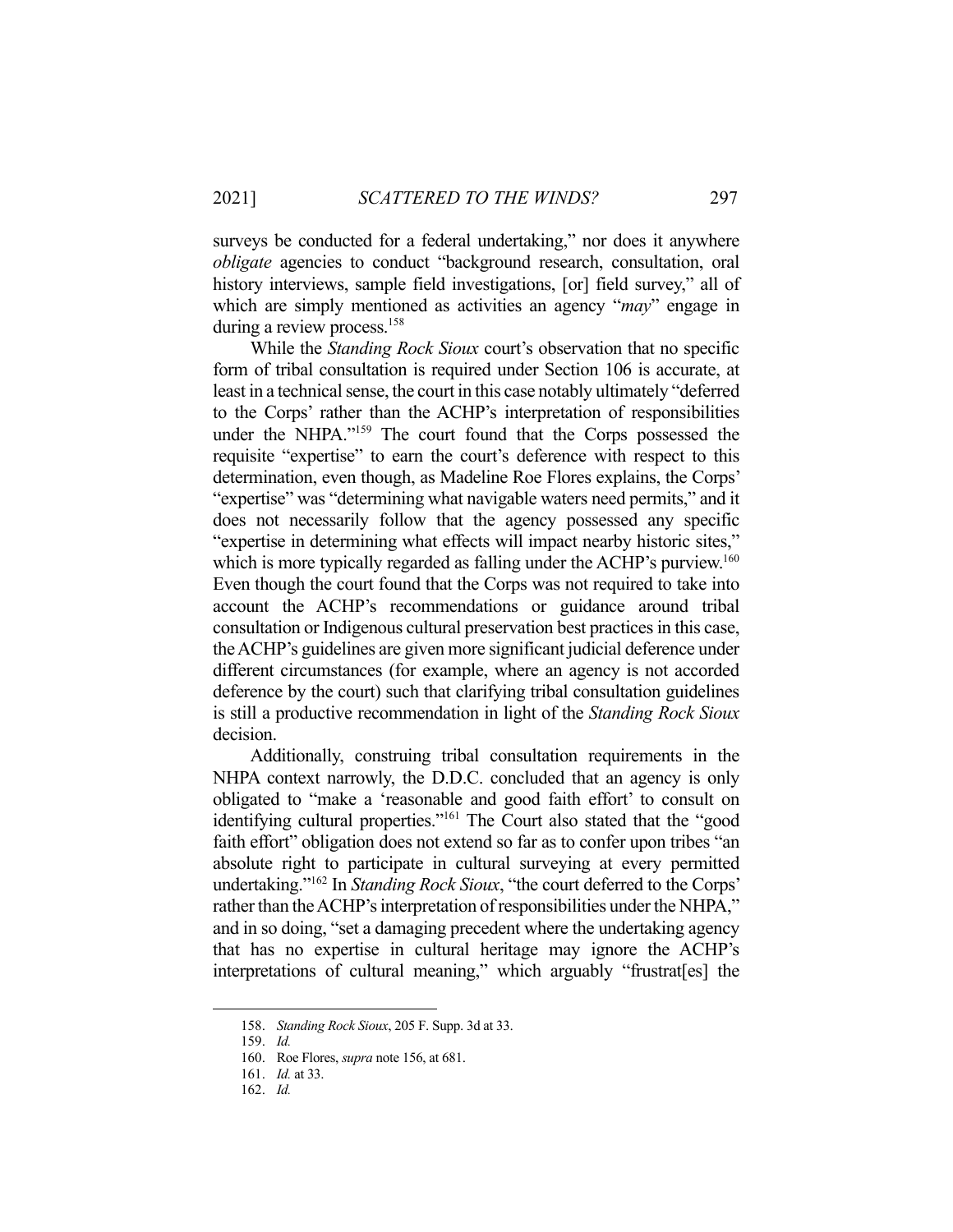purpose of the ACHP and NHPA."163 Navajo Nation Department of Justice attorney Jason Searle has criticized the D.D.C.'s 2016 ruling, contending that although the court "may have been correct that a 'good faith effort' does not need to include all of the due diligence measures" included under 36 C.F.R. § 800.4(b)(1), "the regulation cannot dispense with soliciting tribes and taking seriously their views about how to best identify historic properties."164 Searle further emphasized that the regulations clearly envision "significant tribal involvement in the identification process" and opined that, as such, the decision in *Standing Rock Sioux* was fundamentally inconsistent with the regulatory intent and language.<sup>165</sup>

b. Early Consultation Mandate

 In *Pit River Tribe v. U.S. Forest Service*, the Ninth Circuit framed early consultation as part of agencies' obligation to consult with tribes on a "government-to-government" basis, concluding that the unique relationship between Native American tribes and the U.S. government mandates "early tribal consultation on the important issues."<sup>166</sup> Moreover, the court in *Pit River* drew a distinction between an agency's duty to provide members of the public with an opportunity to comment on the proposed action and its obligation to consult with tribes, clarifying that tribal consultation is a "higher standard" that "requires meaningful interaction, which integrates tribal views into decisions."167

 Subsequent cases in the Ninth Circuit have reaffirmed that early consultation with tribes is "encouraged," but none have defined "early consultation" with further specificity, nor have any meaningfully enhanced our understanding of what precisely would constitute an appropriate consultation timeline.<sup>168</sup>

## IV. DISCUSSION AND LEGAL ANALYSIS

 As discussed earlier in this Article, wind farms and their accompanying machinery pose particular problems where they disturb or

 <sup>163.</sup> Flores, *supra* note 156, at 682-83.

 <sup>164.</sup> Jason Searle, *Exploring Alternatives to the "Consultation or Consent" Paradigm*, 6 MICH.J. ENV'T & ADMIN. L. 485, 518 (2017).

 <sup>165.</sup> *Id.*

 <sup>166.</sup> *Id.* at 498 (quoting Pit River Tribe v. U.S. Forest Serv., 469 F.3d 768, 788 (9th Cir. 2006)).

 <sup>167.</sup> *Id.* at 499 (quoting *Pit River*, 469 F.3d at 788).

 <sup>168.</sup> *See e.g.*, Te-Moak Tribe of W. Shoshone of Nev. v. U.S. Dep't of Interior, 608 F.3d 592 (9th Cir. 2010).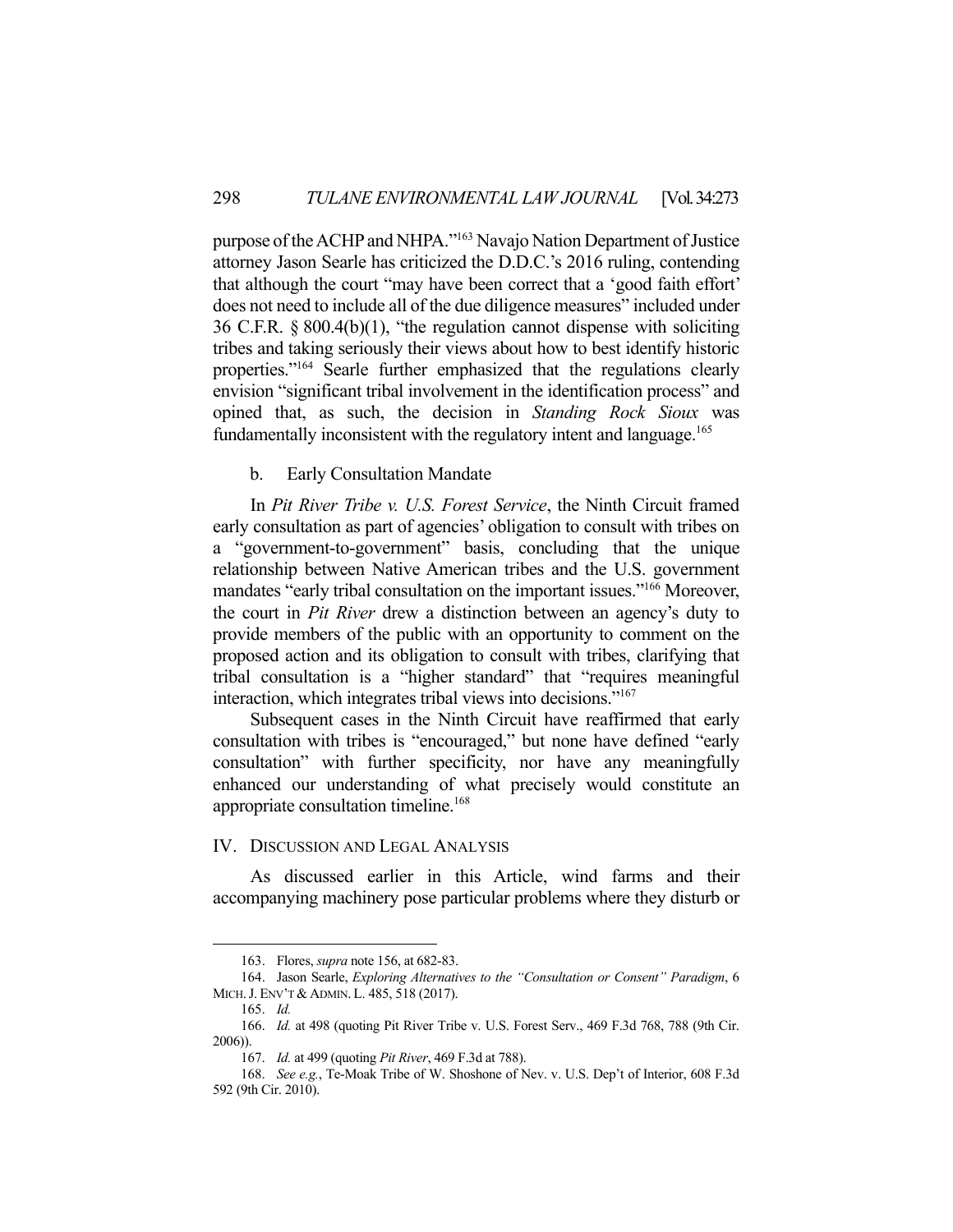desecrate sacred viewsheds and landscapes.169 For many Native American tribes, a "sacred place must remain in its natural state" in order to maintain its spiritual properties.<sup>170</sup>

 Wind farms have heightened potential to disturb sacred landscapes and viewsheds because of their uniquely significant visual impact. For one, dense concentrations of hundreds or even thousands of hulking wind turbines obstruct visibility. Tribes such as the Wampanoag, the Osage, and the Comanche require uninterrupted open space or full panoramic views or other specific site conditions in order to maintain their cultural identities, practice their religion, and engage in traditional ways of life.<sup>171</sup> In such situations, changes to the environment can "destroy [a] site by disrupting the sense of isolation necessary for ceremonies," or, in the case of the Comanche and the Wampanoag, by preventing tribes from engaging in traditional ceremonies and religious practices.<sup>172</sup>

 Wind energy facilities may also disrupt delicate balances among landscape features, deities, ancestors, and Indigenous people that are necessary to generate and maintain spiritual power. Some tribes believe that "[a]ltering the landscape or use" of certain sites can "driv[e] the spirits away."173 Even ostensibly minor changes to the natural environment can threaten a site's spiritual integrity—for example, the introduction of disruptive visual effects like the unnatural shadowing and light distribution patterns created by the turbines.<sup>174</sup>

 However, wind turbines and wind farms need not be spiritually disruptive in all tribal development contexts. Small-scale wind projects may be compatible with some tribes' environmental values and well serve their economic needs and development vision. Tribes may also avoid conflict with environmental and spiritual values by building wind farms far away from sacred sites or by engaging in smaller-scale operations that

 <sup>169.</sup> *See generally*, *e.g.,* Dussias, *supra* note 8.

 <sup>170.</sup> Ward, *supra* note 52, at 802.

 <sup>171.</sup> *See* MIN. MGMT. SERV., *supra* note 1, at 4-165 (registering the Wampanoag's viewshed-related concerns ); Geoffrey M. Standing Bear, *Business Viewpoint with Osage Chief Standing Bear: Wind Farms Cause Cultural, Economic Damage*, TULSA WORLD (Apr. 22, 2017), https://www.tulsaworld.com/business/businessviewpoint/business-viewpoint-with-osage-chiefstanding-bear-wind-farms-cause/article\_b18980bb-d5c3-5f7d-aaf4-7fe1a20ef36c.html [https:// perma.cc/4BAX-28PT?type=image] (explaining the spiritual significance of horizon viewsheds to the Osage tribe and describing the Osage Nation's opposition to a planned wind farm on its tribal lands); Dussias, *supra* note 8, at 335-36 (noting concerns raised by the Comanche, who maintained that the construction "would have marred the viewscape of Medicine Bluffs," an important sacred site to the tribe).

 <sup>172.</sup> Ward, *supra* note 52, at 802.

 <sup>173.</sup> *Id.* 

 <sup>174.</sup> *See* SULLIVAN ET. AL., *supra* note 23, at 17.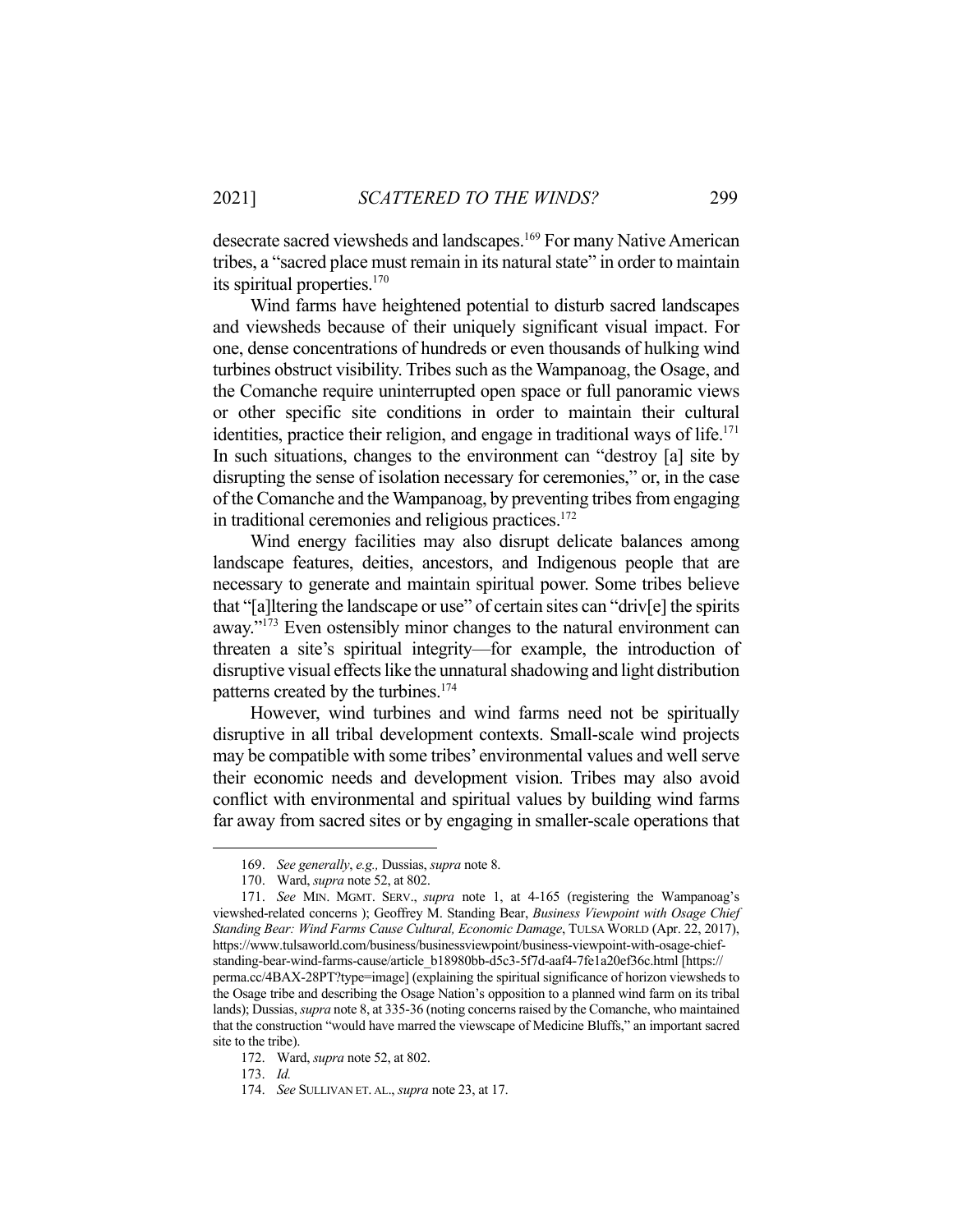are less visually imposing on the surrounding landscape.175 Positive outcomes occur when tribes have meaningful input and control over projects on or impacting their lands or interests.<sup>176</sup> Some tribes have initiated their own wind energy projects, often smaller-scale projects (single or several-turbine facilities) designed to power reservations.<sup>177</sup> Several—including, notably, the Campo Band of Kumeyaay Indians in California—have engaged in commercial-scale ventures.178 Wind energy development is extremely "capital-intensive," however, which prevents many tribes from engaging in these larger-scale projects.<sup>179</sup>

 While underscoring the diversity of beliefs and approaches to tribal natural resource development as critical context, and reemphasizing tribal sovereignty values and goals, this Article centers the concerns of tribes that have experienced the destruction of sacred spaces inscribed with deep cultural meaning by specific wind development projects. For example, like the Wampanoag Tribes, whose concerns were explored in this Article's introduction, the Osage Nation expressed a similar view of wind energy equipment as disruptive to the full horizon views that are critical to the tribal members' spiritual wholeness.180 Osage Chief Geoffrey M. Standing Bear explains that "littering the landscape" with wind turbines "destroys [the tribe's] connection to the horizon and disconnects us from our ancestors."181 Another member of the Osage Nation described wind

 <sup>175.</sup> *See, e.g.*, *Three Native American Tribes Leading the Way on Clean Energy*, THE CLIMATE REALITY PROJECT (Aug. 8, 2019), https://www.climaterealityproject.org/blog/3-nativeamerican-tribes-leading-way-clean-energy [https://perma.cc/NZJ4-8MNU?type=image].

 <sup>176.</sup> *See*, *e.g.*, *id.*

 <sup>177.</sup> *See id.* The Standing Rock Sioux and Winnebago Tribes have both engaged in successful local-scale renewable energy projects to power portions of their reservation communities. *See also* Elizabeth Ann Kronk, *Alternative Energy Development in Indian Country: Lighting the Way for the Seventh Generation*, 46 IDAHO L.REV. 449, 461 (2010) (noting local-scale projects on the Blackfeet and Spirit Lake Sioux reservations, both of which supply electricity for tribal community buildings, namely, a community college in the case of the Blackfeet and a small casino in the case of the Spirit Lake Sioux).

 <sup>178.</sup> *See* Kronk Warner, *supra* note 177, at 461 (noting the Campo Band of Kumeyaay Indian Tribe's "lucrative" wind farm).

 <sup>179.</sup> Shaw & Deutsch, *supra* note 20, at 18 (estimating that the total cost of increasing U.S. wind energy capacity to ten percent of the nation's overall power generation would be around \$240 billion). A single state-of-the-art, utility-scale wind turbine costs upward of \$1.5 million to purchase and site*, and* transmission lines cost an additional \$100,000 or more per mile. *Id.* 

 <sup>180.</sup> Michael Overall, *Osage Nation Prays for the End of Wind Developments*, TULSA WORLD (July 12, 2015), https://www.tulsaworld.com/news/local/osage-nation-prays-for-the-endof-wind-developments/article\_278a9e60-9446-5451-aec3-4610c11fc4fa.html [https://perma.cc/ 9388-RUHK?type=image].

 <sup>181.</sup> Standing Bear, *supra* note 171.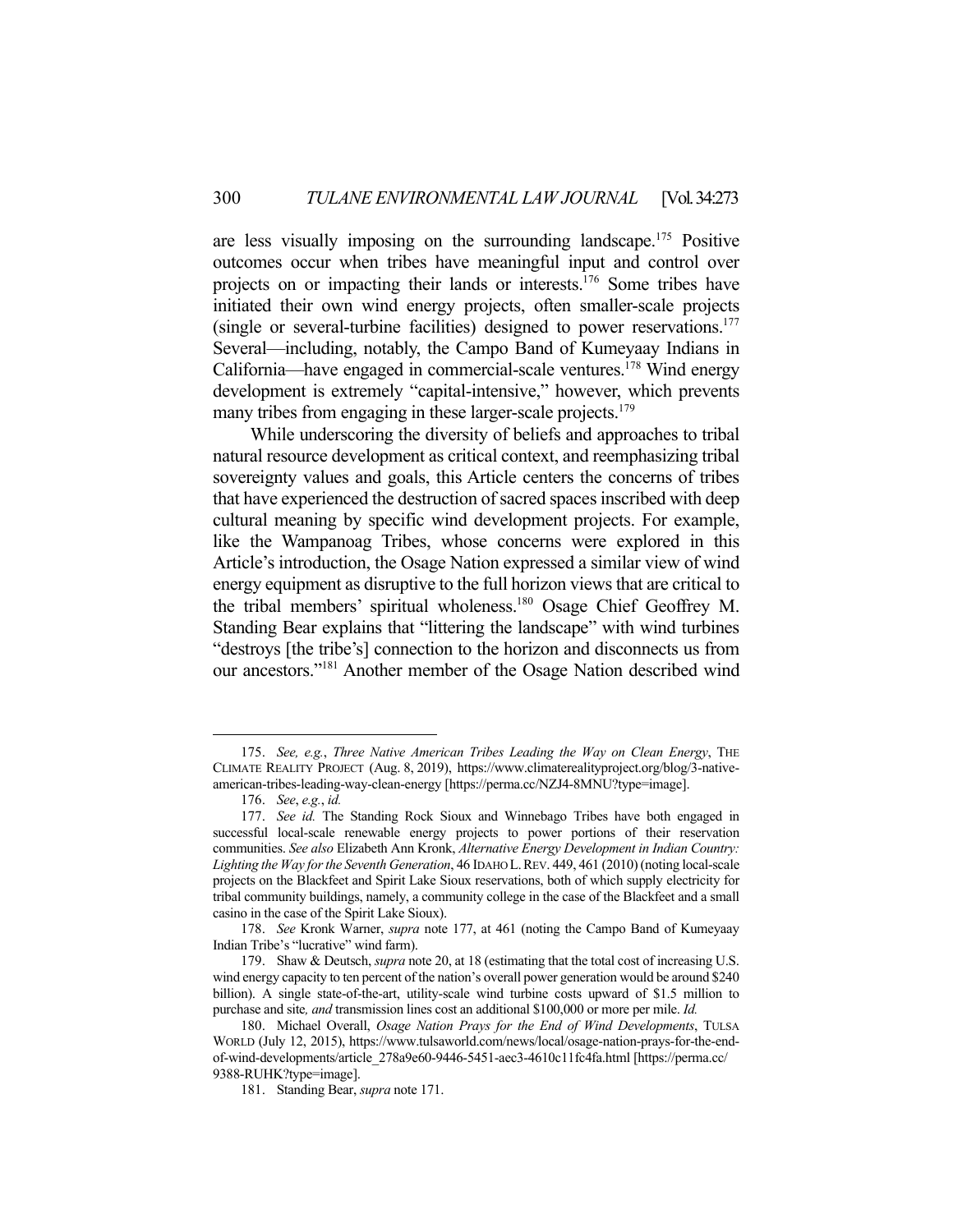turbines as "monsters . . . eating up the landscape" and "devouring [the tribe's] history and culture."182

 Focusing on the concerns of these and similarly situated tribes, this Article demonstrates the inadequacies of the NHPA's weak procedural protections for Native American sacred sites. It highlights and problematizes the precariousness of culturally essential spaces due to the current lack of substantive legal protections and argues that ambiguous and unclear regulatory language exacerbate the challenges tribes experience in asserting their procedural rights under Section 106. These are critical, urgent discourses given the tremendous renewable energy potential on native lands and the country's desperate need to transition to sustainable energy sources as quickly as possible to outpace the destruction of climate change. In view of legacies of exploitation of Indigenous people, lands, and resources, and the troubling signs of history threatening to repeat itself, tribes need clearer and stronger procedural protections.

*A. The NHPA's Procedures for Determining the Eligibility of Historic Properties Are Ill-suited to the Recognition and Protection of the Native American Cultural Spiritual Resources Because the Act Trades in Conceptual Frameworks of Western Property Ownership That Are Often Fundamentally Incompatible with Indigenous Beliefs and Knowledge Systems* 

 Though the TCP classification has been instrumental in securing protection for a number of sites that would have otherwise been ineligible for protection under the NHPA, it is not a panacea. Although establishing the TCP category attempted to ameliorate some of the inherent incompatibilities with respect to Western versus Indigenous knowledge systems, these tensions remain embedded in the NHPA as a whole and continue to serve as obstacles to the protection of tribal resources that do not fit within the NHPA's Eurocentric property paradigm.

 The ideological disconnect between Western and Indigenous theories of land, ownership, and interconnectedness often creates obstacles for tribes seeking to protect sacred sites under the NHPA. Because the federal government, through NHPA, ultimately retains "the power to validate or reject a tribe's claim of importance," tribes may experience difficulty

 <sup>182.</sup> Overall, *supra* note 180.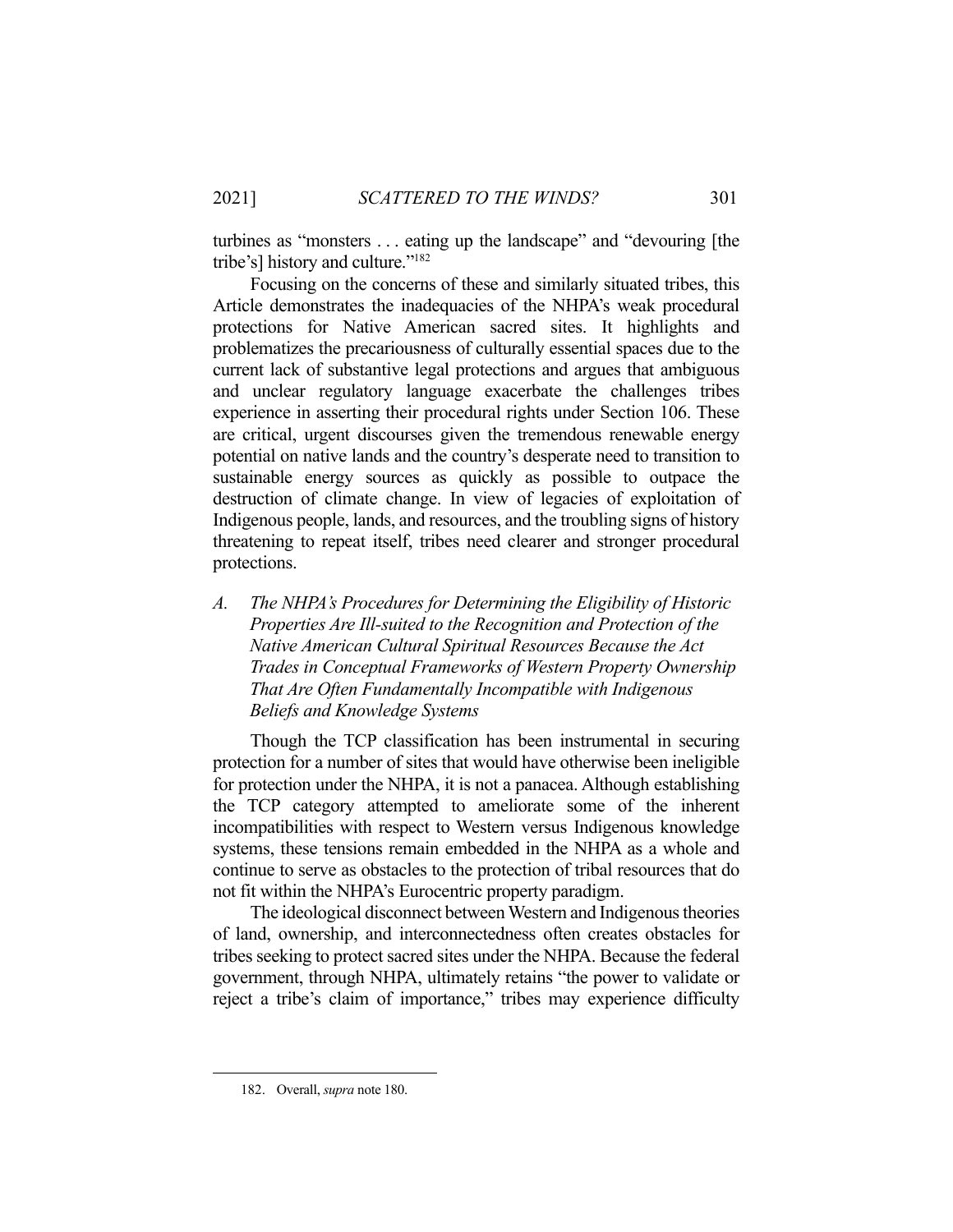securing protections for cultural resources that fall outside of the four criteria enumerated in the regulatory guidance.<sup>183</sup>

 The NHPA eligibility scheme "imposes a Western framework of analyzing the land onto tribal knowledge" and ultimately requires "tribes to filter traditional values through a Western framework" that is fundamentally incompatible with most Indigenous knowledge systems.<sup>184</sup> The NHPA is in many ways steeped in "[t]he mystique of private property."185 Specifically, Western vocabulary of space and ownership "permeates the language" of the Act.<sup>186</sup> For example, the Act clearly presumes that any site or space can (and must) be translated into a cognizable form of "property," as it uses no other terminology to describe the historic resources it takes as its primary subjects.<sup>187</sup> A Westerncapitalist conceptual framework may be especially inappropriate for sacred sites, which are particularly resistant to "the vocabulary of property or ownership."<sup>188</sup>

1. Boundaries

 The conceptual discord between Western and Indigenous knowledge systems and lifeways is particularly pronounced in boundary-setting, which is a required component of determining a site's eligibility for inclusion on the NRHP. In some cases,"[t]he imposition of boundaries may not fit with how Native Americans understand the landscape."<sup>189</sup> Tribes may delimit sacred spaces by intangible or nongeographic factors, and a site's boundaries may even fluctuate according to ceremonial use, seasons, or the human beings, ancestors, or spirits currently inhabiting the space.

 <sup>183.</sup> Kate Monti Barcalow & Jeremy Spoon, *Traditional Cultural Properties or Places, Consultation, and the Restoration of Native American Relationships with Aboriginal Lands in the Western United States*, 77 HUM. ORG. 291, 296 (2018). *See also* Yablon, *supra* note 18, at 1633- 34 (noting that "Indian conceptions of property . . . view the land as utterly incapable of reduction to ownership as property by human beings," typically in stark contrast with "Anglo-American conceptions of property, which rest on the notion that property rights identify a private owner who has title to a set of valued resources with a presumption of full power over those resources").

 <sup>184.</sup> *Id.*

 <sup>185.</sup> *Id.*

 <sup>186.</sup> Monti Barcalow, *supra* note 150, at 45.

 <sup>187.</sup> *See generally* 36 C.F.R. § 800 (referring to the "historic property" as the object of protection throughout).

 <sup>188.</sup> Kristen A. Carpenter, *A Property Rights Approach to Sacred Sites Cases: Asserting a Place for Indians as Nonowners*, 52 UCLA L.REV. 1061, 1139 (2005).

 <sup>189.</sup> Monti Barcalow & Spoon, *supra* note 183, at 296.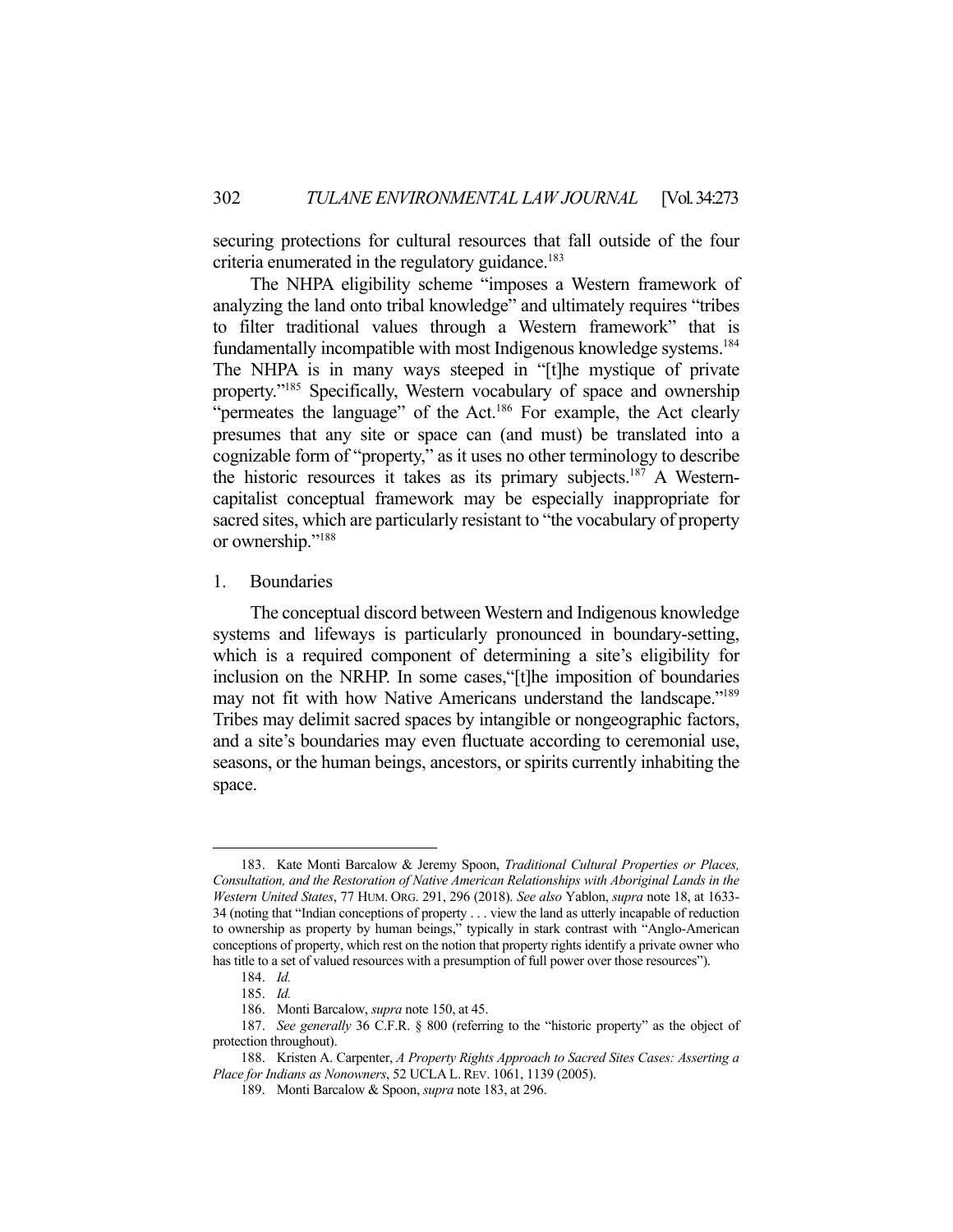Under the NHPA, however, an eligible site must typically be defined by concrete, identifiable geographic boundaries.<sup>190</sup> This requirement can be problematic where tribes do not conceive of a place as bounded or do not use a Western spatial vocabulary in delimiting sites.<sup>191</sup> Contrary to the Western-capitalist notion of property, under which unbounded spaces are necessarily splintered into discrete parcels of land for individual purchase, many Indigenous worldviews encounter the natural landscape as an indivisible, living being.<sup>192</sup> Yet, NHPA regulations require tribes to articulate traditional values within a framework that may be fundamentally unable to capture the cultural or religious significance of a site to a tribe where such significance extends beyond the dimensions of Eurocentric religious and/or property ownership paradigms.<sup>193</sup>

Sacred sites that do not lend themselves to the kind of discrete, geographic, or geometric boundaries envisioned by the NHPA and ACHP regulations may be particularly vulnerable in the context of large-scale wind energy development. If boundaries are misidentified during the eligibility determination and listing process, if they remain intentionally undisclosed by tribal members due confidentiality concerns, or if the site is one that is difficult to bound or is bounded by intangible or interactive factors (e.g., experiences, ceremonies, feelings, seasons), an adverse effects inquiry may fail to register detrimental impact to these resources because the assessment has bounded a site improperly.<sup>194</sup> Overly narrow or inaccurate boundary-setting could result in unmeasured impact in the context of a visual impact analysis for a commercial-scale wind facility.

2. Confidentiality

 The NHPA often fails to adequately address tribes' confidentiality concerns with respect to sacred cultural and spiritual sites. For many Native American tribes, it is imperative that the location or precise character or significance of certain sacred sites and practices remain

 <sup>190.</sup> *See* 36 C.F.R. § 800.4.

 <sup>191.</sup> *See* Cousins, *supra* note 49, at 507.

 <sup>192.</sup> *Id.* at 499. *See also* Sheets, *supra* note 49, at 10 (noting that Indigenous perspectives "tend to lend to conceptualizations of land that differ from non-Indigenous understandings" and frequently diverge from "dominant Western constructions" of property ownership).

 <sup>193.</sup> Monti Barcalow, *supra* note 150, at 46 (emphasis added).

 <sup>194.</sup> *See id.* (noting, for example, that boundary requirements under the NHPA may be fundamentally incompatible with tribes' understanding of their own cultural resources in certain cases , such as "where tribes did not traditional conceive of the place being bounded").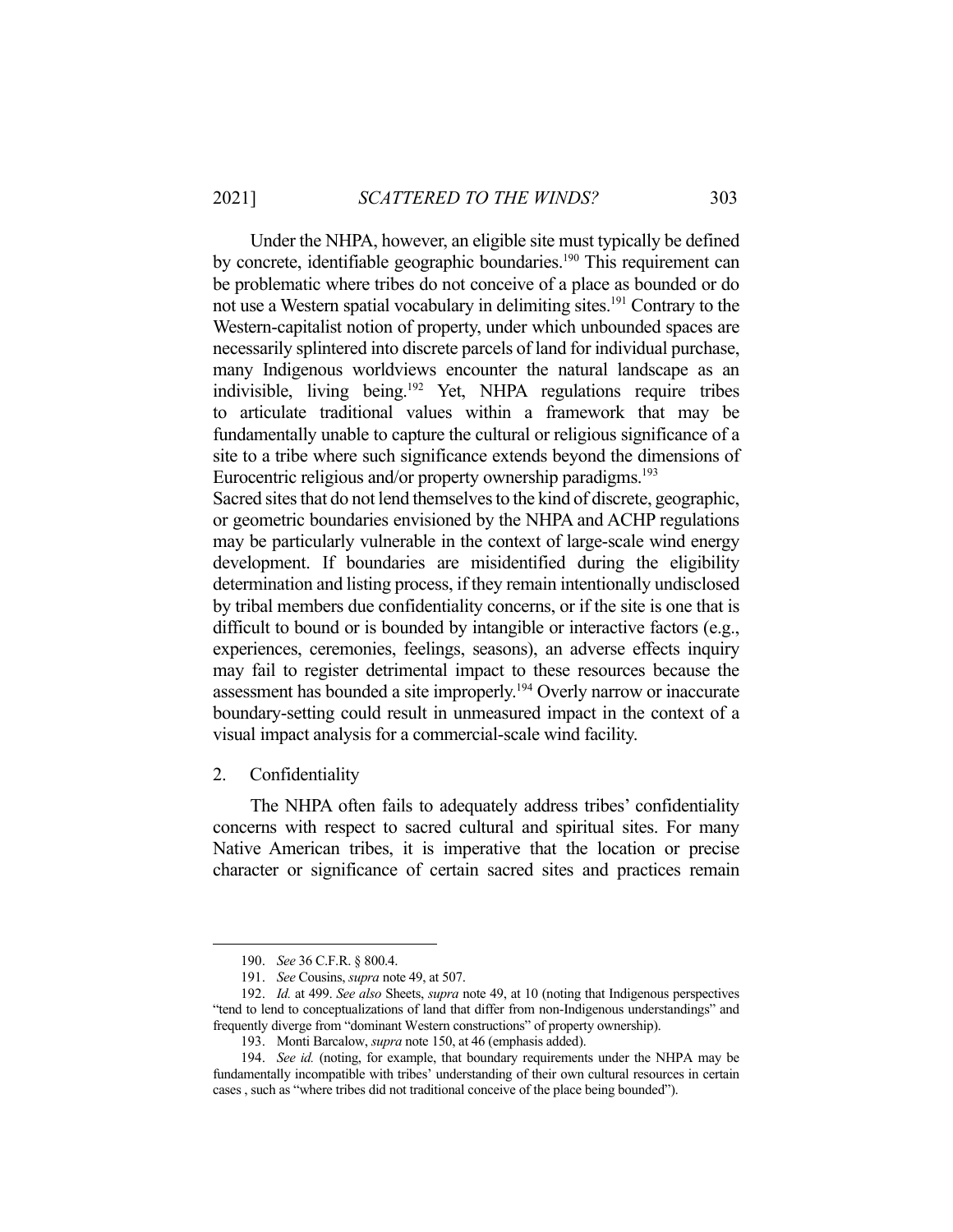confidential to outsiders.195 However, the current confidentiality protocols under the NHPA are insufficient.

 Native American tribes often view "traditional knowledge" as a tribal cultural resource that "may not be common or public property to be shared outside the tribe."196 Moreover, a site "may be so sacred that it cannot be specifically identified," so it is critical "to consider that sacred sites may have certain restrictions on access, or specific protocols that must be followed."197 Additionally, some tribes may be unable to discuss certain aspects of a site with outsiders, or may only be able to do so during certain times of the year or under certain conditions.<sup>198</sup>

 Confidentiality concerns may dissuade or prevent tribes from sharing information necessary for inclusion on the NHPA list.<sup>199</sup> The "reluctance" to discuss sensitive information" may be "misconstrued as attempts to delay or derail a particular project or process," despite having a legitimate basis in culture or tradition.<sup>200</sup>

 Although agencies are empowered to keep certain information confidential pursuant to 36 C.F.R. § 800.11 and the ACHP has consistently emphasized in supplemental guidance documents that "it is vital that the federal agency work with tribes . . . to identify sensitive locations while

 195. ADVISORY COUNCIL ON HISTORIC PRESERVATION, NATIVE AMERICAN TRADITIONAL CULTURAL LANDSCAPES AND THE SECTION 106 REVIEW PROCESS: QUESTIONS AND ANSWERS 3 (2012), https://www.achp.gov/sites/default/files/guidance/2018-06/NativeAmericanTCLsinthe Section106ReviewProcessQandAs.pdf [https://perma.cc/9SAC-PL7X?type=image] [hereinafter TRADITIONAL CULTURAL LANDSCAPES UNDER SECTION 106Q&A] (observing that numerous tribes "have belief systems that require the location and even the existence of properties of traditional religious and cultural significance, including traditional cultural landscapes, not be divulged"). *See also* BUREAU OF OCEAN ENERGY MGMT., CHARACTERIZING TRIBAL LANDSCAPES VOLUME I: PROJECT FRAMEWORK, BOEM 2017-001 at 12 (2017), https://www.boem.gov/sites/default/files/ environmental-stewardship/Environmental-Studies/Pacific-Region/Studies/BOEM-2017-001\_ Vol1.pdf [https://perma.cc/7JXN-6A83?type=image] [hereinafter CHARACTERIZING TRIBAL LANDSCAPES](emphasizing that, in many cases, "sharing knowledge with non-tribal members may be contrary to tribal practices," meaning that working with tribes to ensure adequate confidentiality protections "is of paramount importance in negotiating consultation and project protocols").

 <sup>196.</sup> CHARACTERIZING TRIBAL LANDSCAPES, *supra* note 195, at 12.

 <sup>197.</sup> *See* Stuart R. Butzier & Sarah M. Stevenson, *Indigenous Peoples' Rights to Sacred Sites and Traditional Cultural Properties and the Role of Consultation and Free, Prior and Informed Consent*, 32 J. ENERGY & NAT.RES. L. 297, 301 (2014).

 <sup>198.</sup> Sarah Palmer, Cherie Shanteau & Deborah Osborne, *Strategies for Addressing Native Traditional Cultural Properties*, 20 NAT.RES.&ENV'T 45, 49 (2005) (noting that, for example, the Thong O'odham Nation in Arizona "maintains oral traditions and ceremonies that correspond to seasons" such that certain stories may be told only during certain times of the year).

 <sup>199.</sup> *Id.* (stating that "[c]onfidentiality issues can also play a key role in TCP consultations," particularly where tribes express concerns about an agency's "capacity to handle confidential information appropriately").

 <sup>200.</sup> *Id.* (adding that time-anchored confidentiality "is true of many tribes and is an oftenoverlooked consideration for agencies seeking input or consultation").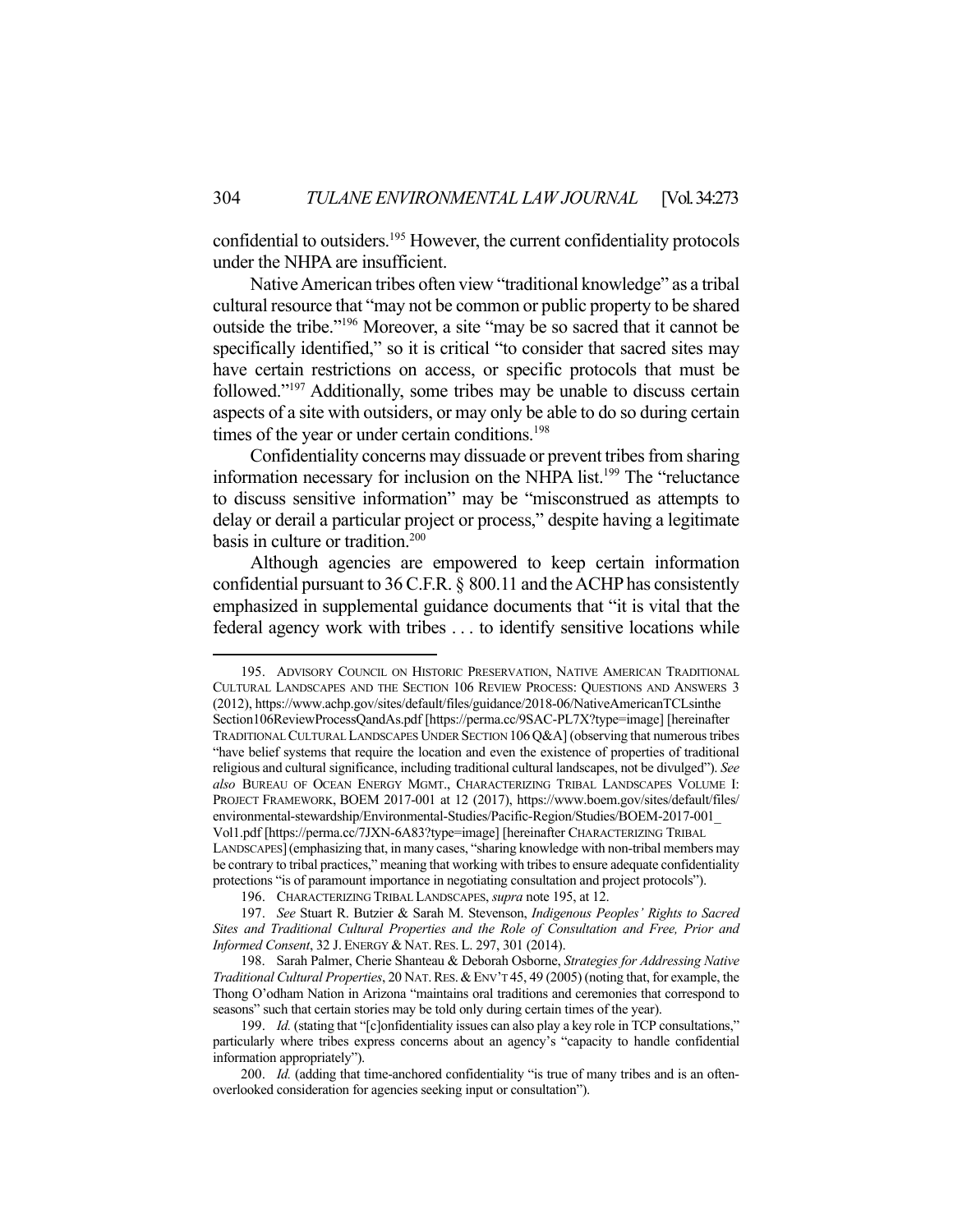respecting desires to withhold specific information about such sites," many tribes remain unwilling—or unable—to disclose the information necessary to establish historic property protections.<sup>201</sup>

 Notwithstanding the NHPA's confidentiality provisions, scholars have argued that protections are not particularly robust because the maintenance of ongoing confidentiality is ultimately a matter of agency discretion, though in consultation with the Secretary of the Interior.<sup>202</sup> The guidance makes clear that tribes do not have absolute decision-making power over confidentiality determinations. Once a tribe has raised confidentiality concerns, the agency head is directed to consult with the Secretary of the Interior, who is ultimately charged with deciding "who, if anyone, may have access to the information for purposes of the NHPA."203 Similarly, if a tribe shares sensitive information with an agency but requests that it be withheld from "non-federal consulting parties," tribal representatives are excluded from that decision-making process.204 Instead, the ACHP recommends that agencies facing such situations confer with the ACHP or NR to determine an appropriate resolution.<sup>205</sup>

 Some tribes have urged the ACHP to revise these provisions to make "documentation standards for listing traditional cultural properties and landscapes" less "onerous" and "more flexible." These tribes have questioned the assumption that agency officials "need to know everything about a historic property to make decisions in the Section 106" and have proposed replacing the current procedure with an "ethnographic approach to the collection of information from tribes."206

 Additionally, "confidentiality provisions only apply to properties that are listed or eligible for listing in the NRHP," leaving open the possibility "that information disclosed prior to an eligibility determination may not

 <sup>201.</sup> *See, e.g.*, TRADITIONAL CULTURAL LANDSCAPES UNDER SECTION 106Q&A*, supra* note 195, at 3.

 <sup>202.</sup> *See* Monti Barcalow, *supra* note 150, at 36; 36 C.F.R. § 800.11(c)(1).

 <sup>203.</sup> TRADITIONAL CULTURAL LANDSCAPES UNDER SECTION 106 Q&A*, supra* note 195, at 3. The regulations further specify that the Secretary of the Interior should work with the ACHP in making such determinations "[w]hen the information in questions has been developed in the course of an agency's compliance with Section 106." *Id.*

 <sup>204.</sup> *Id.*

 <sup>205.</sup> *Id.* at 4.

 <sup>206.</sup> ADVISORY COUNCIL ON HISTORIC PRESERVATION, FORUM ON TRADITIONAL CULTURAL LANDSCAPES (Seattle, Wash., Aug. 10, 2011), at 3, https://www.achp.gov/sites/default/files/2018- 06/ForumonTraditionalCulturalLandscapesAugust102011SeattleWASummaryNotes.pdf [https:// perma.cc/2P97 Y266?type=image] [hereinafter FORUM ON TRADITIONAL CULTURAL LANDSCAPES].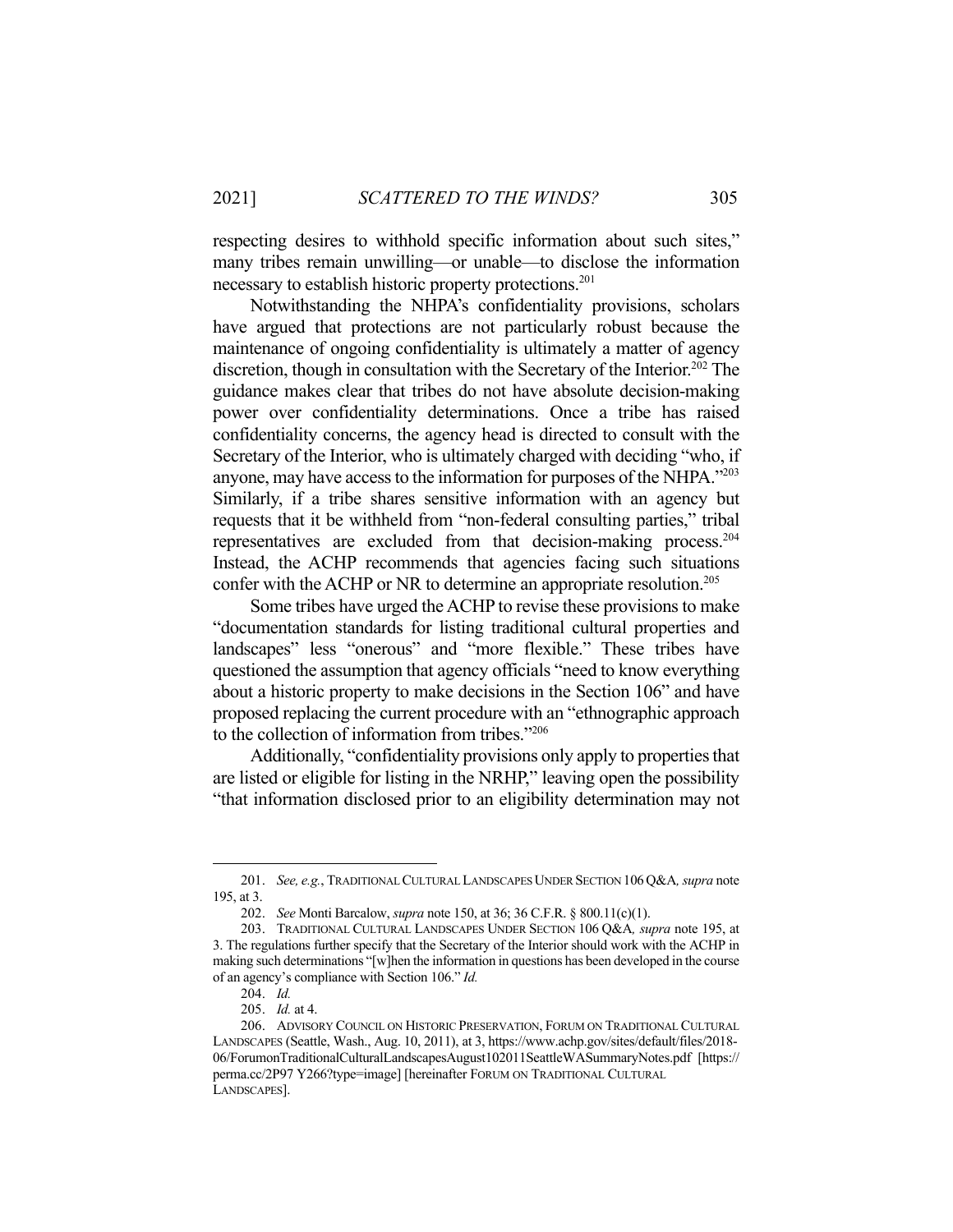be protected."207 ACHP's official guidance places this burden squarely on tribes, directing those with confidentiality concerns to "contact NR staff . . . regarding the amount of information and detail needed to make a determination of eligibility when such information may be at risk of disclosure."208 But identifying this as an affirmative duty of tribes assumes a potentially unrealistic level of familiarity with the regulations, and may even run counter to tribes' expectations that the government should act in good faith to protect tribal interests.

## 3. Limitations of Historic Image Receptor Framework

 As a result of the NHPA's specific, singular focus on a site's "historic" characteristics, the Act fails to provide a functional framework for the protection of "site[s] with significant sacred value to American Indians."209 While the TCP category provides an avenue for recognizing spiritual and cultural resources under the rubric of historic property, Section 106 applies a focus on the historic property and its historical characteristics irrespective of whether a resource is classified as a TCP or a "conventional" historic property.

 Although a TCP's eligibility-qualifying characteristics will, in many situations, function as workable proxies for tribal cultural and religious interests, the subject of the adverse effects assessment cannot be a tribe itself, individual tribal members, or the tribe's culture or religion broadly. In other words, tribal interests are indirectly considered under Section 106—and only to extent they are sufficiently captured by TCP.

 The stakes of the inquiry are particularly high for sacred landscapes threatened with desecration by commercial-scale wind farms. For these projects, the adverse effects assessment must include a robust and thorough consideration of visual impact.<sup>210</sup> The efficacy of this assessment will be substantially comprised if officials have an incomplete understanding of the important qualities of the TCP, which may overlap with whatever qualities provided the basis for the property's eligibility under the NHPA.

 Another major limitation is that the scope of assessment required under the NHPA focuses narrowly and exclusively on the historic *property* 

 <sup>207.</sup> TRADITIONAL CULTURAL LANDSCAPES UNDER SECTION 106 Q&A*, supra* note 195, at 3.

 <sup>208.</sup> *Id.*

 <sup>209.</sup> Elizabeth G. Pianca, *Protecting American Indian Sacred Sites on Federal Lands*, 45 SANTA CLARA L.REV. 461, 483 (2005).

 <sup>210.</sup> *See* 36 C.F.R. § 800.5(a)(2)(v).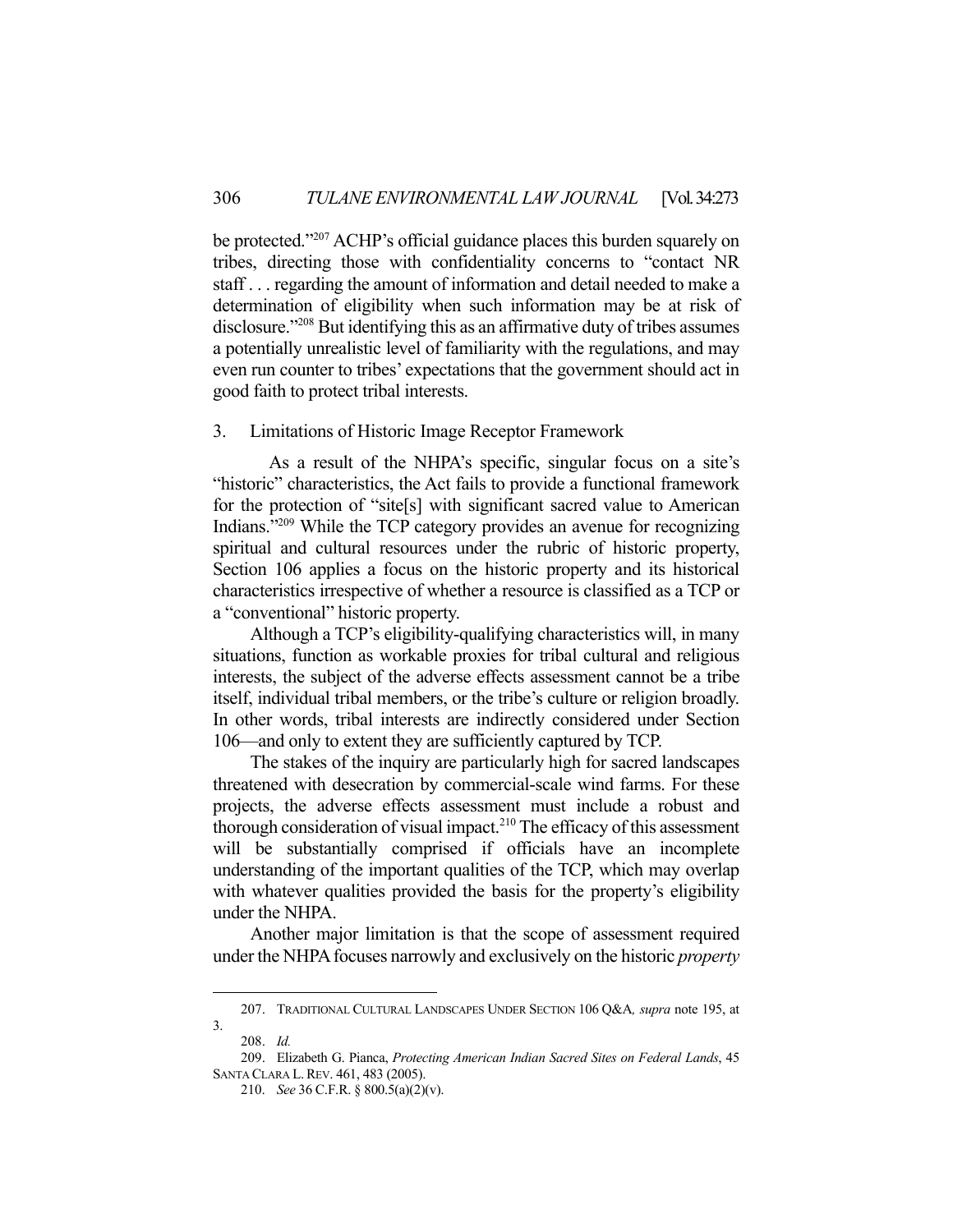itself—and more specifically, on the "characteristics of a historic property that qualify the property for inclusion in the National Register."211 ACHP regulations expressly enumerate visual impact as a potential adverse effect to be considered under Section 106 review, $^{212}$  but pursuant to the NHPA's overall statutory scheme as well as the specific regulatory language under 36 C.F.R. § 800.5, an action's visual impact will be assessed solely in connection with "the integrity of the property's significant historic features."213

 Because the NHPA specifies the historic property itself as the sole "impact receptor" for the purposes of Section 106 analysis, there is no direct consideration of human-centered, cultural, or spiritual impacts to the extent they may exist independently from tangible property.<sup>214</sup> In fact, the National Park Service states explicitly that "[w]hile the beliefs or practices associated with a TCP are of central importance, the NRHP does not include intangible resources," stressing that TCPs are the physical sites themselves.<sup>215</sup>

# *B. Tribal Consultation Procedures Are Defined Vaguely and Nonspecifically, Are Frequently Ignored, and Generally Fail to Ensure Meaningful Engagement with Native American Tribes*

 Consultation with tribes, even where explicitly required under the NHPA, does not always occur, and even when it does occur, consultation does not always sufficiently consider relevant concerns or effectively work with tribes to understand and protect the unique nature of sacred

 <sup>211. 36</sup> C.F.R. § 800.5(a)(1).

 <sup>212. 36</sup> C.F.R. § 800.5(a)(2)(v). The regulations expressly state that the "[i]ntroduction of visual, atmospheric or audible elements that diminish the integrity of the property's significant historic features" may constitute an "adverse effect" on a historic property under the NHPA. *Id.* 

 <sup>213.</sup> *See* ROBERT G. SULLIVAN ET AL., COMPARISON OF VISUAL IMPACT ANALYSIS UNDER THE NATIONAL ENVIRONMENTAL POLICY ACT AND SECTION 106 OF THE NATIONAL HISTORIC PRESERVATION ACT, NAT'L PARK SERV., VISUAL STEWARDSHIP CONF. PROCS., GT8-NRS-P-183, 206 (2018) https://www.fs.fed.us/nrs/pubs/gtr/gtr-nrs-p-183papers/20-sullivan-VRS-gtr-p-183.pdf [https://perma.cc/2KJW-SD7Z?type=image] [hereinafter VISUAL IMPACT ANALYSIS UNDER SECTION 106 VERSUS UNDER NEPA]. *See also generally* 36 C.F.R. § 800.

 <sup>214.</sup> VISUAL IMPACT ANALYSIS UNDER SECTION 106 VERSUS UNDER NEPA, *supra* note 213, at 208.

 <sup>215.</sup> A QUICK GUIDE FOR PRESERVING NATIVE AMERICAN CULTURAL RESOURCES, *supra*  note 134.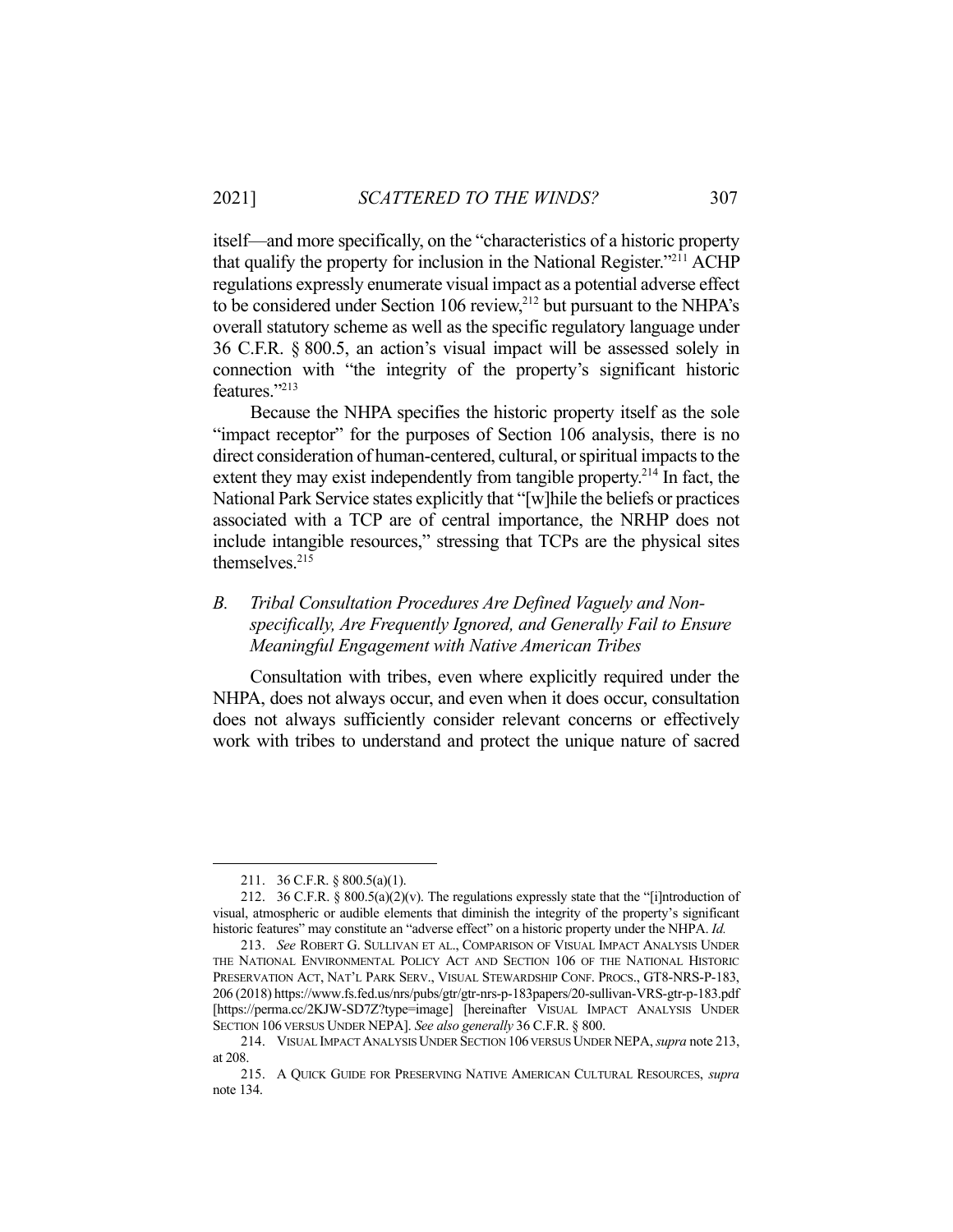sites, nor does it always occur within an appropriate timeframe. 216 In other words, meaningful consultation remains an elusive concept.<sup>217</sup>

 As a result, many Native American tribes express that they continue to view tribal consultation under the NHPA's Section 106 as "lip service"<sup>218</sup> or "a mere formality."<sup>219</sup> Indeed, numerous tribes have "reported that despite the fact that agencies are mandated to consult with tribes, formal consultation simply [does] not occur."220 Multiple tribes have reported that agencies have provided insufficient notice, hindering tribes' ability to "provide meaningful input,"221 and that consultation had "simply occurred too infrequently and unpredictably" to inure trust.<sup>222</sup> Tribes may even be "involuntarily excluded from the 106 consultation process" if their spiritual or cultural resources remain unrecognized by NHPA.<sup>223</sup> Tribes have also highlighted inconsistencies in consultation processes among different federal agencies.<sup>224</sup>

# *C. The NHPA Does Not Establish a Concrete Timeframe for Tribal, which Undermines Tribes' Procedural Consultation Rights and Negatively Impacts a Diverse Group of Project Stakeholders*

1. Consultation Timeline and "Early" Consultation

 The ACHP stresses that early consultation with Indian tribes to identify areas of religious and cultural significance *prior* to project siting decisions is an effective means to avoid impacts to these places and to

 <sup>216.</sup> *See* Colette Routel & Jeffrey Holth, *Toward Genuine Tribal Consultation in the 21st Century*, 46 U. MICH.J.L. REFORM 417, 444 (2013).

 <sup>217.</sup> Heather J. Tanana & John C. Ruple, *Energy Development in Indian Country: Working Within the Realm of Indian Law and Moving Towards Collaboration*, 32 UTAH ENV'T L. REV. 1, 47 (2012).

 <sup>218.</sup> *Id.*

 <sup>219.</sup> Diana Coronel David, *Green Energy in Indian Country as a Double-Edged Sword for Native Americans: Drawing on a [sic] Inter-American and Colombian Legal Systems to Redefine the Right to Consultation*, 38 ENVIRONS: ENV'T & POL'Y J. 223, 225 (2015). *Accord.* Searle, *supra*  note 164, at 487 (stating that "agencies have often turned consultation into a *pro forma* box to check, rendering tribal consultation inconsequential").

 <sup>220.</sup> Amanda Rogerson, *The Tribal Trust and Government-to-Government Consultation in a New Ecological Age*, 93 OR. L. REV. 771, 788 (2015). *See also* Routel & Holth, *supra* note 216, at 444 (noting that "implementation of the federal duty to consult with Indian tribes has been lacking").

 <sup>221.</sup> Rogerson, *supra* note 220, at 788.

 <sup>222.</sup> *Id.*

 <sup>223.</sup> S. Rheagan Alexander, *Tribal Consultation for Large-Scale Projects: The National Historical Preservation Act and Regulatory Review*, 32 PACE L.REV. 895, 908 (2012).

 <sup>224.</sup> Tarah Bailey, *Consultation with American Indian Tribes: Resolving Ambiguity and Inconsistency in Government-to-Government Relations*, 29 COLO. NAT. RES. ENERGY & ENV'T L. REV. 195, 197 (2018).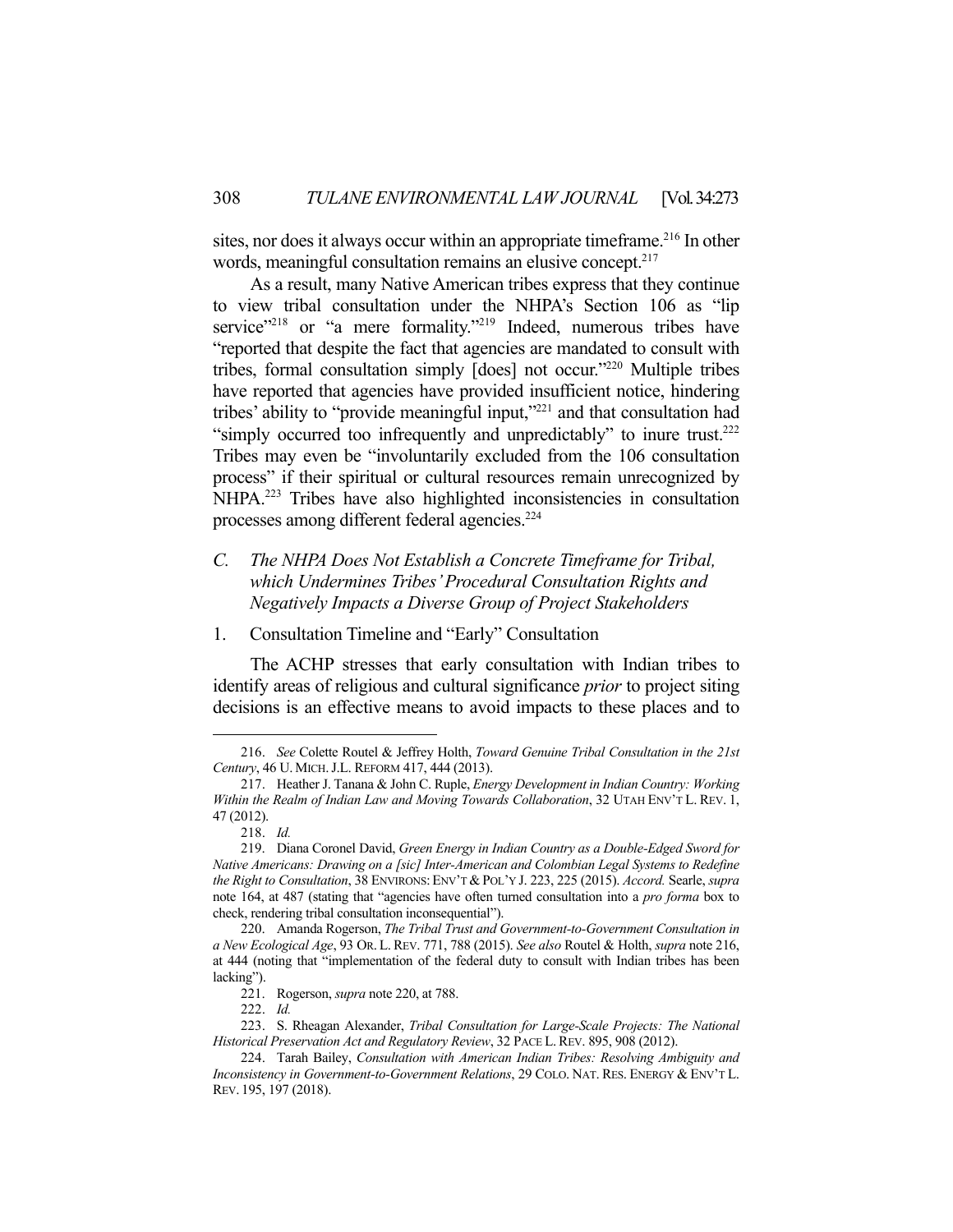minimize project delays.<sup>225</sup> Although "early consultation" is often cited as a key feature of meaningful engagement with tribes, the term is vaguely defined—the result is a process "that almost guarantees late identification of preservation-development conflicts, which greatly limits opportunities for resolution."<sup>226</sup> Indeed, many tribes and others report that early consultation is rare: A forum held jointly by the ACHP and the NPS revealed that despite widespread agreement as to the importance of early engagement with tribes, "consultation rarely occurs early in project planning when there is the widest range of alternatives."227 In fact, tribal representatives indicated that agencies initiate consultation only "after fundamental decisions are made about project location and siting."228

 There is a gulf between what tribes, scholars, and practitioners tend to view as an appropriate consultation timeline and that which is actually required in the Section 106 review process. Research suggests that "timely communication" under NHPA's Section 106 process should begin as soon as an agency "become[s] aware of a potential project that might affect a TCP" or occur on tribal lands.<sup>229</sup> However, there is no statutory basis for this timeline, which represents a substantial obstacle.

 Agencies are not required to consult with tribes until after officials have already made at least two key decisions. First, agencies have wide latitude to determine whether their proposed projects constitute undertakings under the NHPA. Second, though agencies are required to *identify* "consulting parties" as part of the process of defining an undertaking's APE(s), they have no obligation to seek input from or consult with tribes in actually setting the  $\text{APE}(s)$ .<sup>230</sup> Although impacted tribes *may* be consulted during the "information-gathering" phase of Section 106 review, where officials are tasked with identifying historic properties within the defined  $APE(s)$ ,<sup>231</sup> agencies are not formally required to notify and solicit input from tribes until *after* historic properties have been identified (or determined not to be present) in the APE(s). 232 In other

 <sup>225.</sup> *Tribal Coordination and Consultation for Infrastructure Projects*, ADVISORY COUNCIL ON HISTORIC PRESERVATION (Jan. 2017), https://www.achp.gov/indian-tribes-and-nativehawaiians/tribal-coordination-consultation-infrastructure-projects [https://perma.cc/W7Z5-

<sup>2</sup>LVK?type=image].

 <sup>226.</sup> THOMAS KING, FEDERAL PLANNING AND HISTORIC PLACES: THE SECTION 106 PROCESS 25 (2000).

 <sup>227.</sup> FORUM ON TRADITIONAL CULTURAL LANDSCAPES,*supra* note 206, at 1.

 <sup>228.</sup> *Id.* at 2.

 <sup>229.</sup> Monti Barcalow, *supra* note 150, at 30.

 <sup>230.</sup> *See* ALEXANDER, *supra* note 103, at 6-7.

 <sup>231.</sup> *See Section 106 Applicant Toolkit*, *supra* note 114.

 <sup>232.</sup> *See id.*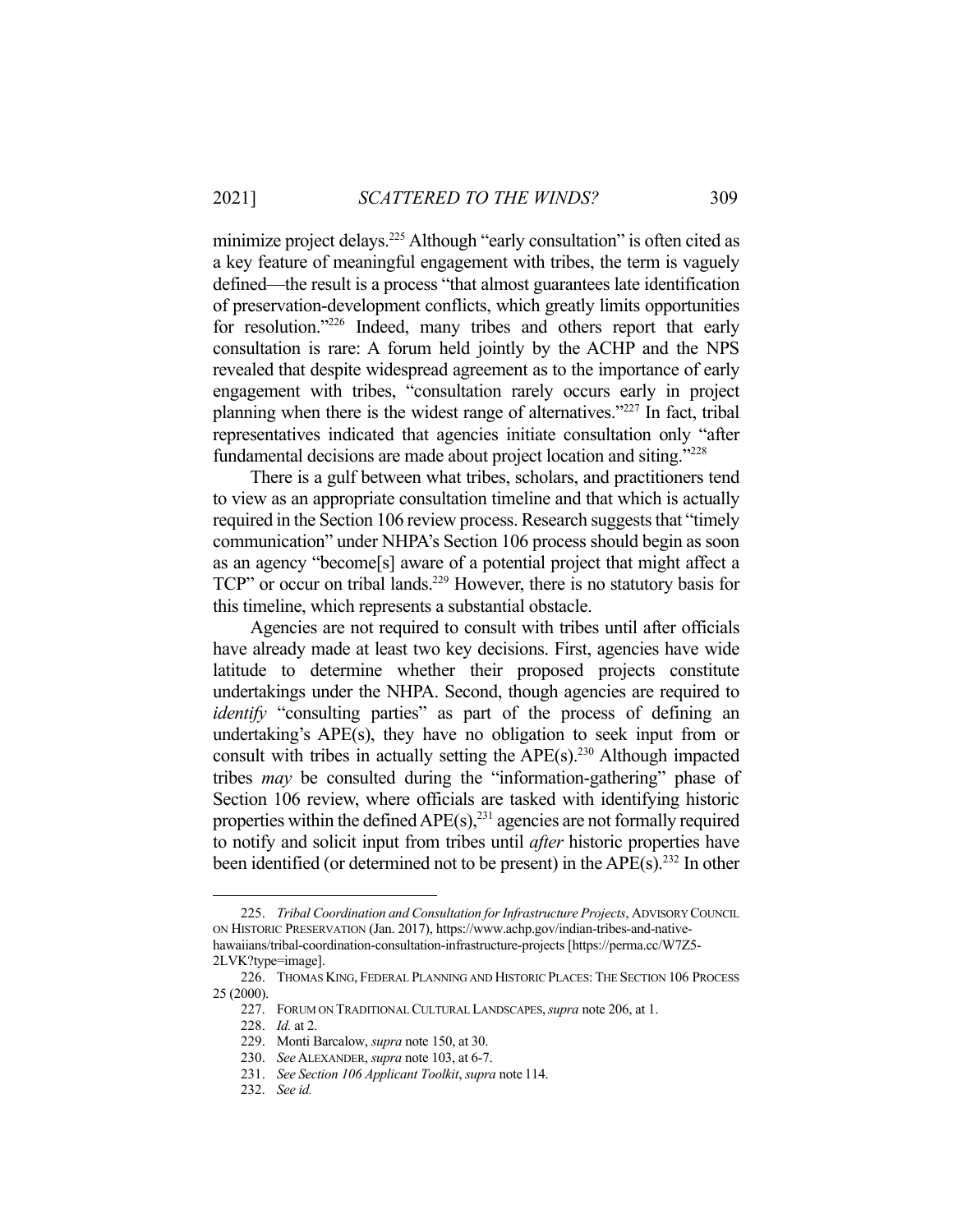words, the tribal consultation mandate does not attach to agencies engaged in the Section 106 review process until after numerous threshold substantive determinations have been made.

 Once historic properties have been identified in the APE(s), tribes may nevertheless be excluded from the consultation process if an agency determines that there are no "adverse effects" to the historic property. Because a finding terminates the Section 106 review process, agencies are only obligated to engage in further consultation with tribes if officials determine the proposed action would have adverse effects on one or more historic properties within the  $APE(s)$ .<sup>233</sup> Only then are agencies bound to work with interested parties to reach a mutually agreeable resolution by proposing viable alternatives that would eliminate or mitigate any adverse effects identified.<sup>234</sup> While the goal "is to reach an agreement on acceptable measures to resolve the adverse effects, $v^{235}$  there is no enforceable obligation to do so, and agencies may proceed even the face of profound objection from consulting parties.<sup>236</sup>

2. Detrimental Impact and Need for Clarity

 Inappropriately truncated consultation timelines negatively impact tribes and wind projects in myriad ways. For one, abbreviated consultation frequently denies tribes meaningful opportunities to engage in the consultation process. Anemic consultation is also inconsistent with tribal sovereignty, and may in some cases constitute a violation of tribes' procedural rights under the NHPA. Additionally, "a very strong motivation on the part of project proponents and oversight agencies to short-circuit consultation to get the damn thing done" leads actors to frequently "exclude key parties and ignore important effects."237 This urgency may translate into shortened consultation timelines under which agencies simply notify tribes after decisions have already been made.<sup>238</sup> In fact, even the ACHP acknowledges in its guidance that consultation often

 <sup>233.</sup> Suagee, *supra* note 102, at 45.

 <sup>234.</sup> *Id.* (explaining that the agency must "develop and evaluate alternatives or modifications to the undertaking that could avoid, minimize, or mitigate adverse effects on historic properties" in consultation with tribes and other identified parties).

 <sup>235.</sup> *Id.*

 <sup>236.</sup> *Id.* at 46. The ACHP has no power "to block an agency from going ahead with an undertaking that will result in adverse effects on a historic property" and an agency may proceed even when the ACHP has explicitly condemned the action and urged the agency to pursue an alternative plan. *Id.*

 <sup>237.</sup> THOMAS F.KING ED.,CULTURAL RESOURCE MANAGEMENT:ACOLLABORATIVE PRIMER FOR ARCHAEOLOGISTS 79 (2020).

 <sup>238.</sup> Routel & Holth, *supra* note 216, at 461.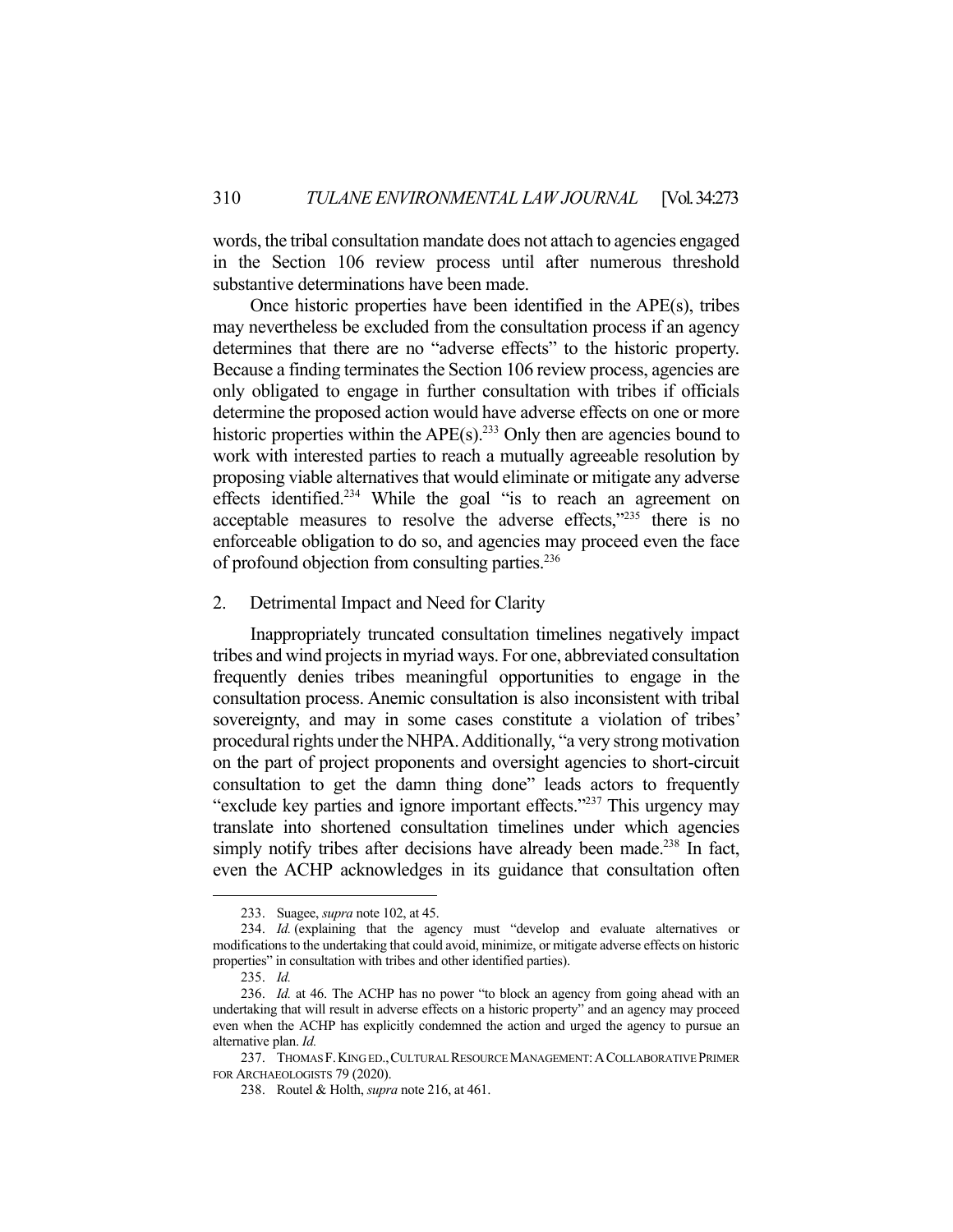"begin[s] after significant preparations and a great many investments have been made about project location."<sup>239</sup>

 However, lackluster consultation may pose substantial risks to project development. Early consultation is instrumental to a wind energy project's success or failure.<sup>240</sup> "When agencies communicate early in the consultation process, they create a more collaborative environment between tribes and federal agencies and ensure federal agencies and potential developers consider major issues in the design."241 Engaging with tribes early on in the consultation process is also associated with "decreased . . . risk of delays . . . and improved . . . overall quality of projects."242 In other words, even if developers fail to recognize the importance of engaging in meaningful consultation for the benefit of tribes and in recognition of their sovereignty, they may nevertheless be incentivized by the role consultation plays in risk management and mitigation. Given all of these factors, there is an evident need for greater clarity as to more detailed requirements of the ACHP's tribal consultation provisions.

## 3. Consultation, Not "Education"

 In the renewable energy context, it is imperative that government agencies not use "education" programs to substitute for robust, sovereignto-sovereign consultation with tribes whose lands, resources, and interests are impacted by development actions. Certain renewable energy resource development discourses presume and indeed, to varying degrees, emphasize the need to "educate" those who express concerns or raise opposition to wind or solar projects as to the benefits of renewable energy sources.<sup>243</sup> Legal scholar Ari Brisman, for example, has argued that "aesthetic education [to] ... foster an appreciation for wind farms coupled with "environmental education about the impacts of fossil fuels . . . and the benefits of wind energy"—can increase the chances of

 <sup>239.</sup> ADVISORY COUNCIL ON HISTORIC PRESERVATION, EARLY COORDINATION WITH INDIAN TRIBES DURING THE PRE-APPLICATION PROCESS: A HANDBOOK 2 (Oct. 2019), https://www.achp. gov/sites/default/files/documents/2019-10/EarlyCoordinationHandbook\_102819\_highRes.pdf [https://perma.cc/2ZSR-K7JJ?type=image] [hereinafter EARLY COORDINATION HANDBOOK].

 <sup>240.</sup> *See* Dean B. Suagee, *Tribal Voices in Historic Preservation: Sacred Landscapes, Cross-Cultural Bridges, and Common Ground*, 21 VT. L. REV. 145, 166 (1966).

 <sup>241.</sup> Monti Barcalow, *supra* note 150, at 30.

 <sup>242.</sup> Alexander, *supra* note 223, at 905.

 <sup>243.</sup> *See, e.g.*, Peter Meisen & Trevor Erberich, *Renewable Energy on Tribal Lands*, GLOB. ENERGY NETWORK INST. at 3 (2009).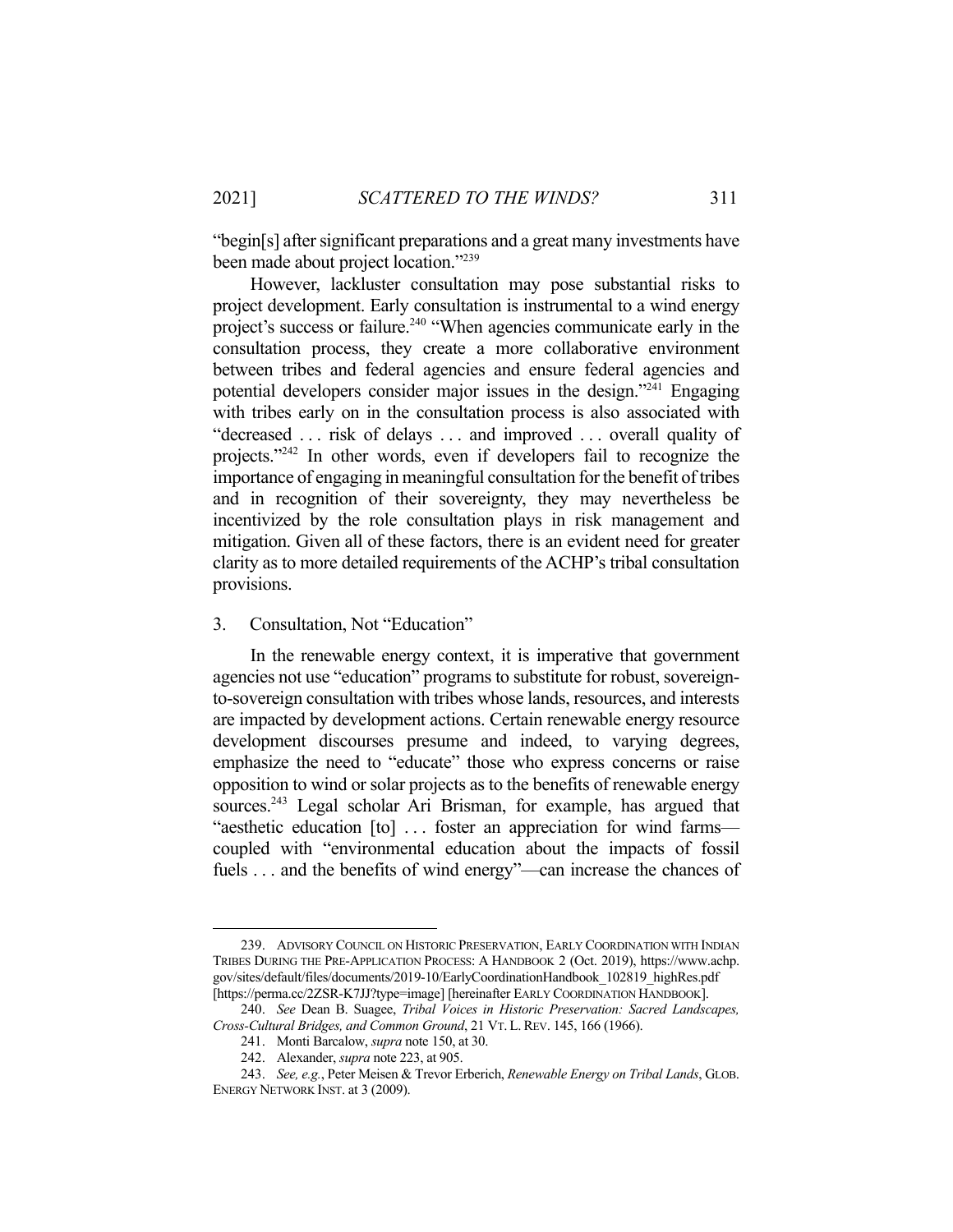support for a wind energy project.<sup>244</sup> But while (re)education efforts may be appropriate and worthwhile in many situations, (re)education is wholly anathema to sovereign-to-sovereign consultation.

 An educative affect fundamentally undermines the efficacy of tribal consultation, not to mention, much of the "education" that agencies have to offer in response to tribal concerns is fundamentally incompatible with Indigenous and/or tribal knowledge and, in any case, simply may not understand or address tribes' actual concerns. First, placing an emphasis on education presumes that tribal resistance to commercial-scale renewable energy projects is typically driven by a lack of environmental or scientific knowledge, illegitimate superstitious beliefs, misplaced aesthetic anxieties, or something else "correctible," which marginalizes or erases tribes' valid concerns and interests around environmental impacts. Indeed, tribes have criticized this type of "education" as a "one-sided exchange" that is disrespectful of tribes and counterproductive to meaningful consultation.<sup>245</sup> Non-natives trivialize tribes' legitimate concerns by presuming that such concerns derive from fantastical or erroneously held beliefs that can be "solved" through education efforts.<sup>246</sup>

 For example, in one instance where U.S. government researchers appear to have dismissed potentially valid concerns raised by members of the Hopi tribe regarding a planned solar panel installation on their reservation land, the resulting report narrated the research team's purportedly successful efforts to ameliorate tribal members' concerns by educating them on the scientific processes of solar and wind energy conversion.247 The report explained that "after years of education on solar energy," the researchers eventually were able to dissuade the Hopi from their initially-held belief that "solar panels were stealing from the sun."248 But this problematically seems to presuppose that the Hopi's concerns were rooted in supernaturalism and thus ultimately, scientific ignorance.

 In fact, solar resources are among the most abundant and sacred features of the Hopi landscape, and the Hopi's practical and spiritual relationship to the sun affords tribal members an unique knowledge and sensitivity of perception with respect to solar energy in their natural

 <sup>244.</sup> Brisman, *supra* note 29, at 80.

 <sup>245.</sup> Victoria Sutton, *Wind and Wisdom*, 1 ENV'T & ENERGY L. & POL'Y J. 345, 367 (2007) (stating that "[t]he suggestion that cultural beliefs must be changed through 'education' does not value or respect the concerns of the tribes").

 <sup>246.</sup> Meisen & Erberich, *supra* note 243, at 3.

 <sup>247.</sup> *Id.*

 <sup>248.</sup> *Id.*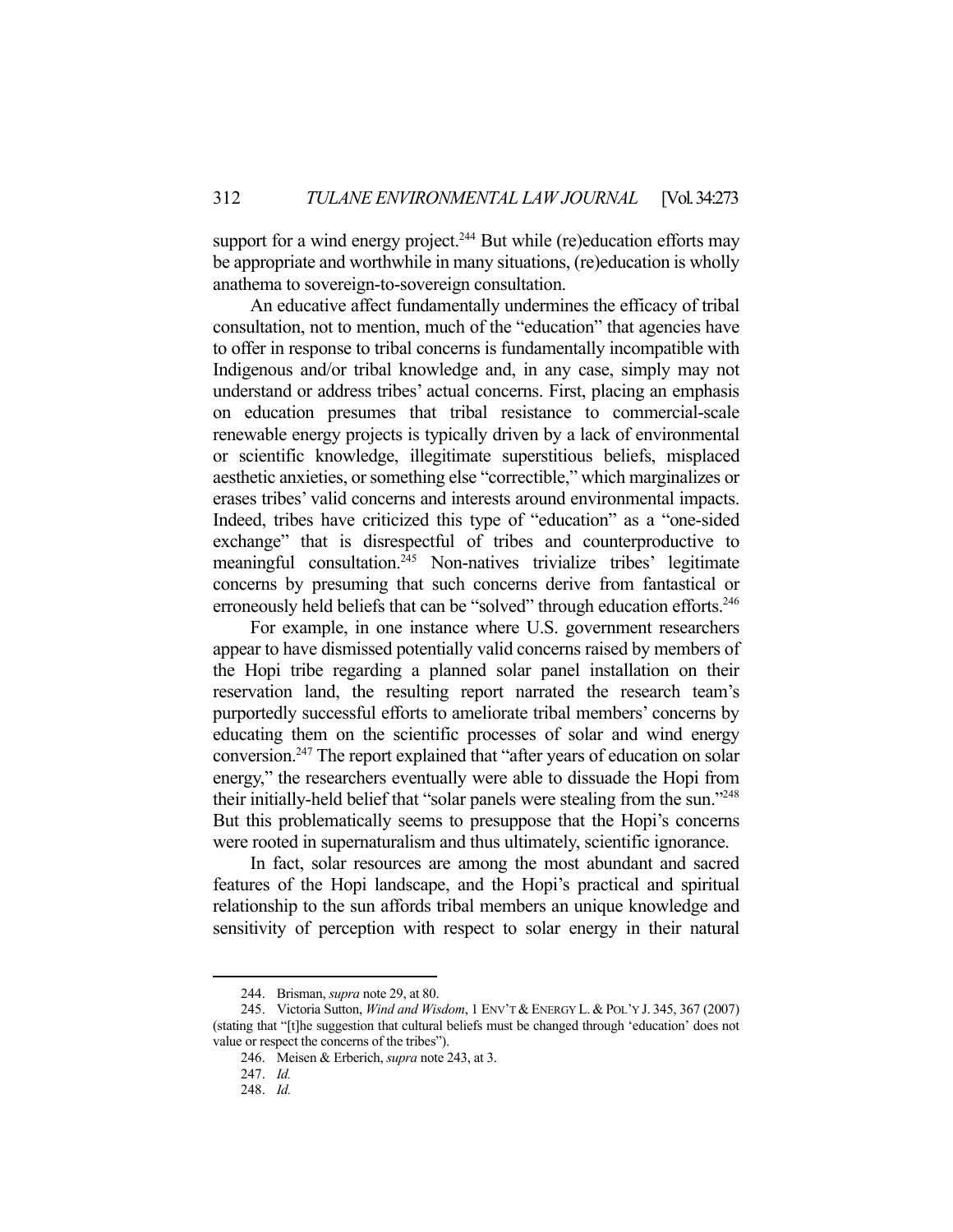environment.<sup>249</sup> The Hopi have, for thousands of years, performed a wide range of ceremonies, rituals, and other cultural practices that require a deep understanding of sun, light, and landscape.<sup>250</sup> Therefore, not only are tribal members likely more aware of the impact any alterations to the solar landscape—especially changes affecting exposure to sunlight, light distribution or composition, or solar-spatial patterning—even certain changes that non-Indigenous scientists might regard as imperceptible have significant negative impact on the tribe's ability to continue to perform these sacred rituals. Thus, in their interactions with researchers, the Hopi may well have been referring to forms of visual-solar landscape impact that are uniquely tied to their religion, ways of life, and traditional knowledge systems. Ultimately, this example highlights the importance of distinguishing education from meaningful tribal consultation by illustrating a situation in which prioritizing educative efforts that seek to "Westernize" tribal viewpoints undermined true collaboration with tribes on important renewable energy projects.

 Second, most "education"—especially where it overlaps with or muddies mandatory tribal consultation—ignores and disrespects Indigenous peoples' overall robust knowledge of and deep, intergenerational commitment to environmentalism, and falsely presumes the inferiority of Indigenous environmental knowledge in comparison to Western scientific knowledge—meanwhile, emerging evidence seems to confirm that, if anything, Indigenous conservation frameworks and environmental and land use practices are actually more advanced than those utilized by Western societies.251 Dialogues steeped in didacticism may also frequently fail to adequately acknowledge that demanding sacrifices from Indigenous communities for the proverbial greater good when it comes to climate change, which plainly runs counter to environmental justice values consistent with decolonization.

<sup>249.</sup> JOHN D. LOFTIN, RELIGION AND HOPI LIFE 30 (2d ed. 2003).

 <sup>250.</sup> *Id.*

 <sup>251.</sup> *Cf.* Chase Blair, *Indigenous Sacred Sites & Lands: Pursuing Preservation Through Colonial Constitutional Frameworks*, 25 APPEAL 73, 75 (2020) (noting that in most Indigenous cultures, "there is an acknowledgment that natural resources exist without humanity but that humanity does not exist without those same natural resources"); Cousins, *supra* note X, at 501 (quoting Virginia Poole of the Seminole/Miccosukee Tribe as explaining that "[w]e said we'd watch over [the land], because that's our responsibility. You take care of the land, and it takes care of you"). *Cf. generally* Kronk Warner, *supra* note 177 (discussing throughout a kind of conservation ethic shared among many North American Indigenous communities centered on making decisions with an eye toward the "seventh generation").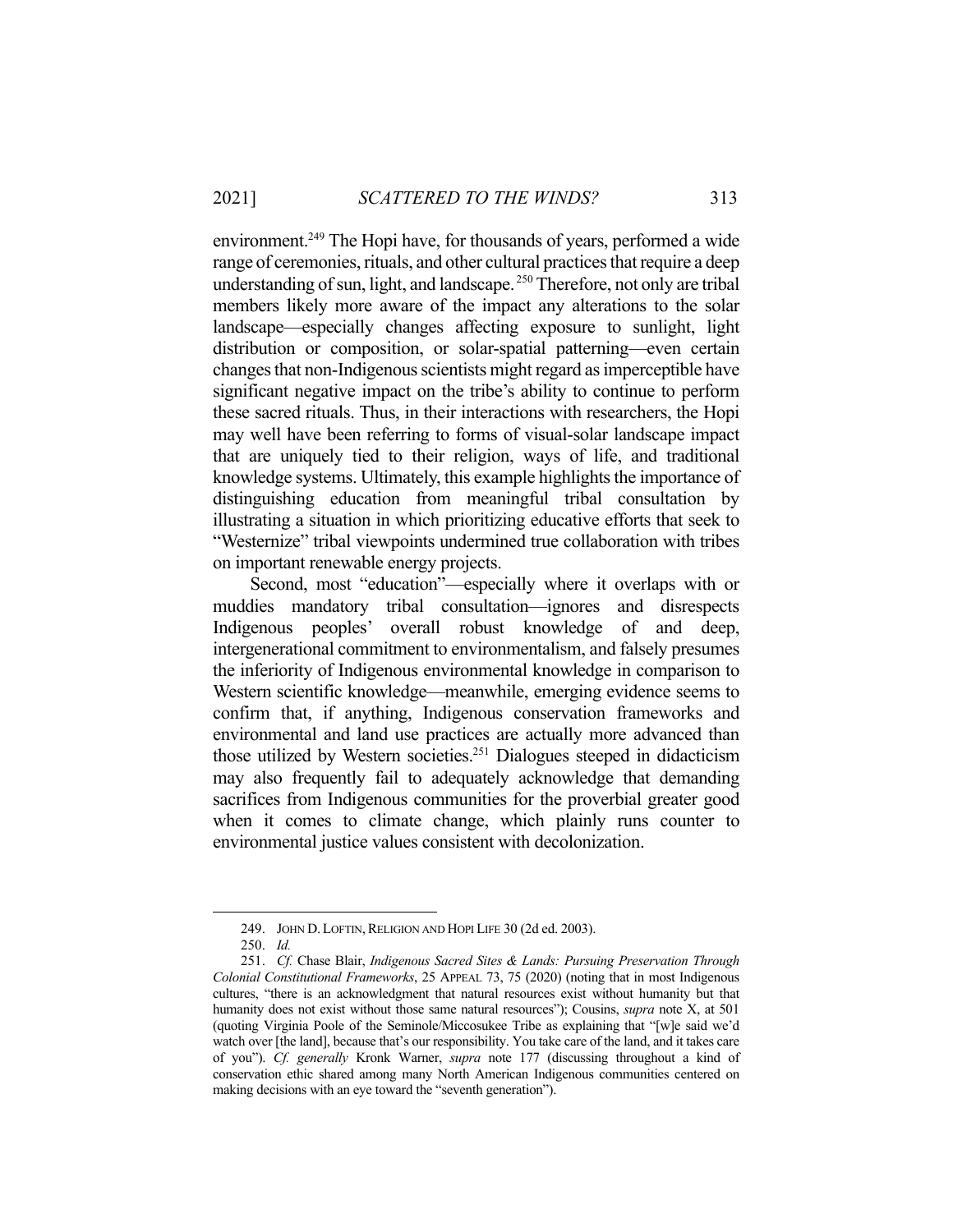## V. PROPOSALS

 Overall, tribes should have greater flexibility in identifying and protecting traditional cultural resources, and agencies should be held to more specific and robust obligations throughout the Section 106 review process. These proposals seek to facilitate a shared goal of promoting more frequent, more robust, and ultimately more meaningful tribal input aligned with tribal sovereignty values and goals, particularly during the identification of and assessment of adverse effects on historic properties and throughout consultation. Tribes and Indigenous people must be allowed to lead both energy development and cultural preservation work and dialogues at every level.

# *A. More Inclusive, Functional, Indigenous-Aligned Listing Categories and Processes*

 The ACHP should amend its regulatory guidance in two key places to mitigate the incompatibility between the NHPA's listing requirements and protocols and tribes' conceptualizations of their own resources. First, the ACHP should amend the language at 36 C.F.R. § 60.14 to enable tribes to change and update historic property boundaries where they do not properly encompass a sacred site. Second, the ACHP should amend the language at 36 C.F.R. § 800.11 to clarify and strengthen expectations and protocols to ensure that tribes can keep confidential that which is sacrosanct and must not be shared externally.

## 1. Boundary-(Re)setting

 First, Title 36 C.F.R. § 60.14 (a)(2) enumerates only four situations in which parties may request a boundary alteration on an existing historic property: (1) "[p]rofessional error in the initial nomination," (2) "loss of historic integrity," (3) "recognition of additional significance," and (4) "additional research documenting that a larger or smaller area should be listed."252 These enumerated criteria do not necessarily provide adequate or sufficiently firm ground for tribes seeking to alter boundaries based on an agency's ongoing failure to properly understand and measure the boundaries or a sacred site. Although some such errors may be rightfully categorized under "professional error," others may not be adequately recognized or understood within these simultaneously vague and restrictive terms, and, in any case, historical and/or contemporary

 <sup>252. 36</sup> C.F.R. § 60.14 (a)(2).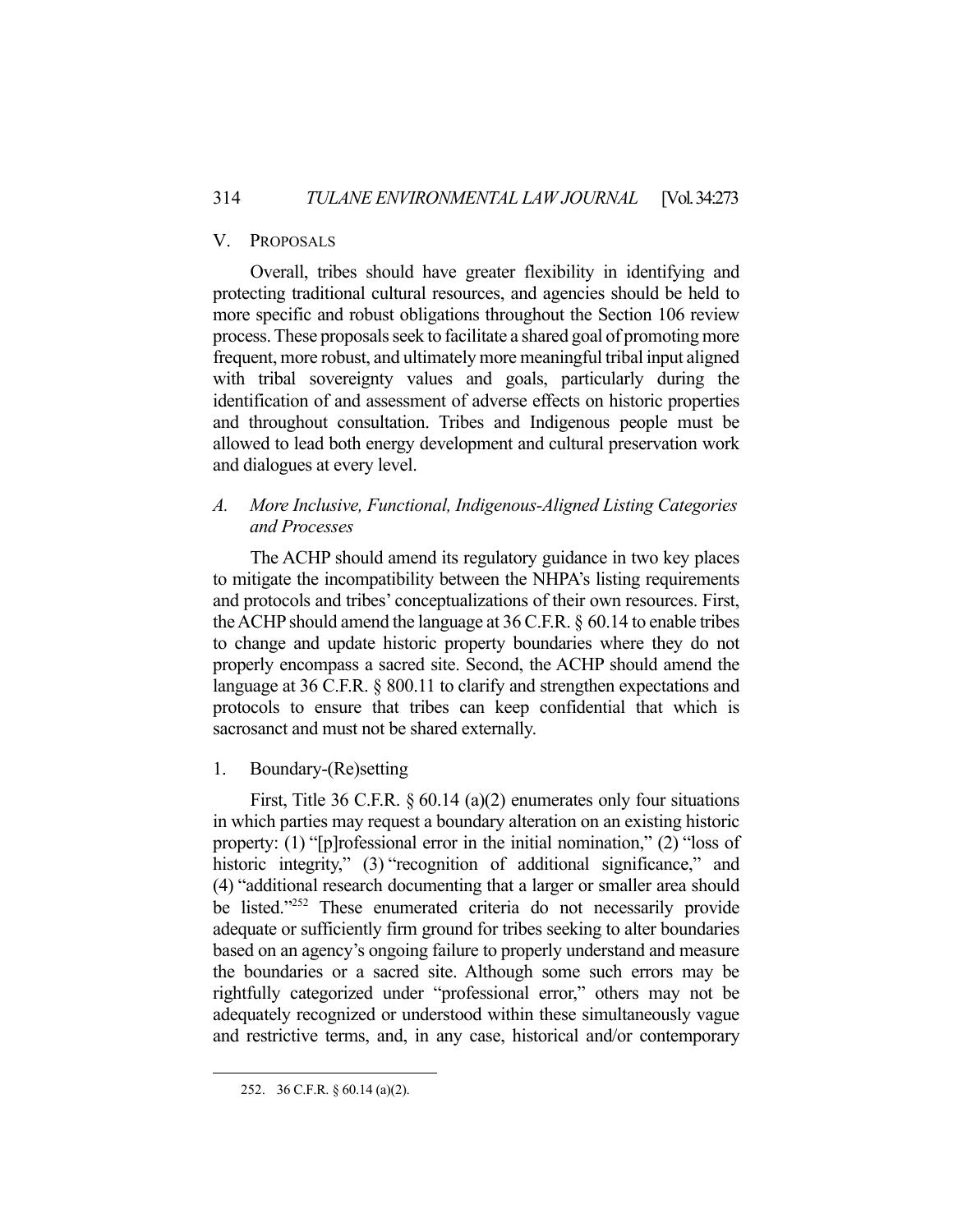Western archaeological and anthropological professional standards and practices themselves may be at the root of the problem.253

 The ACHP should amend the regulatory language at 36 C.F.R. § 60.14(a)(2) to specify a fifth justification for boundary alteration that would apply specifically to tribes seeking to rectify previously misidentified boundaries of TCPs. This addition would enable tribes to more freely request boundary alterations in circumstances where boundaries have been drawn in ways that are inconsistent with tribal knowledge or belief systems. Tribes could potentially request alteration by asserting misunderstanding beyond "professional error" on the part of agency officials; challenging boundaries that were drawn inaccurately at the time of listing (due, for example, to misinformation or incomplete information given due to tribal members' legitimate confidentiality concerns); inadequate consultation; or sheer inability to attach suitable geographic boundaries to certain sites that are defined by characteristics that do not lend themselves neatly to categorization within Western property frameworks.

Second, 36 C.F.R.  $\S$  60.14(a)(1) provides that "[a] boundary alteration shall be considered as a new property nomination" and further specifies that "[a]ll forms, criteria and procedures used in nominating a property to the National Register must be used."254 This attaches a burdensome and time-consuming process to the project of boundary resetting, and the regulatory guidance entirely fails to contemplate reasonable exceptions for tribal and Indigenous properties. A new provision should be added under 36 C.F.R. § 60.14(a)(3) to create an alternative, streamlined boundary alteration process for tribal properties that would not necessarily require these properties to go through the nomination process anew in all cases. Any new processes, however, must be created in direct consultation and collaboration with individual tribes, with tribal representatives setting the agenda and leading these efforts on all levels.

 The proposed new provision should also likely include language exempting tribes from the requirement to use standard nomination forms for the purposes of requesting boundary alterations. Particularly where there has been prior error in measuring, documenting, translating, or otherwise understanding or memorializing some aspect of a sacred site's

 <sup>253.</sup> *Cf.* Margaret Bruchac, *Indigenous Knowledge and Traditional Knowledge*, https:// repository.upenn.edu/cgi/viewcontent.cgi?article=1172&context=anthro\_papers [https://perma. cc/QP8M-5JVH?type=image]

 <sup>254. 36</sup> C.F.R. § 60.14(a)(1).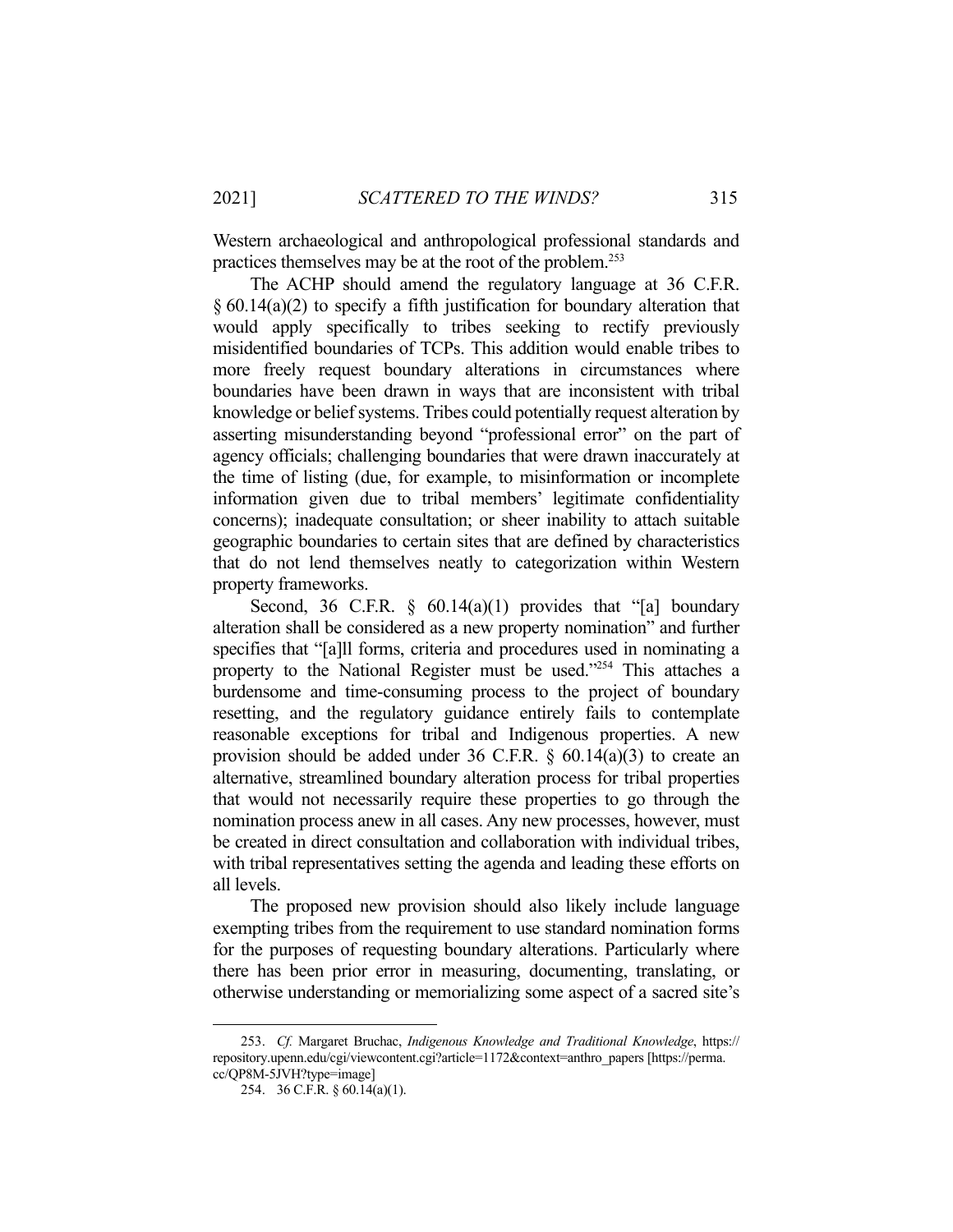boundary or other spatial or geographic characteristics, standard forms may be inadequate and lead to further error. Thus, tribes should be expressly permitted to use alternative or altered versions of forms, and federal agencies should concurrently support tribes in developing culturally appropriate forms and documentation paperwork and protocols. Similarly, any other standard procedures, criteria, definitions or other terminology, and so on that are incompatible with tribal cultural preservation goals or practices should be susceptible of being reworked for greater efficacy in the tribal consultation context.

 Third, the regulatory guidance should be amended to establish a waiver of the photographic documentation requirement that would be available to tribes where the obligation to provide such evidence would jeopardize confidentiality or a site or tradition's cultural or spiritual integrity, for example, where this would require the disclosure of elements of a sacred or closed practice or location.255 The current language provides that "[a]ny proposal to alter a boundary" must "be documented in detail including photographing the historic resources falling between the existing boundary and the other proposed boundary."<sup>256</sup> However, producing and sharing this sort of photographic documentation of a sacred site, especially with non-tribal members, may be broadly inconsistent with tribal beliefs, specifically prohibited in accordance with cultural norms and traditions, or sanctioned under spiritual or other tribal law.257

 The proposed waiver would broadly enable and facilitate the use of comparable, alternative forms of evidence as a substitute for photographic documentation where requiring documentation in such form would sufficiently harm a historic property and/or otherwise jeopardize any of the tribal cultural or spiritual resources contained within the site, or where a tribe can demonstrate that the value of having the documentation in photographic form does *not* outweigh the substantial burden of gathering and/or submitting this evidence for the purposes of boundary alteration *and* the proposed or proffered alternative documentation is deemed sufficient in aggregate.

## 2. Confidentiality

 Confidentiality protections must likewise be more robust. The current regulatory scheme creates too much risk for many tribes,

 <sup>255. 36</sup> C.F.R. § 60.14 (a)(2).

 <sup>256.</sup> *Id.* 

 <sup>257.</sup> *Cf.* Palmer et al., *supra* note 198, at 49.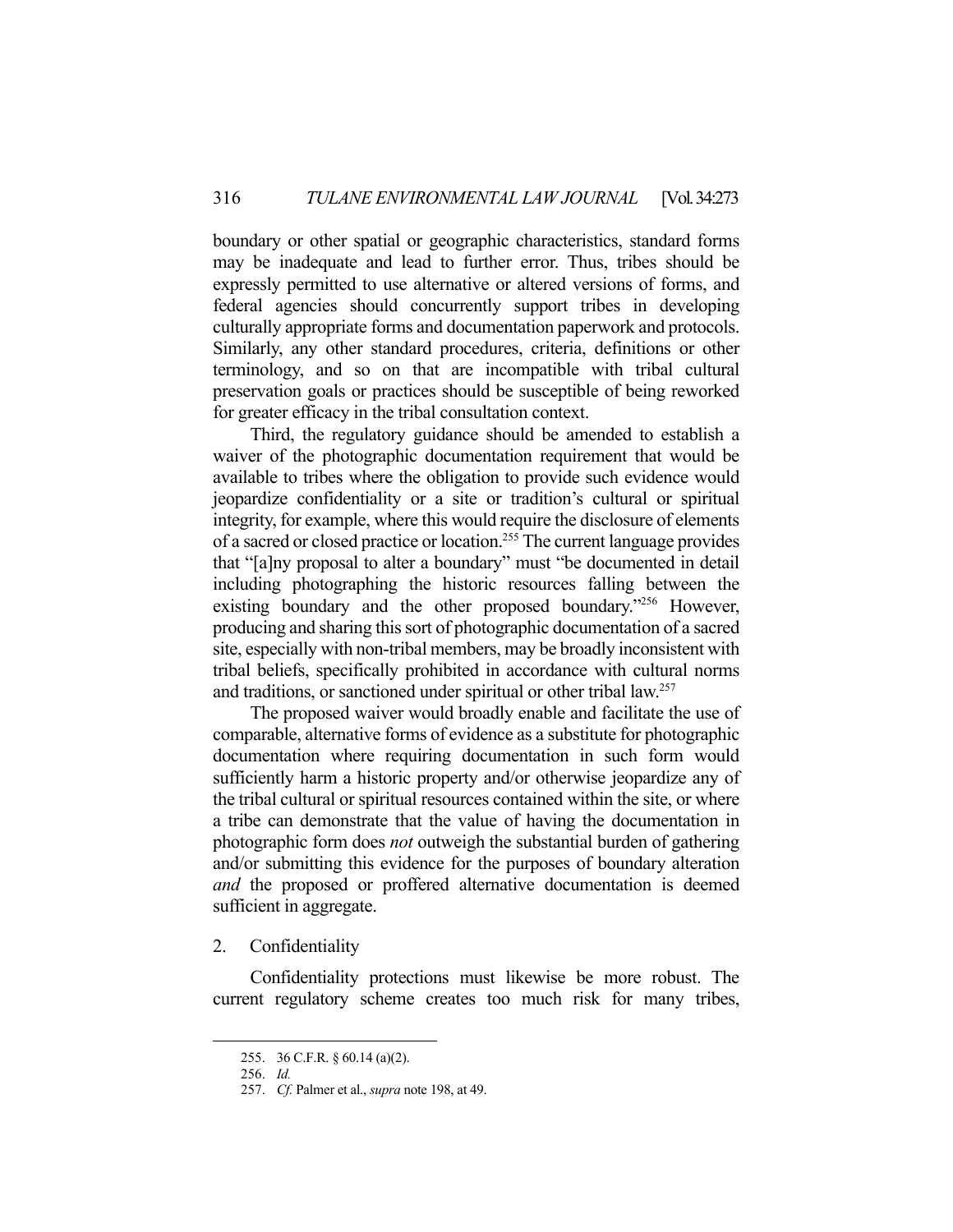particularly given the rational distrust many tribes have toward the U.S. government. The ACHP should tighten the regulatory language to ensure that sensitive information remains strictly confidential whenever it is provided in connection with a sacred site or potentially listable historic property. Information that was disclosed with the expectation of confidentiality should never made be public, even if that disclosure occurred outside of the specific identification inquiry under the NHPA for purposes of NRHP eligibility. Strengthening confidentiality provisions is necessary in order to ensure that tribes are able to adequately weigh the costs and benefits of pursuing NRHP listing based on the disclosure potentially sensitive information.258 The ACHP thus should amend 36 C.F.R. § 800.11 ("Documentation Standards") to provide stronger protections for sensitive disclosures, as well as to provide more detailed guidance to agencies directing officials to protect confidential information in all situations where the expectation of confidentiality has been established.

First,  $\S 800.11(c)(1)$  should be amended to strengthen protections against disclosure of sensitive information and guarantee protections for tribes where information is given with the express expectation of confidentiality. The ACHP should add a subsection under  $\S 800.11(c)(1)$ clarifying the existence of special protections for tribal knowledge and identifying a heightened need for protection of information related to spiritual resources and practices. Additionally, the ACHP should establish and codify a specific recourse procedure for tribes to oppose the sharing of confidential information. Sufficiently direct language could create an enforceable procedural right that would allow tribes to challenge agencies' disclosure of sensitive information.

## 3. Rethinking Documentation Standards

 In order for any the aforementioned proposals to be efficacious, it is imperative that agencies allow tribes and Indigenous people and communities to set the preservation agenda when it comes to their own resources, and this may require a broad reframing of the overarching purpose and goals of historic preservation, in addition to the reformulation of certain specific documentation procedures or practices. In other words, agency officials must approach this work with an acknowledgment and a

 <sup>258.</sup> *See* Monti Barcalow, *supra* note 150, at 63 (noting that "evaluating a place as eligible is not something by itself that a tribe would desire in order to validate the cultural importance of a place," meaning that "the benefits must . . . outweigh any drawbacks of pursuing a determination of eligibility or listing in the National Register").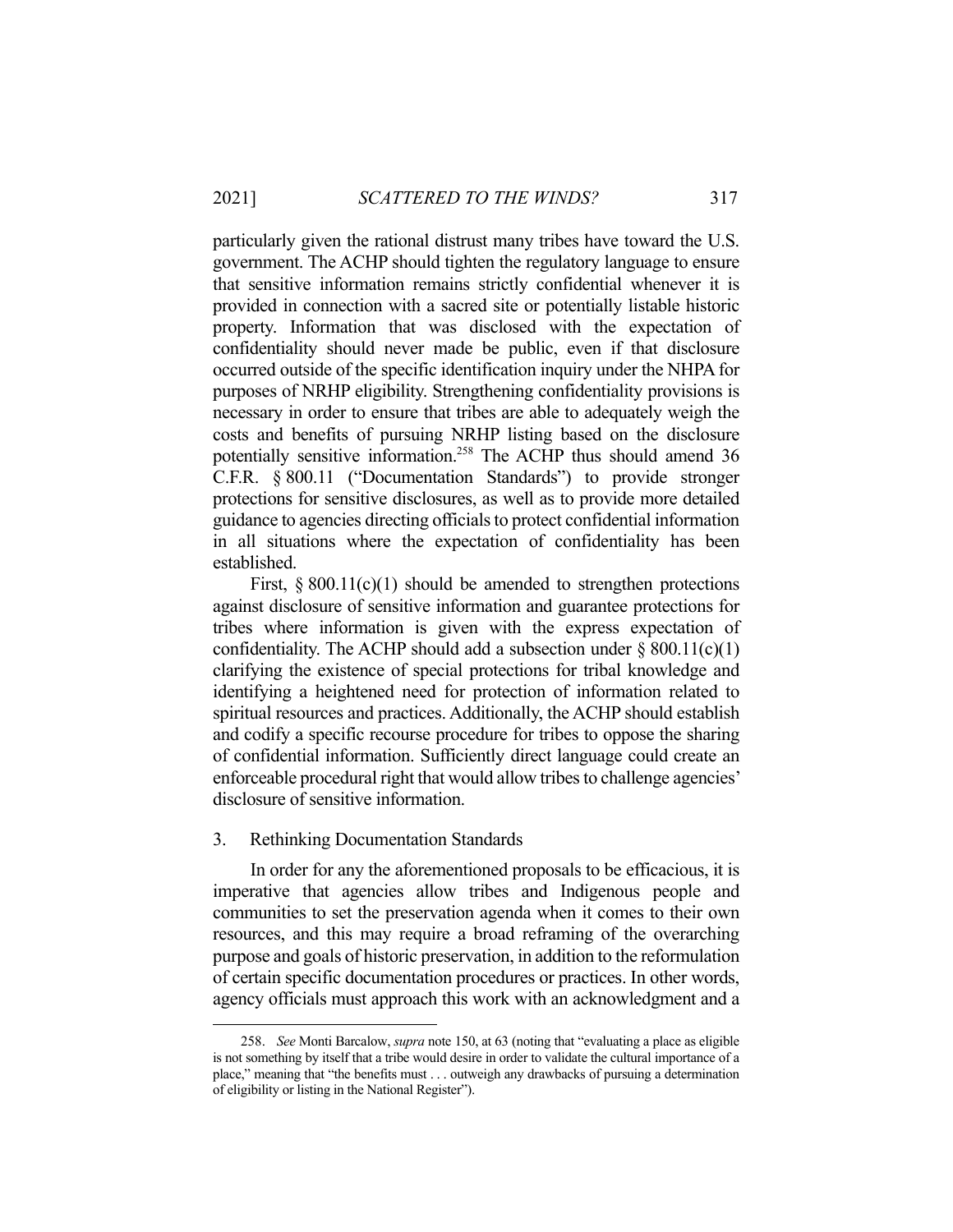respect for the fact that tribal perspectives are rooted in Indigenous knowledge systems that are eminently valid irrespective of their correspondence or dissonance with Western beliefs (whether to do with science, environment, history, land ownership, religion, or anything else). On a practical level, this means that agencies should strive to flexible and frankly, defer to tribes when it comes to the type, form, and amount of information and/or documentation required to set or, perhaps especially, alter the boundary of a tribal cultural property.

 As Marisa Elena Duarte and Miranda Belarde-Lewis emphasize in their scholarship, "[f]or non-Indigenous individuals[,] decolonization work means stepping back from normative expectations," including, notably, "that all knowledge in the world can be represented in document form."259 Moreover, Duarte and Belarde-Lewis and other Indigenous scholars challenge the assumption ingrained in Western colonialist thinking that "Indigenous ways of knowing *belong* in state-funded university and government library, archive, and museum collections."<sup>260</sup> In other words, truly meaningful reform efforts in this area would likely require a fundamental re-envisioning of the entire purpose and goal of documentation mandates for tribal historic preservation purposes and a shift in perspective to more adequately "acknowledge *the reasons why*  Indigenous peoples might prefer to develop their own approaches" based on the distinct "ontological and epistemological ways the documents and knowledge artifacts about their peoples cohere and interrelate."<sup>261</sup>

 Ultimately, the goal as articulated by Duarte and Belarde-Lewis, is to be able to "forge partnerships for building systems that reflect, as appropriate, Indigenous epistemologies and local needs."262 They propose utilizing "knowledge organization specialists who are interested in supporting Indigenous decolonization and self-determination work," as well as "Indigenous theorists and information professionals" and others "who study how epistemological distinctiveness relates to the cataloging and classification of knowledge," as essential components of decolonization work.<sup>263</sup> These and similarly-oriented suggestions can and should be implemented in the sacred sites protection context, particularly

 <sup>259.</sup> Marisa Elena Duarte & Miranda Belarde-Lewis, *Imagining: Creating Spaces for Indigenous Ontologies*, 53 Cataloging & Classification Q. 677, 678 (2015).

 <sup>260.</sup> *Id.*

 <sup>261.</sup> *Id.* at 679.

 <sup>262.</sup> *Id.*

 <sup>263.</sup> *Id.*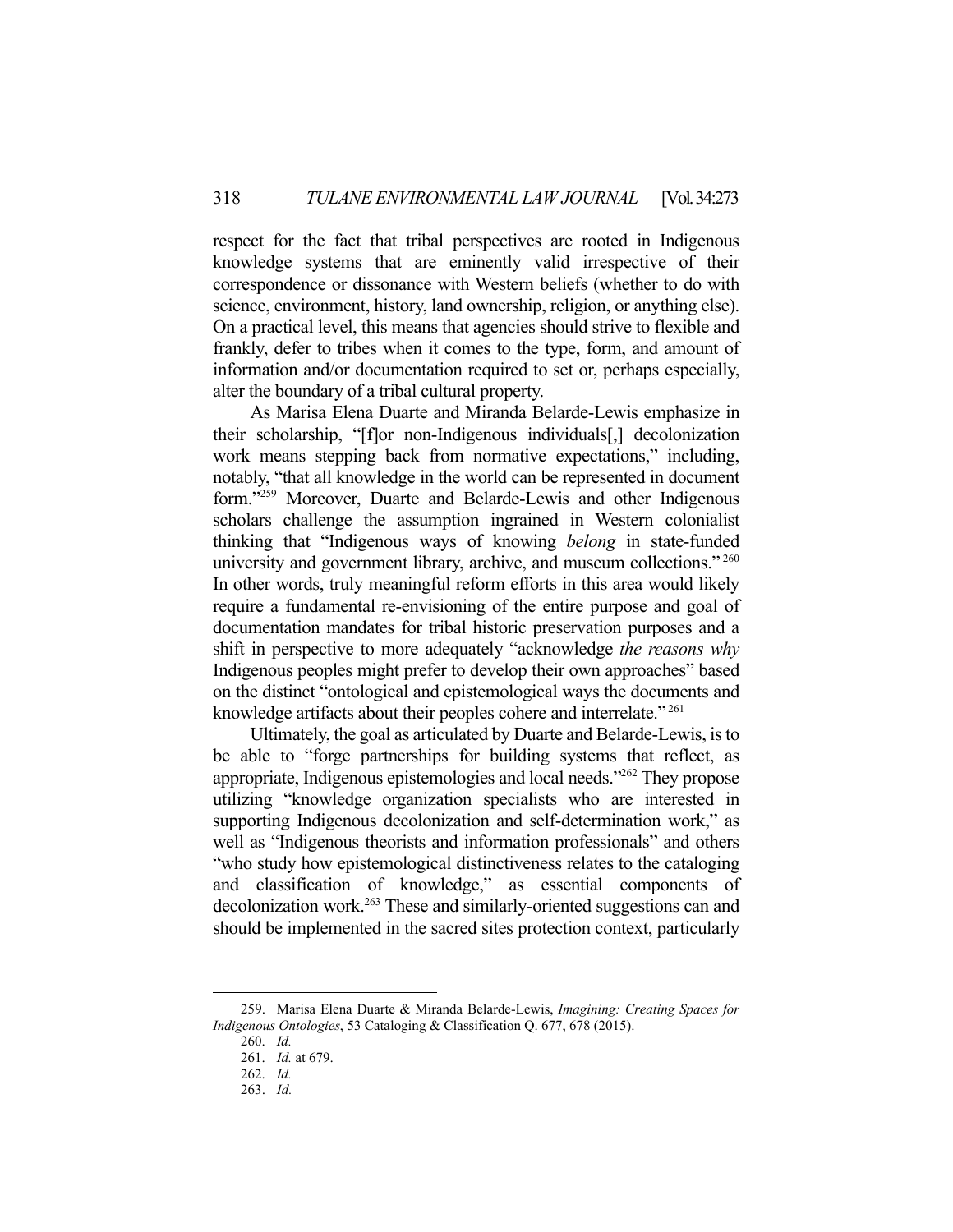with respect to reevaluating the existing documentation requirements under the NHPA.

#### *B. Clarify Tribal Consultation Requirements and Protocol*

1. Defining "Early Consultation": Toward a Concrete Consultation Timeline

 The ACHP should define "early consultation" with more specificity so as to clarify that agencies should involve tribes before developing—and certainly before committing to—a timeline for review. The ACHP could accomplish this by amending 36 C.F.R. § 800.4 to mandate tribal involvement as early in the Section 106 process as defining the "undertaking," and certainly before defining the "area of potential effects." Defining a specific timeline for the initiation of tribal consultation—and, moreover, by attaching that timeline to the existing terminology and procedural sequencing of the NHPA Section 106 review process—will ensure greater clarity of consultation obligations among agencies as well as provide tribes with more predictability and heightened enforcement power should agencies fail to comply.

 At a minimum, the ACHP could issue non-binding regulatory guidance directing agencies to consult with impacted tribes in the timeline creation process. The ACHP could send a stronger message by amending the regulations to require federal agencies to involve tribes at this stage, which would enable courts to draw a more bright-line rule consultation.

 By involving tribes at this initial step of the process, agencies can avoid conflicts further down the line and ultimately promote successful, mutually beneficial outcomes that translate into well-sited wind and other renewable energy development facilities that are not plagued by costly delays and rancorous battles in court. This should ultimately contribute to the success of renewable energy projects on federal lands, which as this Article has previously observed, have often been stymied by tribal opposition arising from insufficient consultation.

2. Specifying What Constitutes a "Reasonable and Good Faith" Effort

 The term "reasonable and good faith effort" should be more specifically defined. Identifying appropriate consultation timelines in greater detail will also aid in clarifying the "reasonable and good faith effort" standard, though it will also be necessary to identify specific procedures that must occur during the consultation process in order for it to meet the "reasonable and good faith effort" requirement. To accomplish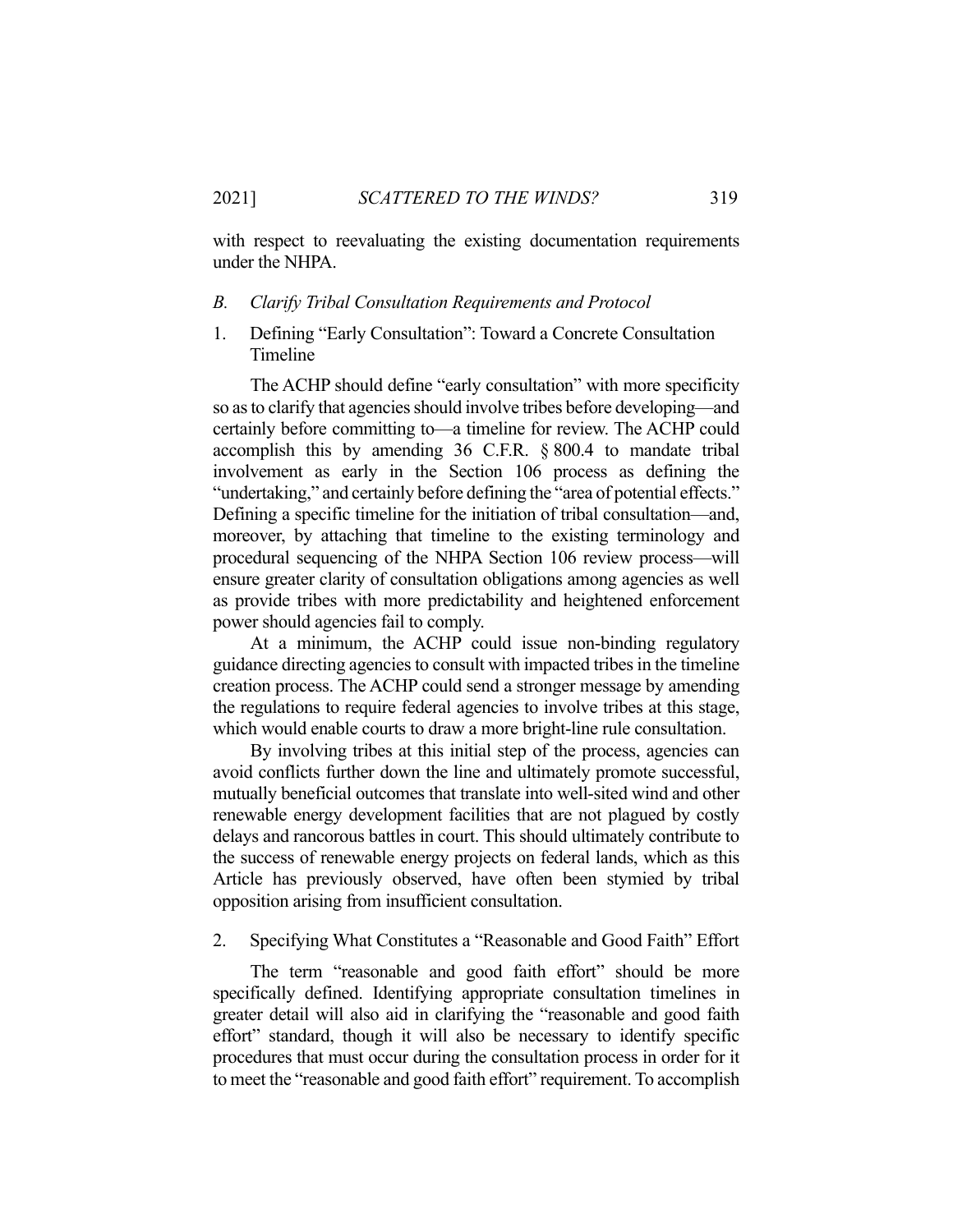this, the ACHP should amend 36 C.F.R. § 800.13 to clarify that in addition to consulting with tribes early on in the process (ideally during the identification of the undertaking stage), agencies are required to document more extensive attempts to notify tribes. The ACHP should also identify points in the process past which agencies may not proceed without special authorization unless they have either initiated consultation with impacted tribes or been notified in writing that a tribe does not wish to participate in Section 106 consultation.

 Additionally, the ACHP should ensure that agencies do treat consultation as opportunity to "educate" tribes about Western ideals or to "correct" traditional beliefs. Although there are many situations in which it may be appropriate to provide tribes with resources and engage in dialogues about concerns and misconceptions about renewable energy facilities or extraction methods, agency staff must treat tribes as full intellectual equals. In other words, Indigenous views should not be dismissed or rejected simply because they that do not fit into Eurocentric scientific frameworks or diverge from western conceptualizations of property ownership and land use.

3. Amend the Property Removal Petitioning Guidance to Mandate Consultation Where Tribal Intersects Are Implicated

 The procedure for petitioning for the removal of a historic property from the National Register should be amended to include a provision triggering mandatory consultation where tribal interests are implicated. Currently, the procedure for attempting to effectuate the removal of a property from the National Register, outlined at 36 C.F.R. § 60.15, provides that "[a]ny person or organization may petition in writing" for such removal "by setting forth the reasons the property should be removed on the grounds" enumerated in a preceding subsection of the provision and further, that "anyone may petition for reconsideration of whether or not [a] property meets the criteria for evaluation" under the same procedure.264 These petitions do not trigger the tribal consultation mandate because Section 106 requirements only adhere very narrowly to certain proposed government actions and not these adjacent protocols. Rather, these petitions are submitted to and evaluated by a central oversight figure who is not required to consult with tribes.

 Although the regulatory guidance presently provides that "[n]o diminution of a boundary [of an historic property listed on the National

 <sup>264. 36</sup> C.F.R. § 60.15(c).